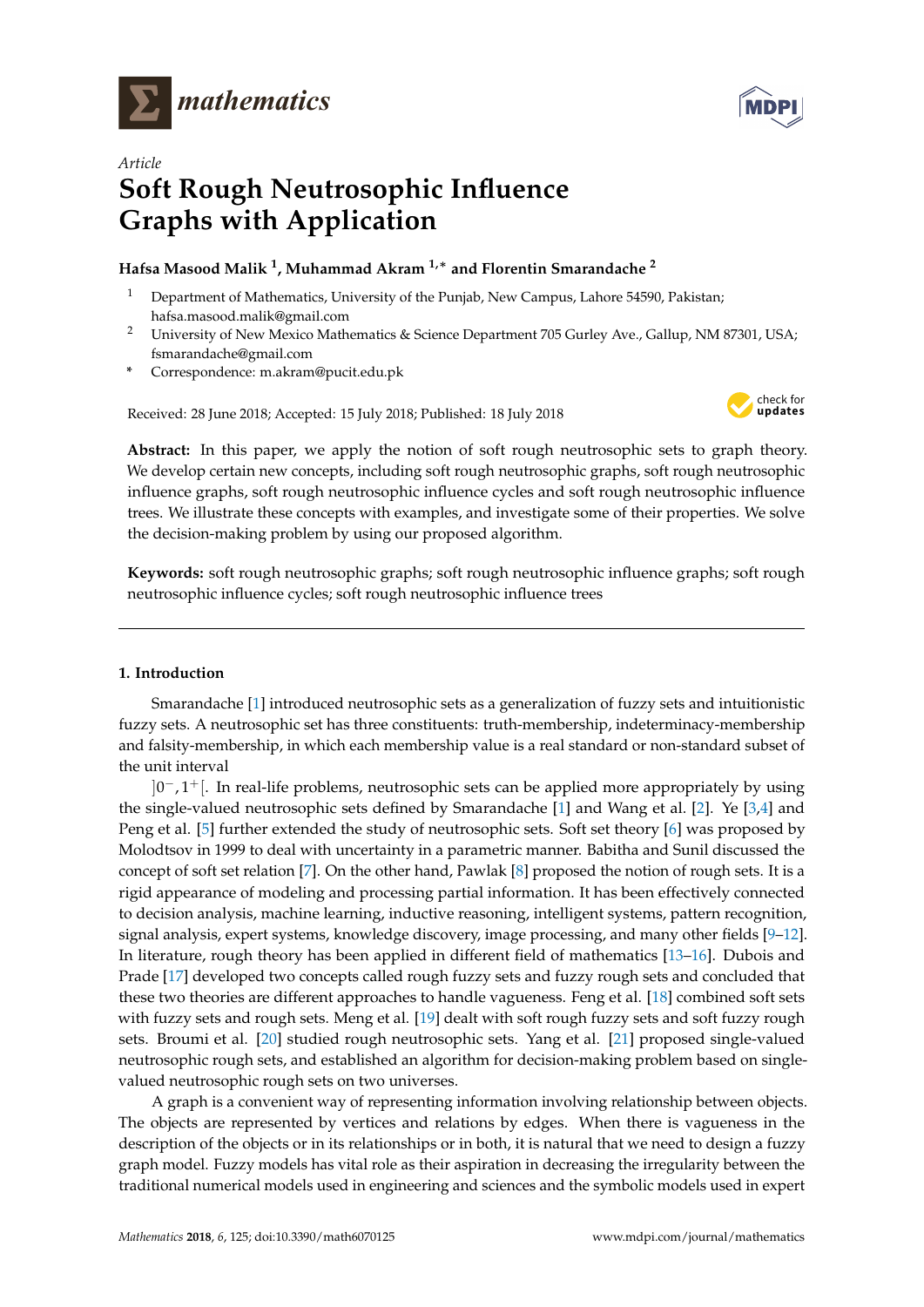systems. The fuzzy graph theory as a generalization of Euler's graph theory was first introduced by Kaufmann [\[22\]](#page-35-17). Later, Rosenfeld [\[23\]](#page-35-18) considered fuzzy graphs and obtained analogs of several graph theoretical concepts. Mordeson and Peng [\[24\]](#page-35-19) defined some operations on fuzzy graphs. Mathew and Sunitha [\[25](#page-35-20)[,26\]](#page-35-21) presented some new concepts on fuzzy graphs. Gani et al. [\[27](#page-35-22)[–30\]](#page-35-23) discussed several concepts, including size, order, degree, regularity and edge regularity in fuzzy graphs and intuitionistic fuzzy graphs. Parvathi and Karunambigai [\[31\]](#page-35-24) described some operation on intuitionistic fuzzy graph. Recently, Akram et al. [\[32](#page-36-0)[–36\]](#page-36-1) has introduced several extensions of fuzzy graphs with applications. Denish [\[37\]](#page-36-2) considered the idea of fuzzy incidence graph. Fuzzy incidence graphs were further studied in [\[38,](#page-36-3)[39\]](#page-36-4). Due to the limitation of humans knowledge to understand the complex problems, it is very difficult to apply only a single type of uncertainty method to deal with such problems. Therefore, it is necessary to develop hybrid models by incorporating the advantages of many other different mathematical models dealing uncertainty. Recently, new hybrid models, including rough fuzzy graphs [\[40,](#page-36-5)[41\]](#page-36-6), fuzzy rough graphs [\[42\]](#page-36-7), intuitionistic fuzzy rough graphs [\[43](#page-36-8)[,44\]](#page-36-9), rough neutrosophic graphs [\[45\]](#page-36-10) and neutrosophic soft rough graphs [\[46\]](#page-36-11) are constructed. For other notations and definitions, the readers are refereed to [\[47](#page-36-12)[–51\]](#page-36-13). In this paper, we apply the notion of soft rough neutrosophic sets to graph theory. We develop certain new concepts, including soft rough neutrosophic graphs, soft rough neutrosophic influence graphs, soft rough neutrosophic influence cycles and soft rough neutrosophic influence trees. We illustrate these concepts with examples, and investigate some of their properties. We solve decision-making problem by using our proposed algorithm.

This paper is organized as follows. In Section [2,](#page-1-0) some definitions and some properties of soft rough neutrosophic graphs are given. In Section [3,](#page-13-0) soft rough neutrosophic influence graphs, soft rough neutrosophic influence cycles and soft rough neutrosophic influence trees are discussed. In Section [4,](#page-30-0) an application is presented. Finally, we conclude our contribution with a summary in Section [5](#page-33-0) and an outlook for the further research.

#### <span id="page-1-0"></span>**2. Soft Rough Neutrosophic Graphs**

<span id="page-1-2"></span>**Definition 1.** *Let B be Boolean set and A a set of attributes. For an arbitrary full soft set S over B such* that  $S_s(a) \subset B$ , for some  $a \in A$ , where  $S_s$ : $A \to \mathcal{P}(B)$  is a set-valued function defined as  $S_s(a) = \{b \in B | (a,b) \in S\}$ , *for all*  $a \in A$ . Let  $(B, S)$  *be a full soft approximation space. For any neutrosophic set*  $N = \{(b, T_N(b), I_N(b), F_N(b))\}$ *b*∈*B*}∈ N (*B*)*, where* N (*B*) *is neutrosophic power set of set B. The upper and lower soft rough neutrosophic approximations of N* w.r.t  $(B, S)$ *, denoted by*  $\overline{S}(N)$  *and*  $S(N)$ *, respectively, are defined as follows:* 

<span id="page-1-1"></span>
$$
\overline{S}(N) = \{ (b, T_{\overline{S}(N)}(b), I_{\overline{S}(N)}(b), F_{\overline{S}(N)}(b)) \mid b \in B \},\,
$$
  

$$
\underline{S}(N) = \{ (b, T_{\underline{S}(N)}(b), I_{\underline{S}(N)}(b), F_{\underline{S}(N)}(b)) \mid b \in B \},\,
$$

*where*

$$
T_{\overline{S}(N)}(b) = \bigwedge_{b \in S_s(a)} \bigvee_{t \in S_s(a)} T_N(t), \ T_{\underline{S}(N)}(b) = \bigvee_{b \in S_s(a)} \bigwedge_{t \in S_s(a)} T_N(t),
$$
  
\n
$$
I_{\overline{S}(N)}(b) = \bigvee_{b \in S_s(a)} \bigwedge_{t \in S_s(a)} I_N(t), \ I_{\underline{S}(N)}(b) = \bigwedge_{b \in S_s(a)} \bigvee_{t \in S_s(a)} I_N(t),
$$
  
\n
$$
F_{\overline{S}(N)}(b) = \bigvee_{b \in S_s(a)} \bigwedge_{t \in S_s(a)} F_N(t), \ F_{\underline{S}(N)}(b) = \bigwedge_{b \in S_s(a)} \bigvee_{t \in S_s(a)} F_N(t).
$$
  
\n(1)

*In other words,*

$$
T_{\overline{S}(N)}(b) = \bigwedge_{a \in A} \left( (1 - S(a, b)) \vee \Big( \bigvee_{t \in B} \left( S(a, t) \wedge T_N(t) \right) \Big) \right),
$$
  

$$
T_{\underline{S}(N)}(b) = \bigvee_{a \in A} \left( S(a, b) \wedge \Big( \bigwedge_{t \in B} \left( (1 - S(a, t)) \vee T_N(t) \right) \Big) \right),
$$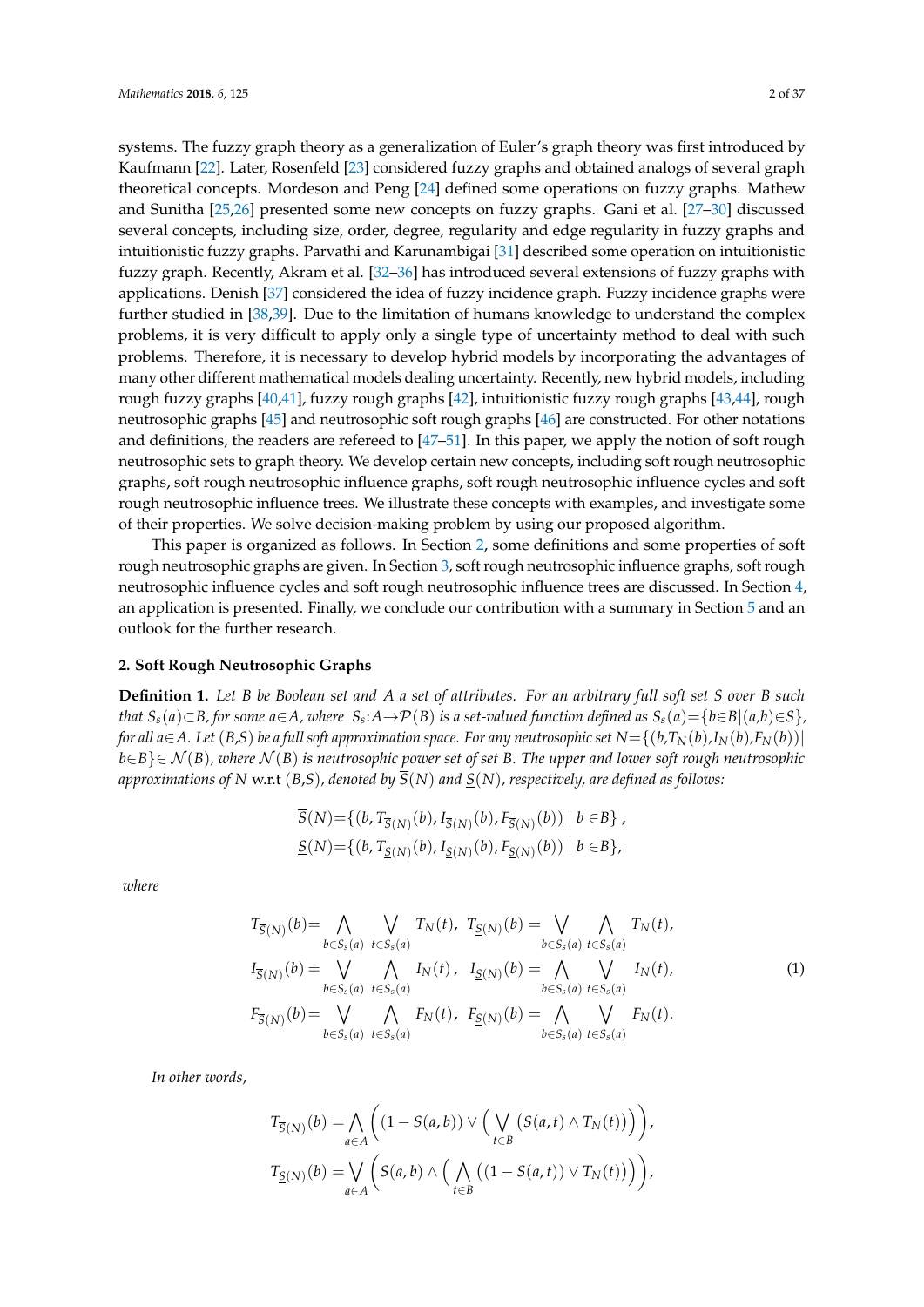$$
I_{\overline{S}(N)}(b) = \bigvee_{a \in A} \left( S(a,b) \wedge \Big( \bigwedge_{t \in B} \big( (1 - S(a,t)) \vee I_N(t) \big) \Big) \right),
$$
  
\n
$$
I_{\underline{S}(N)}(b) = \bigwedge_{a \in A} \left( (1 - S(a,b)) \vee \Big( \bigvee_{t \in B} \big( S(a,t) \wedge I_N(t) \big) \Big) \right),
$$
  
\n
$$
F_{\overline{S}(N)}(b) = \bigvee_{a \in A} \left( S(a,b) \wedge \Big( \bigwedge_{t \in B} \big( (1 - S(a,t)) \vee F_N(t) \big) \Big) \right),
$$
  
\n
$$
F_{\underline{S}(N)}(b) = \bigwedge_{a \in A} \left( (1 - S(a,b)) \vee \Big( \bigvee_{t \in B} \big( S(a,t) \wedge F_N(t) \big) \Big) \right).
$$

*The pair*  $(\underline{S}(N), \overline{S}(N))$  *is called soft rough neutrosophic set (SRNS) of N w.r.t (B,S).* 

<span id="page-2-0"></span>**Example 1.** *Suppose N*={(*b*1,0.8,0.3,0.16)*,*(*b*2,0.85,0.24,0.2)*,*(*b*3,0.79,0.2,0.2)*,*(*b*4,0.85,0.36,0.25)*,*(*b*5,0.82,0.25,0.25)} *is a neutrosophic set on the universal set*  $B = \{b_1, b_2, b_3, b_4, b_5\}$  *under consideration. Let*  $A = \{a_1, a_2, a_3\}$  *be a set of parameter on B. A full soft set over B, denoted by S, is defined in Table [1.](#page-2-0)*

| $S_{-}$        | $b_1$ | $b_2$ | $b_3$ | $b_4$ | b5 |
|----------------|-------|-------|-------|-------|----|
| $a_1$          | U     | U     | -1    | 0     |    |
| a <sub>2</sub> |       | 0     | 1     | 0     |    |
| aз             |       |       |       |       |    |

**Table 1.** Full soft set *S*.

A set-valued function  $S_s$ : $A \rightarrow \mathcal{P}(B)$  is defined as  $S_s(a_1) = \{b_3,b_5\}$ , $S_s(a_2) = \{b_1,b_3\}$ , $S_s(a_3) = \{b_2,b_3,b_4,b_5\}$ . *From Equation [\(1\)](#page-1-1) of Definition [1,](#page-1-2) we have*

$$
T_{\overline{S}(A)}(b_1) = \bigvee_{y \in S_s(a_2)} N(y) = \vee \{0.8, 0.79\} = 0.80,
$$
  
\n
$$
I_{\overline{S}(N)}(b_1) = \bigwedge_{y \in S_s(a_2)} N(y) = \wedge \{0.3, 0.2\} = 0.20,
$$
  
\n
$$
F_{\overline{S}(N)}(b_1) = \bigwedge_{y \in S_s(a_2)} N(y) = \wedge \{0.16, 0.2\} = 0.16;
$$
  
\n
$$
T_{\underline{S}(N)}(b_1) = \bigwedge_{y \in S_s(a_2)} N(y) = \wedge \{0.8, 0.79\} = 0.79,
$$
  
\n
$$
I_{\underline{S}(N)}(b_1) = \bigvee_{y \in S_s(a_2)} N(y) = \vee \{0.3, 0.2\} = 0.30,
$$
  
\n
$$
F_{\underline{S}(N)}(b_1) = \bigvee_{y \in S_s(a_2)} N(y) = \vee \{0.16, 0.2\} = 0.20.
$$

*Similarly,*

$$
T_{\overline{S}(N)}(b_2) = 0.85, \quad I_{\overline{S}(N)}(b_2) = 0.20, \quad F_{\overline{S}(N)}(b_2) = 0.20,
$$
  
\n
$$
T_{\overline{S}(N)}(b_3) = 0.80, \quad I_{\overline{S}(N)}(b_3) = 0.20, \quad F_{\overline{S}(N)}(b_3) = 0.20,
$$
  
\n
$$
T_{\overline{S}(N)}(b_4) = 0.85, \quad I_{\overline{S}(N)}(b_4) = 0.20, \quad F_{\overline{S}(N)}(b_4) = 0.20,
$$
  
\n
$$
T_{\overline{S}(N)}(b_5) = 0.82, \quad I_{\overline{S}(N)}(b_5) = 0.20, \quad F_{\overline{S}(N)}(b_5) = 0.20;
$$
  
\n
$$
T_{\underline{S}(N)}(b_2) = 0.79, \quad I_{\underline{S}(N)}(b_2) = 0.36, \quad F_{\underline{S}(N)}(b_2) = 0.25,
$$
  
\n
$$
T_{\underline{S}(N)}(b_3) = 0.79, \quad I_{\underline{S}(N)}(b_3) = 0.25, \quad F_{\underline{S}(N)}(b_3) = 0.20,
$$
  
\n
$$
T_{\underline{S}(N)}(b_4) = 0.79, \quad I_{\underline{S}(N)}(b_4) = 0.36, \quad F_{\underline{S}(N)}(b_4) = 0.25,
$$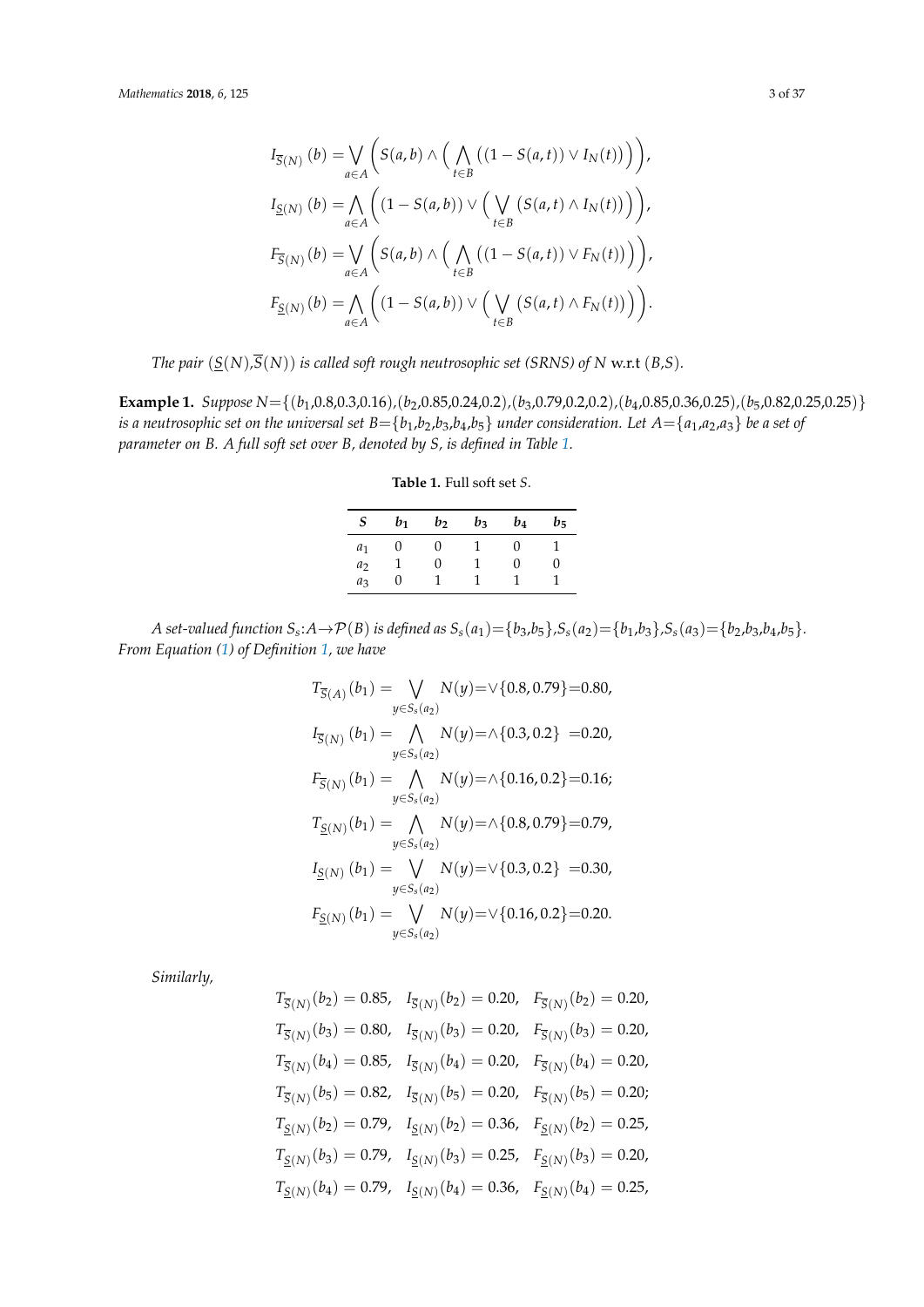*Mathematics* **2018**, *6*, 125 4 of 37

$$
T_{\underline{S}(N)}(b_5) = 0.79, \quad I_{\underline{S}(N)}(b_5) = 0.25, \quad F_{\underline{S}(N)}(b_5) = 0.25.
$$

*Thus, we obtain*

$$
\overline{S}(N) = \{ (b_1, 0.80, 0.20, 0.16), (b_2, 0.85, 0.20, 0.20), (b_3, 0.80, 0.20, 0.20), (b_4, 0.85, 0.20, 0.20), (b_5, 0.82, 0.20, 0.20) \},
$$
\n
$$
\underline{S}(N) = \{ (b_1, 0.79, 0.30, 0.20), (b_2, 0.79, 0.36, 0.25), (b_3, 0.79, 0.25, 0.20), (b_4, 0.79, 0.36, 0.25), (b_5, 0.79, 0.25, 0.25) \}.
$$

<span id="page-3-0"></span>**Definition 2.** *A soft rough neutrosophic relation(SRNR)*  $(R(M), \overline{R}(M))$  *on*  $\tilde{B} = B \times B$  *is a soft rough neutrosophic set,*  $R: \tilde{A}(A \times A) \rightarrow \mathcal{P}(\tilde{B})$  *is a full soft set on*  $\tilde{B}$  *and defined by* 

$$
R(a_{kl},b_{ij}) \leq \min\{S(a_k,b_i),S(a_l,b_j)\},\
$$

for all  $(a_{kl},b_{ij})$  $\in$ R, such that  $R_s(a_{kl})$  $\subset$   $\tilde{B}$  for some  $a_{kl}$  $\in$   $\tilde{A}$ , where  $R_s$ :  $\tilde{A}$   $\to$   $\mathcal{P}$ ( $\tilde{B})$  is a set-valued function, for all  $a_{kl}$ ∈ $A$ *, defined by* 

<span id="page-3-1"></span>
$$
R_s(a_{kl}) = \{b_{ij} \in \tilde{B} \mid (a_{kl}, b_{ij}) \in R\}, b_{ij} \in \tilde{B}.
$$

*For any neutrosophic set <sup>M</sup>*∈N (*B*˜), *the upper and lower soft rough neutrosophic approximation of <sup>M</sup>* w.r.t (*B*˜,*R*) *are defined as follows:*

$$
\overline{R}(M) = \{ (b_{ij}, T_{\overline{R}(M)}(b_{ij}), I_{\overline{R}(M)}(b_{ij}), F_{\overline{R}(M)}(b_{ij})) | b_{ij} \in \tilde{B} \}, \underline{R}(M) = \{ (b_{ij}, T_{\underline{R}(M)}(b_{ij}), I_{\underline{R}(M)}(b_{ij}), F_{\underline{R}(M)}(b_{ij})) | b_{ij} \in \tilde{B} \},
$$

*where*

$$
T_{\overline{R}(M)}(b_{ij}) = \bigwedge_{b_{ij} \in R_s(a_{kl})} \bigvee_{t_{ij} \in R_s(a_{kl})} T_M(t_{ij}), \ T_{\underline{R}(M)}(b_{ij}) = \bigvee_{b_{ij} \in R_s(a_{kl})} \bigwedge_{t_{ij} \in R_s(a_{kl})} T_M(t_{ij}),
$$
  
\n
$$
I_{\overline{R}(M)}(b_{ij}) = \bigvee_{b_{ij} \in R_s(a_{kl})} \bigwedge_{t_{ij} \in R_s(a_{kl})} I_M(t_{ij}), \ I_{\underline{R}(M)}(b_{ij}) = \bigwedge_{b_{ij} \in R_s(a_{kl})} \bigvee_{t_{ij} \in R_s(a_{kl})} I_M(t_{ij}),
$$
  
\n
$$
F_{\overline{R}(M)}(b_{ij}) = \bigvee_{b_{ij} \in R_s(a_{kl})} \bigwedge_{t_{ij} \in R_s(a_{kl})} F_M(t_{ij}), \ F_{\underline{R}(M)}(b_{ij}) = \bigwedge_{b_{ij} \in R_s(a_{kl})} \bigvee_{t_{ij} \in R_s(a_{kl})} F_M(t_{ij}).
$$
\n(2)

*In other words,*

$$
T_{\overline{R}(M)}(b_{ij}) = \bigwedge_{a_{kl} \in A} \Big( (1 - R(a_{kl}, b_{ij})) \vee \Big( \bigvee_{t_{ij} \in B} \big( R(a_{kl}, t_{ij}) \wedge T_M(t_{ij}) \big) \Big),
$$
  
\n
$$
T_{\underline{R}(M)}(b_{ij}) = \bigvee_{a_{kl} \in A} \Big( R(a_{kl}, b_{ij}) \wedge \Big( \bigwedge_{t_{ij} \in B} \big( (1 - R(a_{kl}, t_{ij})) \vee T_M(t_{ij}) \big) \Big),
$$
  
\n
$$
I_{\overline{R}(M)}(b_{ij}) = \bigvee_{a_{kl} \in A} \Big( R(a_{kl}, b_{ij}) \wedge \Big( \bigwedge_{t_{ij} \in B} \big( (1 - R(a_{kl}, t_{ij})) \vee I_M(t_{ij}) \big) \Big),
$$
  
\n
$$
I_{\underline{R}(M)}(b_{ij}) = \bigwedge_{a_{kl} \in A} \Big( (1 - R(a_{kl}, b_{ij})) \vee \Big( \bigvee_{t_{ij} \in B} \big( R(a_{kl}, t_{ij}) \wedge I_M(t_{ij}) \big) \Big) \Big),
$$
  
\n
$$
F_{\overline{R}(M)}(b_{ij}) = \bigvee_{a_{kl} \in A} \Big( R(a_{kl}, b_{ij}) \wedge \Big( \bigwedge_{t_{ij} \in B} \big( (1 - R(a_{kl}, t_{ij})) \vee F_M(t_{ij}) \big) \Big) \Big),
$$
  
\n
$$
F_{\underline{R}(M)}(b_{ij}) = \bigwedge_{a_{kl} \in A} \Big( (1 - R(a_{kl}, b_{ij})) \vee \Big( \bigvee_{t_{ij} \in B} \big( R(a_{kl}, t_{ij}) \wedge F_M(t_{ij}) \big) \Big) \Big).
$$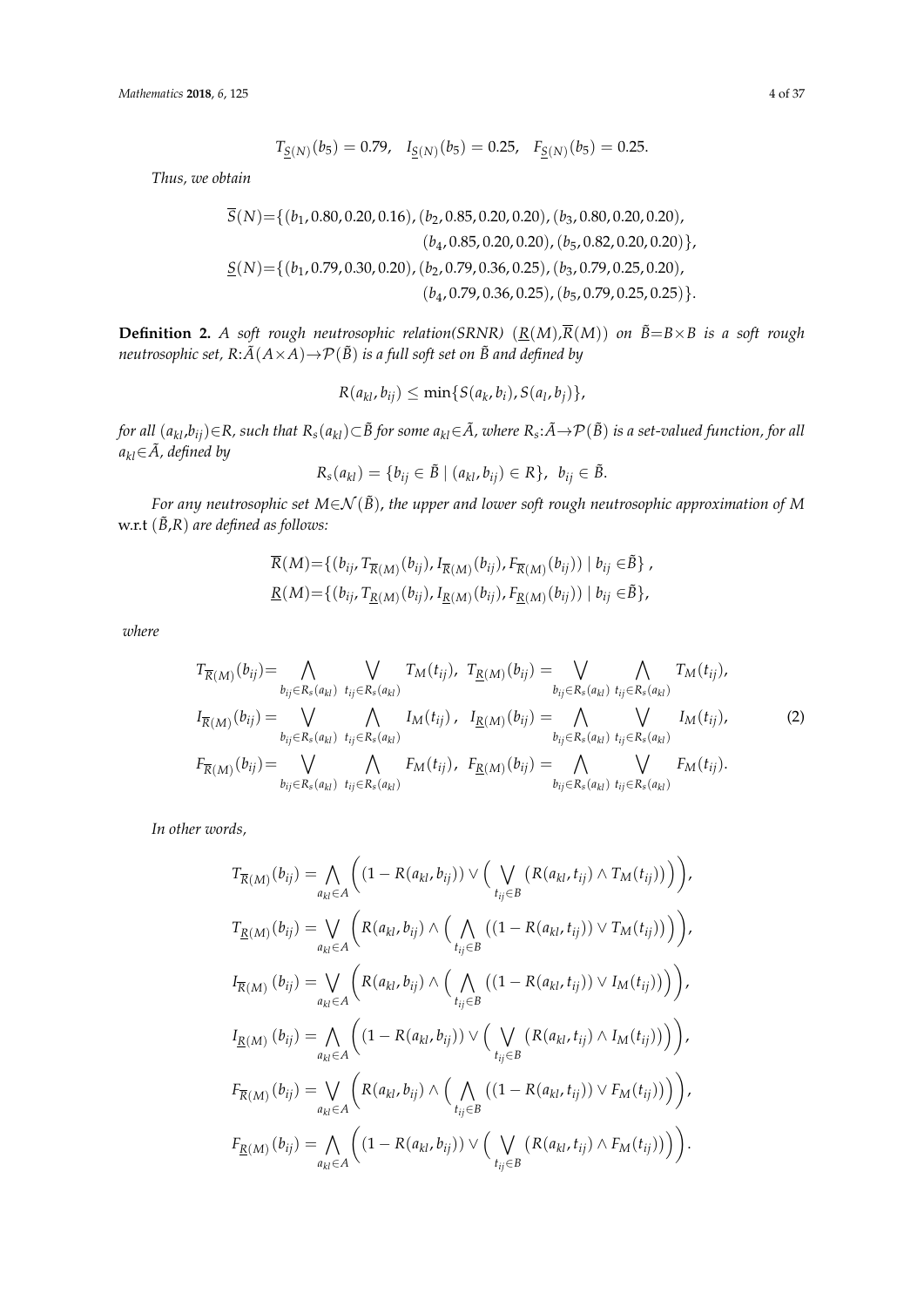*If*  $\overline{R}(M) = R(M)$ *, then it is called induced soft rough neutrosophic relation on soft rough neutrosophic set, otherwise, soft rough neutrosophic relation.*

**Remark 1.** *For a neutrosophic set M on B*˜ *and a neutrosophic set N on B, we have neutrosophic relation as follow*

$$
T_M(b_{ij}) \leq \min_i \{ T_N(b_i) \}, \quad I_M(b_{ij}) \leq \min_i \{ I_N(b_i) \}, \quad F_M(b_{ij}) \leq \min_i \{ F_N(b_i) \}.
$$

*From Definition [2,](#page-3-0) it follows that:*

$$
T_{\overline{R}(M)}(b_{ij}) \leq \min\{T_{\overline{S}(N)}(b_i), T_{\overline{S}(N)}(b_j)\}, \quad T_{\underline{R}(M)}(b_{ij}) \leq \min\{T_{\underline{S}(N)}(b_i), T_{\underline{S}(N)}(b_j)\},
$$
  
\n
$$
I_{\overline{R}(M)}(b_{ij}) \leq \max\{I_{\overline{S}(N)}(b_i), I_{\overline{S}(N)}(b_j)\}, \quad I_{\underline{R}(M)}(b_{ij}) \leq \max\{I_{\underline{S}(N)}(b_i), I_{\underline{S}(N)}(b_j)\},
$$
  
\n
$$
F_{\overline{R}(M)}(b_{ij}) \leq \max\{F_{\overline{S}(N)}(b_i), F_{\overline{S}(N)}(b_j)\}, \quad F_{\underline{R}(M)}(b_{ij}) \leq \max\{F_{\underline{S}(N)}(b_i), F_{\overline{S}(N)}(b_j)\}.
$$

**Definition 3.** In Definition [2](#page-3-0)  $b_{ij}$  is called effective, if

$$
T_{\underline{R}(M)}(b_{ij}) = T_{\underline{S}(N)}(b_i) \wedge T_{\underline{S}N}(b_j), T_{\overline{R}(M)}(b_{ij}) = T_{\overline{S}(N)}(b_i) \wedge T_{\overline{S}N}(b_j),
$$
  
\n
$$
I_{\underline{R}(M)}(b_{ij}) = I_{\underline{S}(N)}(b_i) \vee I_{\underline{S}N}(b_j), T_{\overline{R}(M)}(b_{ij}) = I_{\overline{S}(N)}(b_i) \vee I_{\overline{S}N}(b_j),
$$
  
\n
$$
F_{\underline{R}(M)}(b_{ij}) = F_{\underline{S}(N)}(b_i) \vee F_{\underline{S}N}(b_j), F_{\overline{R}(M)}(b_{ij}) = F_{\overline{S}(N)}(b_i) \vee F_{\overline{S}N}(b_j).
$$

<span id="page-4-0"></span>**Definition 4.** *A soft rough neutrosophic influence (SRNI) is a relation from soft rough neutrosophic set to soft rough neutrosophic relation, denoted by*  $(X(Q),\overline{X}(Q))$  *on*  $\hat{B}=B\times\tilde{B}$ *, where*  $X:\hat{A}(A\times\tilde{A})\to\mathcal{P}(\hat{B})$  *is a full soft set on*  $\hat{B}$  *defined by* 

$$
X(a_l a_{mn}, b_i b_{jk}) \leq S(a_l, b_i) \wedge R(a_{mn}, b_{jk}),
$$

for all  $(a_l a_{mn}, b_i b_{jk})$  $\in$ X and for some  $i$  $\neq$   $j$  $\neq$ k and  $l$  $\neq$   $m$   $\neq$   $n$ . Let  $X_s$ : $\hat{A}$   $\to$   $\mathcal{P}(\hat{B})$  be a set-valued function defined by

$$
X_{s}(a_{l}a_{mn}) = \{b_{i}b_{jk} \in \hat{B} | (a_{l}a_{mn}, (b_{i}, b_{jk})) \in X\}, \ \forall (a_{l}a_{mn}) \in \hat{A},
$$

*For any <sup>Q</sup>*∈N (*B*ˆ)*, the upper and lower soft rough neutrosophic approximation of <sup>Q</sup>* w.r.t (*B*ˆ,*X*)*, for all b*<sub>*i*</sub>*b*<sub>*ik*</sub>∈ $\hat{B}$ *, are defined as follows:* 

$$
X(Q) = \{ (b_i b_{jk}, T_{\overline{X}(Q)}(b_i b_{jk}), I_{\overline{X}(Q)}(b_i b_{jk}), F_{\overline{X}(Q)}(b_i b_{jk})) \},
$$
  

$$
\underline{X}(Q) = \{ (b_i b_{jk}, T_{\underline{X}(Q)}(b_i b_{jk}), I_{\underline{X}(Q)}(b_i b_{jk}), F_{\underline{X}(Q)}(b_i b_{jk})) \},
$$

*where*

<span id="page-4-1"></span>
$$
T_{\overline{X}(Q)}(b_{i}b_{jk}) = \bigwedge_{b_{i}b_{jk} \in X_{s}(a_{l}a_{mn})} \bigvee_{t_{i}t_{jk} \in X_{s}(a_{l}a_{mn})} T_{Q}(t_{i}t_{jk}),
$$
  
\n
$$
T_{\underline{X}(Q)}(b_{i}b_{jk}) = \bigvee_{b_{i}b_{jk} \in X_{s}(a_{l}a_{mn})} \bigwedge_{t_{i}t_{jk} \in X_{s}(a_{l}a_{mn})} T_{Q}(t_{i}t_{jk}),
$$
  
\n
$$
I_{\overline{X}(Q)}(b_{i}b_{jk}) = \bigvee_{b_{i}b_{jk} \in X_{s}(a_{l}a_{mn})} \bigwedge_{t_{i}t_{jk} \in X_{s}(a_{l}a_{mn})} I_{Q}(t_{i}t_{jk}),
$$
  
\n
$$
I_{\underline{X}(Q)}(b_{i}b_{jk}) = \bigwedge_{b_{i}b_{jk} \in X_{s}(a_{l}a_{mn})} \bigvee_{t_{i}t_{jk} \in X_{s}(a_{l}a_{mn})} I_{Q}(t_{i}t_{jk}),
$$
  
\n
$$
F_{\overline{X}(Q)}(b_{i}b_{jk}) = \bigvee_{b_{i}b_{jk} \in X_{s}(a_{l}a_{mn})} \bigwedge_{t_{i}t_{jk} \in X_{s}(a_{l}a_{mn})} F_{Q}(t_{i}t_{jk}),
$$
  
\n(3)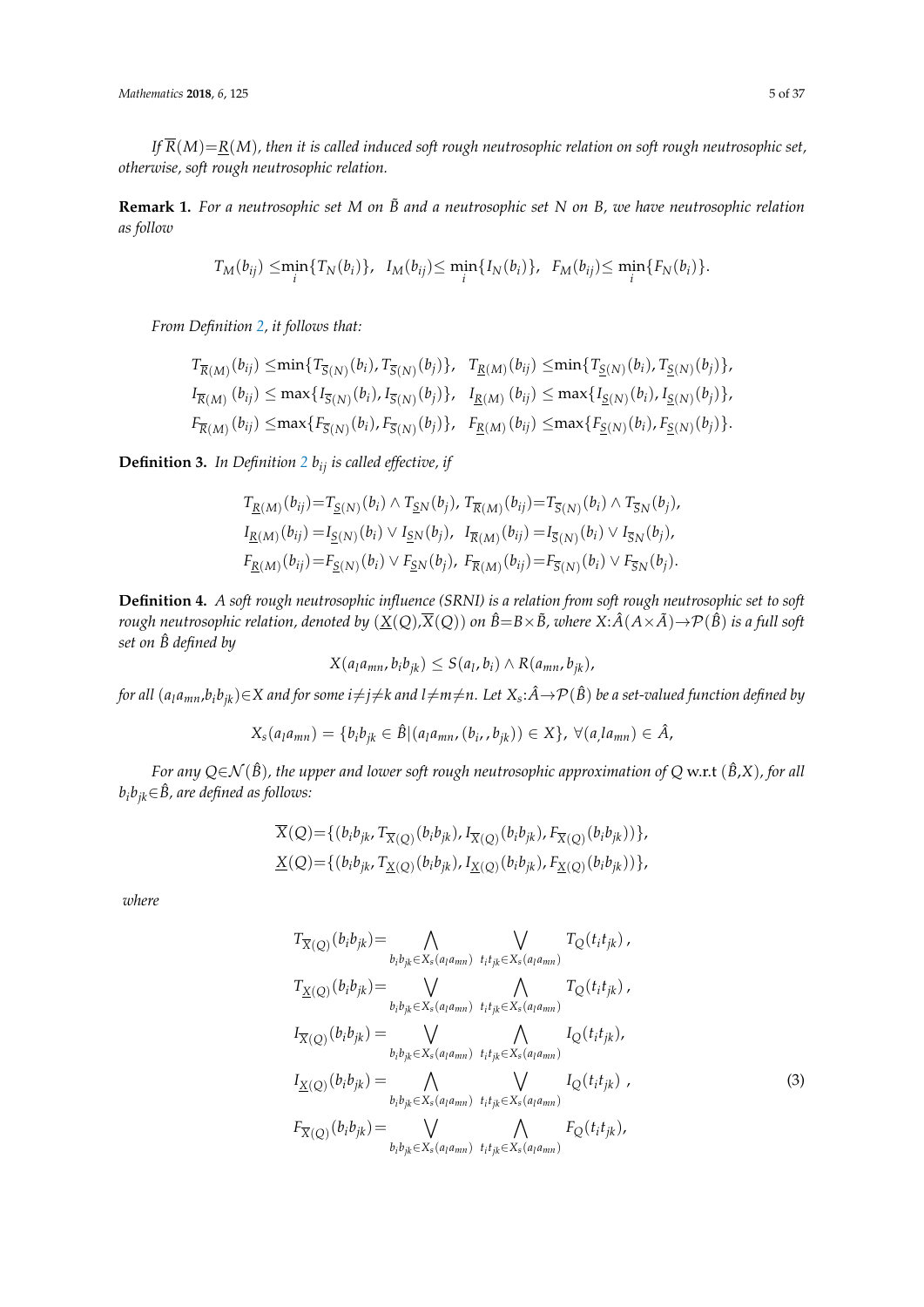*Mathematics* **2018**, *6*, 125 6 of 37

$$
F_{\underline{X}(\underline{Q})}(b_ib_{jk}) = \bigwedge_{b_ib_{jk} \in X_s(a_l a_{mn})} \bigvee_{t_it_{jk} \in X_s(a_l a_{mn})} F_{\underline{Q}}(t_it_{jk}) .
$$

*In other words,*

$$
T_{\overline{X}(Q)}(b_ib_{jk}) = \bigwedge_{a_1a_{mn} \in A} \left( (1 - X(a_1a_{mn}, b_ib_{jk})) \vee \Big( \bigvee_{t_it_{jk} \in B} \left( X(a_1a_{mn}, t_it_{jk}) \wedge T_Q(t_it_{jk})) \right) \right),
$$
  
\n
$$
T_{\underline{X}(Q)}(b_ib_{jk}) = \bigvee_{a_1a_{mn} \in A} \left( X(a_1a_{mn}, b_ib_{jk}) \wedge \Big( \bigwedge_{t_it_{jk} \in B} \left( (1 - X(a_1a_{mn}, t_it_{jk})) \vee T_Q(t_it_{jk})) \right) \right),
$$
  
\n
$$
I_{\overline{X}(Q)}(b_ib_{jk}) = \bigvee_{a_1a_{mn} \in A} \left( X(a_1a_{mn}, b_ib_{jk}) \wedge \Big( \bigwedge_{t_it_{jk} \in B} \left( (1 - X(a_1a_{mn}, t_it_{jk})) \vee I_Q(t_it_{jk})) \right) \right),
$$
  
\n
$$
I_{\underline{X}(Q)}(b_ib_{jk}) = \bigwedge_{a_1a_{mn} \in A} \left( (1 - X(a_1a_{mn}, b_ib_{jk})) \vee \Big( \bigvee_{t_it_{jk} \in B} \left( X(a_1a_{mn}, t_it_{jk}) \wedge I_Q(t_it_{jk})) \right) \right),
$$
  
\n
$$
F_{\overline{X}(Q)}(b_ib_{jk}) = \bigvee_{a_1a_{mn} \in A} \left( X(a_1a_{mn}, b_ib_{jk}) \wedge \Big( \bigwedge_{t_it_{jk} \in B} \left( (1 - X(a_1a_{mn}, t_it_{jk})) \vee F_Q(t_it_{jk})) \right) \right),
$$
  
\n
$$
F_{\underline{X}(Q)}(b_ib_{jk}) = \bigwedge_{a_1a_{mn} \in A} \left( (1 - X(a_1a_{mn}, b_ib_{jk})) \vee \Big( \bigvee_{t_it_{jk} \in B} \left( X(a_1a_{mn}, t_it_{jk}) \wedge F_Q(t_it_{jk})) \right) \right).
$$

**Remark 2.** *For a neutrosophic set Q on B*ˆ *and a neutrosophic set N and M on B and B*˜*, respectively, we have neutrosophic relation as follow*

$$
T_Q(b_i b_{jk}) \le \min_{jk} \{ T_M(b_{jk}) \}, \quad I_Q(b_i b_{jk}) \le \min_{jk} \{ I_M(b_{jk}) \}, \quad F_Q(b_i b_{jk}) \le \min_{jk} \{ F_M(b_{jk}) \}.
$$

*From Definition [4,](#page-4-0) we have*

$$
T_{\overline{X}(Q)}(b_{i}b_{jk}) \leq \min\{T_{\overline{S}(N)}(b_{i}), T_{\overline{R}(M)}(b_{jk})\}, T_{\underline{X}(Q)}(b_{i}b_{jk}) \leq \min\{T_{\underline{S}(N)}(b_{i}), T_{\underline{R}(M)}(b_{jk})\},
$$
  
\n
$$
I_{\overline{X}(Q)}(b_{i}b_{jk}) \leq \max\{I_{\overline{S}(N)}(b_{i}), I_{\overline{R}(M)}(b_{jk})\}, T_{\underline{X}(Q)}(b_{i}b_{jk}) \leq \max\{I_{\underline{S}(N)}(b_{i}), I_{\underline{R}(M)}(b_{jk})\},
$$
  
\n
$$
F_{\overline{X}(Q)}(b_{i}b_{jk}) \leq \max\{F_{\overline{S}(N)}(b_{i}), F_{\overline{R}(M)}(b_{jk})\}, F_{\underline{X}(Q)}(b_{i}b_{jk}) \leq \max\{F_{\underline{S}(N)}(b_{i}), F_{\underline{R}(M)}(b_{jk})\}.
$$

**Definition 5.** In Definition  $4$   $b_i b_{jk}$  is called influence effective, if

$$
T_{\underline{X}(Q)}(b_i b_{jk}) = T_{\underline{S}(N)}(b_i) \wedge T_{\underline{R}M}(b_{ij}), T_{\overline{X}(Q)}(b_i b_{jk}) = T_{\overline{S}(N)}(b_i) \wedge T_{\overline{R}M}(b_{ij}),
$$
  
\n
$$
I_{\underline{X}(Q)}(b_i b_{jk}) = I_{\underline{S}(N)}(b_i) \vee I_{\underline{R}M}(b_{ij}), I_{\overline{X}(Q)}(b_i b_{jk}) = I_{\overline{S}(N)}(b_i) \vee I_{\overline{R}M}(b_{ij}),
$$
  
\n
$$
F_{\underline{X}(Q)}(b_i b_{jk}) = F_{\underline{S}(N)}(b_i) \vee F_{\underline{R}M}(b_{ij}), F_{\overline{X}(Q)}(b_i b_{jk}) = F_{\overline{S}(N)}(b_i) \vee F_{\overline{R}M}(b_{ij}).
$$

<span id="page-5-0"></span>**Example 2.** Let a full soft set *S* on an universal set  $B = \{b_1, b_2, b_3, b_4\}$  with  $A = \{a_1, a_2, a_3\}$  a set of parameters *can be defined in tabular form as Table [2](#page-5-0) as follows:*

| <b>Table 2. Full soft set S.</b> |  |  |  |
|----------------------------------|--|--|--|
|                                  |  |  |  |

| S              | b1           | $b_2$ | $b_3$             | b4 |
|----------------|--------------|-------|-------------------|----|
| $a_1$          |              |       | $\mathbf{\Omega}$ |    |
| a <sub>2</sub> | $\mathbf{0}$ | 0     |                   |    |
| $a_3$          |              |       |                   |    |

*Now, we can define set-valued function S<sup>s</sup> such that*

$$
S_s(a_1) = \{b_1, b_2, b_4\}, S_s(a_2) = \{b_3, b_4\}, S_s(a_3) = \{b_1, b_2, b_3, b_4\}.
$$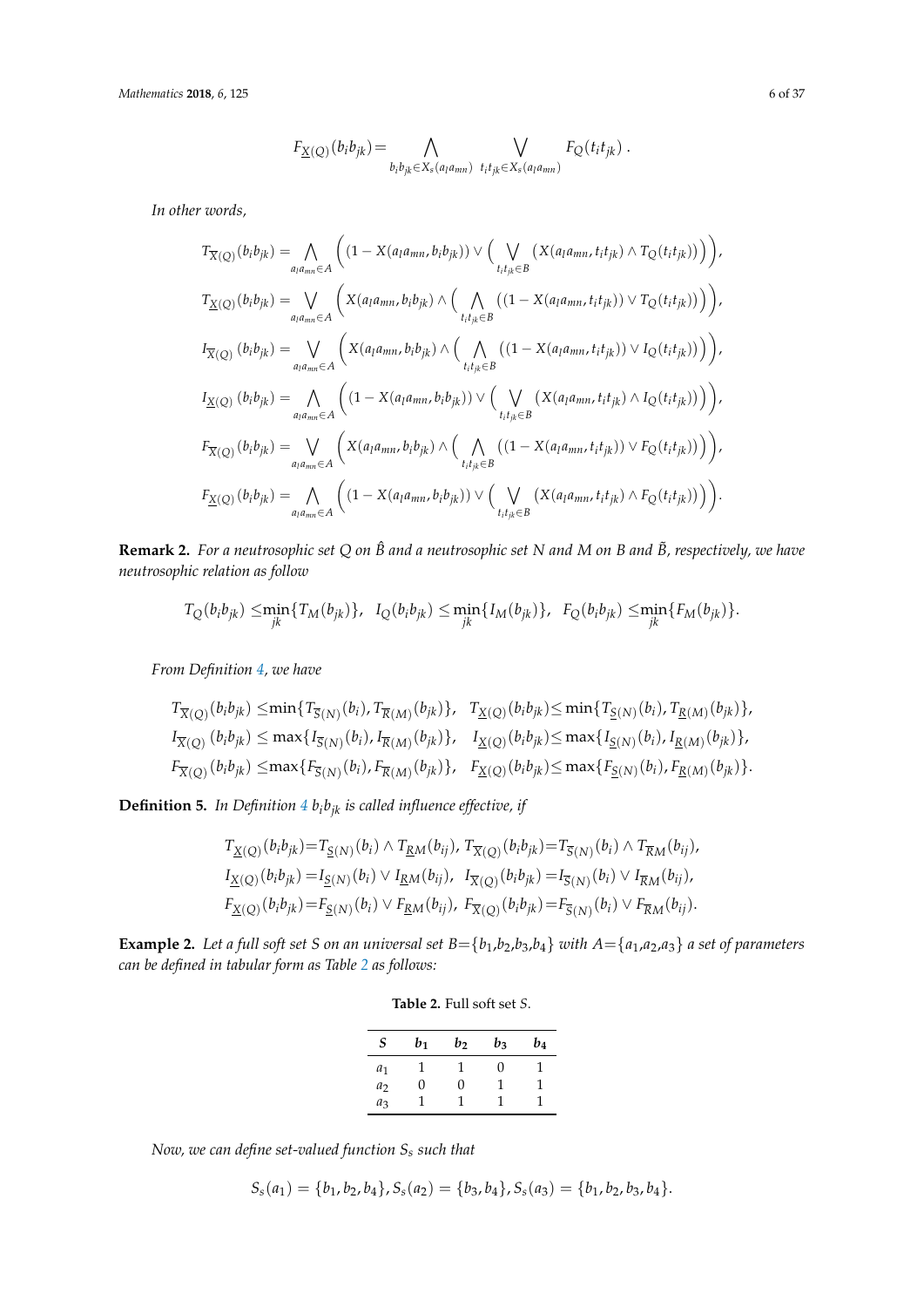*Let N*= {(*b*1,1.0,0.0,0.0)*,*(*b*2,0.8,0.0,0.1)*,*(*b*3,0.5,0.5,0.5)*,*(*b*4,0.4,0.7,0.3)} *be a neutrosophic set on B, then by using Equation [\(1\)](#page-1-1) of Definition [1,](#page-1-2) we have*

 $\overline{S}(N) = \{(b_1, 1.0, 0.0, 0.0), (b_2, 1.0, 0.0, 0.0), (b_3, 0.5, 0.5, 0.3), (b_4, 0.5, 0.5, 0.3)\}\$ 

$$
\underline{S}(N) = \{ (b_1, 0.4, 0.7, 0.3), (b_2, 0.4, 0.7, 0.3), (b_3, 0.4, 0.7, 0.5), (b_4, 0.4, 0.7, 0.3) \}.
$$

<span id="page-6-0"></span>*Hence*  $(S(N), \overline{S}(N))$  *is soft rough neutrosophic set. Let a full soft set R on*  $C = {b_{12}, b_{22}, b_{23}, b_{32}, b_{42}} \subseteq \tilde{B}$ *with L*={ $a_{13}$  $a_{13}$  $a_{13}$ , $a_{21}$ , $a_{32}$ } $\subseteq$ *A* can be defined in Table 3 (from L to C) as follows:

**Table 3.** Full soft set *R*.

| R        | $b_{12}$ | $b_{22}$ | $b_{23}$ | $b_{32}$ | $b_{42}$ |
|----------|----------|----------|----------|----------|----------|
| $a_{13}$ |          |          |          |          |          |
| $a_{21}$ |          | 0        | 0        |          | O        |
| $a_{32}$ |          | 0        |          |          | 0        |

*Now, we can define set-valued function R<sup>s</sup> such that*

$$
R_s(a_{13}) = \{b_{12}, b_{22}, b_{23}, b_{42}\}, R_s(a_{21}) = \{b_{32}\}, R_s(a_{32}) = \{b_{23}\}.
$$

*and M*= {(*b*12,0.4,0.0,0.0)*,*(*b*22,0.4,0.0,0.0)*,*(*b*23,0.4,0.0,0.0)*,*(*b*32,0.4,0.0,0.0)*,*(*b*42,0.4,0.0,0.0)} *a neutrosophic relation on B, then by using Equation [\(2\)](#page-3-1) of Definition [2,](#page-3-0) we get*

 $\overline{R}(M) = \{(b_{12}, 0.4, 0.0, 0.0), (b_{22}, 0.4, 0.0, 0.0), (b_{23}, 0.4, 0.0, 0.0), (b_{32}, 0.4, 0.0, 0.0), (b_{42}, 0.4, 0.0, 0.0)\}$  $R(M) = \{(b_{12}, 0.4, 0.0, 0.0), (b_{22}, 0.4, 0.0, 0.0), (b_{23}, 0.4, 0.0, 0.0), (b_{32}, 0.4, 0.0, 0.0), (b_{42}, 0.4, 0.0, 0.0)\}.$ 

*Hence*  $(R(M), \overline{R}(M))$  *is an induced soft rough neutrosophic relation. Let a full soft set X on*  $D = \{b_1b_{22}, b_1b_{23}, b_1b_{32}, b_1b_{42}, b_3b_{12}, b_3b_{22}, b_3b_{42}, b_4b_{12}, b_4b_{22}, b_4b_{23}, b_4b_{32}\}\subseteq \hat{B}$  with  $P = \{a_{13}, a_{21}, a_{32}\}\subseteq \hat{A}$  can be *defined in Table [4](#page-6-1) (from P to D) as follows:*

| <b>Table 4. Full soft set X.</b> |  |  |  |  |
|----------------------------------|--|--|--|--|
|----------------------------------|--|--|--|--|

<span id="page-6-1"></span>

|             | $b_1b_{22}$ | $b_1b_{23}$ | $b_1b_{32}$ | $b_1b_{42}$ $b_3b_{12}$ $b_3b_{22}$ |   |              | $b_3b_{42}$ $b_4b_{12}$ $b_4b_{22}$ | $b_4b_{23}$ | $b_4b_{32}$ |
|-------------|-------------|-------------|-------------|-------------------------------------|---|--------------|-------------------------------------|-------------|-------------|
| $a_1a_{32}$ |             |             | $\theta$    | U                                   | U | $\mathbf{0}$ | 0                                   |             |             |
| $a_2a_{13}$ |             |             | 0           |                                     |   |              |                                     |             |             |
| $a_3a_{21}$ |             |             | 0           |                                     |   | 0            | $\cup$                              |             |             |

*Since X is not full soft set on D, therefore, soft rough neutrosophic influence cannot be defined on D.*

**Definition 6.** *A soft rough neutrosophic graph on a nonempty V is a* 5*-ordered tuple*  $G = (A, S, SN, R, RM)$ *such that*

- (i) *A is a set of attributes,*
- (ii) *S is an arbitrary full soft set over V,*
- (iii) *R* is an arbitrary full soft set over  $E \subseteq \tilde{V}$ ,
- (vi)  $SN=(S(N),\overline{S}(N))$  *is a soft rough neutrosophic set of V*,
- (v)  $RM=(R(M),\overline{R}(M))$  *is a soft rough neutrosophic set on*  $E\subset V$ *,*

*In other words G*=(*G*,*G*)=(*SN*,*RM*) *is a soft rough neutrosophic graph(SRNG), where*  $G=(S(N),R(M))$  and  $\overline{G}=(\overline{S}(N),\overline{R}(M))$  are lower soft rough neutrosophic approximate graphs (LSRNAGs) *and upper soft rough neutrosophic approximate graphs (USRNAGs), respectively, of G=(SN,RM)*.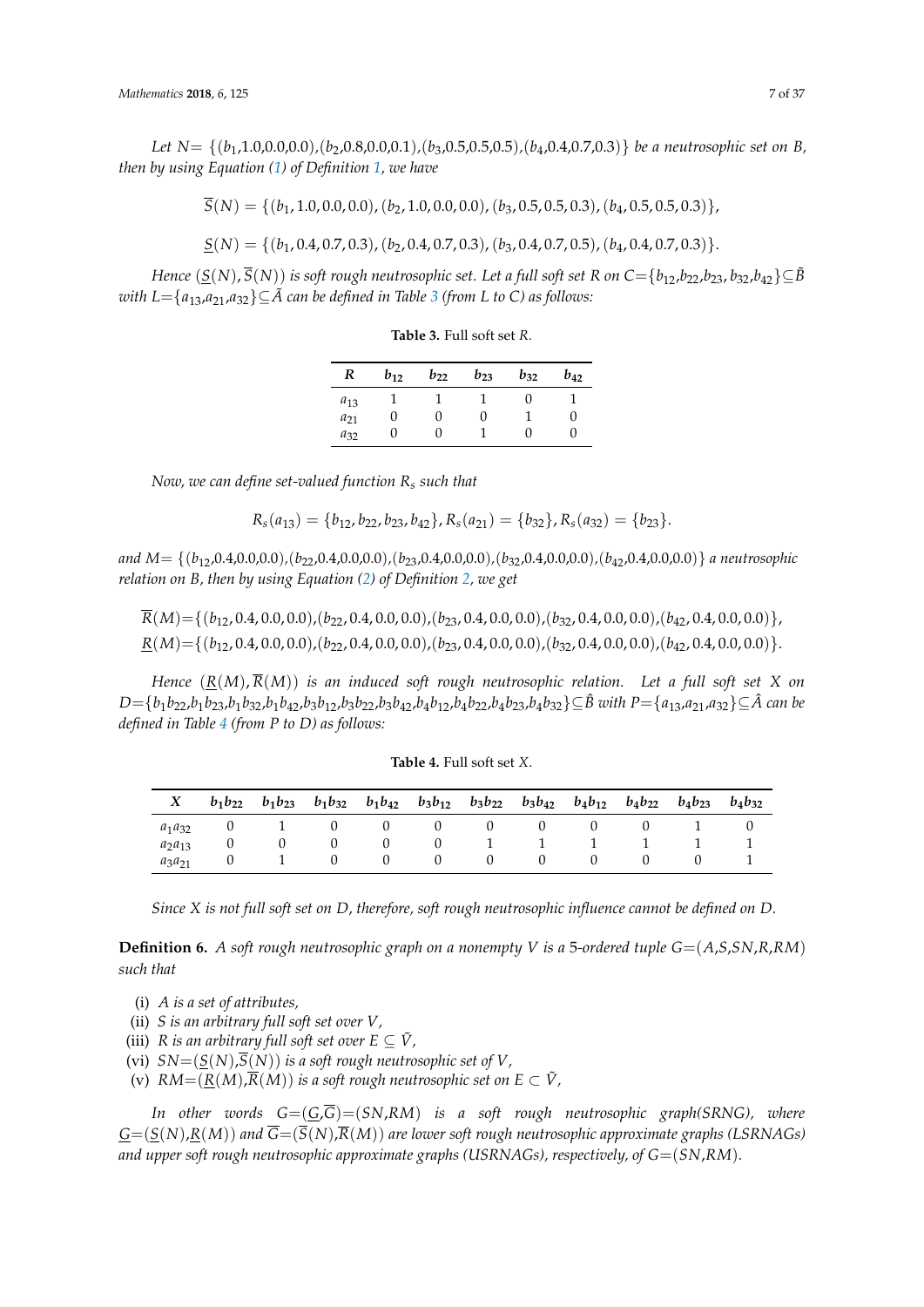<span id="page-7-0"></span>**Example 3.** Let  $V = \{v_1, v_2, v_3, v_4, v_5, v_6\}$  be a vertex set and  $A = \{a_1, a_2, a_3\}$  a set of parameters. A full soft set *S from A on V can be defined in tabular form in Table [5](#page-7-0) as follows:*

| <b>Table 5. Full soft set S.</b> |  |
|----------------------------------|--|
|----------------------------------|--|

| S              |                 | $v_1$ $v_2$ $v_3$ |                | $v_4$        | $v_5$        | $v_6$  |
|----------------|-----------------|-------------------|----------------|--------------|--------------|--------|
|                | $a_1$ 1 1 1 1 1 |                   |                |              |              | $\cup$ |
| a <sub>2</sub> | <sup>O</sup>    | $\overline{0}$    | $\sim$ 1       | $\mathbf{1}$ | $\mathbf{1}$ |        |
| $a_3$          |                 |                   | $\overline{0}$ | $\mathbf{0}$ |              |        |

*Let N*={(*v*1,0.8,0.6,0.4)*,*(*v*2,0.9,0.4,0.45)*,*(*v*3,0.7,0.4,0.35)*,*(*v*4,0.6,0.3,0.5)*,*(*v*5,0.4,0.7,0.6),(*v*6,0.5,0.5,0.5)} *be a neutrosophic set on V. Then from Equation [\(1\)](#page-1-1) of Definition [1,](#page-1-2) we have*

*S*(*N*)={(*v*1, 0.9, 0.4, 0.4),(*v*2, 0.9, 0.4, 0.4),(*v*3, 0.7, 0.3, 0.5),(*v*4, 0.7, 0.3, 0.5),(*v*5, 0.7, 0.4, 0.5),  $(v_6, 0.7, 0.4, 0.5)$ , *S*(*N*)={(*v*1, 0.4, 0.7, 0.6),(*v*2, 0.4, 0.7, 0.6),(*v*3, 0.4, 0.7, 1.0),(*v*4, 0.4, 0.7, 1.0),(*v*5, 0.4, 0.7, 0.6),  $(v_6, 0.4, 0.7, 0.6)$ .

<span id="page-7-1"></span>Hence,  $SN = (S(N), \overline{S}(N))$  is a soft rough neutrosophic set on V. Let  $E = \{v_{11}, v_{15}, v_{16}, v_{23}, v_{25}, v_{34}, v_{41}, v_{43}, v_{44}, v_{45}\}$  $v_{56}$ ,  $v_{62}$ ,  $v_{63}$   $\subseteq$   $\tilde{V}$  and  $L = \{a_{12}, a_{13}, a_{21}, a_{23}, a_{31}\} \subseteq \tilde{A}$ . Then a full soft set R on E (from L to E) can be defined in *Table [6](#page-7-1) as follows:*

**Table 6.** Full soft set *R*.

|          |          | $R$ $v_{11}$ $v_{15}$ $v_{16}$ $v_{23}$ $v_{25}$ $v_{34}$ $v_{41}$ $v_{43}$ $v_{56}$ |                   |  |  |               | $v_{62}$       | $v_{63}$ |
|----------|----------|--------------------------------------------------------------------------------------|-------------------|--|--|---------------|----------------|----------|
|          |          | $a_{12}$ 0 1 1 1 1 1 0 1 1 0 0                                                       |                   |  |  |               |                |          |
| $a_{13}$ |          | 1 1 0 1 0 1 0 1                                                                      |                   |  |  |               | $\overline{0}$ | $\theta$ |
| $a_{21}$ |          | 0 0 0 0 0 1 1 1 0 1 1                                                                |                   |  |  |               |                |          |
| $a_{23}$ | $\theta$ | $\overline{0}$                                                                       | $\overline{0}$    |  |  | 0 0 0 1 0 1 1 |                |          |
| $a_{31}$ |          |                                                                                      | 1 0 1 1 0 0 0 0 1 |  |  |               |                | $\theta$ |

*Let M*={(*v*11,0.4,0.3,0.35)*,*(*v*15,0.3,0.3,0.2)*,*(*v*16,0.3,0.2,0.25)*,*(*v*23,0.4,0.1,0.1)*,*(*v*25,0.4,0.2,0.0),(*v*34,0.3, 0.1,0.3),(*v*41,0.2,0.1,0.2),(*v*43,0.4,0.28,0.2),(*v*56,0.4,0.3,0.3),(*v*62,0.35,0.25,0.32),(*v*63,0.4,0.12,0.34)} *be a neutrosophic set on E. Then from Equation [\(2\)](#page-3-1) of Definition [2,](#page-3-0) we have*

*R*(*M*)={(*v*11, 0.4, 0.1, 0.00),(*v*15, 0.4, 0.10, 0.00),(*v*16, 0.4, 0.10, 0.00),(*v*23, 0.4, 0.10, 0.00), (*v*25, 0.4, 0.1, 0.00),(*v*34, 0.4, 0.10, 0.20),(*v*41, 0.4, 0.10, 0.30),(*v*43, 0.4, 0.10, 0.20), (*v*56, 0.4, 0.1, 0.30),(*v*62, 0.4, 0.10, 0.30),(*v*63, 0.4, 0.10, 0.20)}, *R*(*M*)={(*v*11, 0.3, 0.3, 0.35),(*v*15, 0.3, 0.30, 0.35),(*v*16, 0.3, 0.30, 1.00),(*v*23, 0.3, 0.30, 0.35), (*v*25, 0.3, 0.3, 0.35),(*v*34, 0.3, 0.28, 0.34),(*v*41, 0.2, 0.28, 0.32),(*v*43, 0.3, 0.28, 0.34), (*v*56, 0.3, 0.3, 0.32),(*v*62, 0.3, 0.28, 0.32),(*v*63, 0.2, 0.28, 0.34)}.

*Hence,*  $RM=(R(M),\overline{R}(M))$  *is soft rough neutrosophic set on E. Thus,*  $G=(S(N),R(M))$  *and*  $\overline{G}=(\overline{S}(N),\overline{R}(M))$  are LSRNAG and USRNAG, respectively, as shown in Figure [1.](#page-8-0)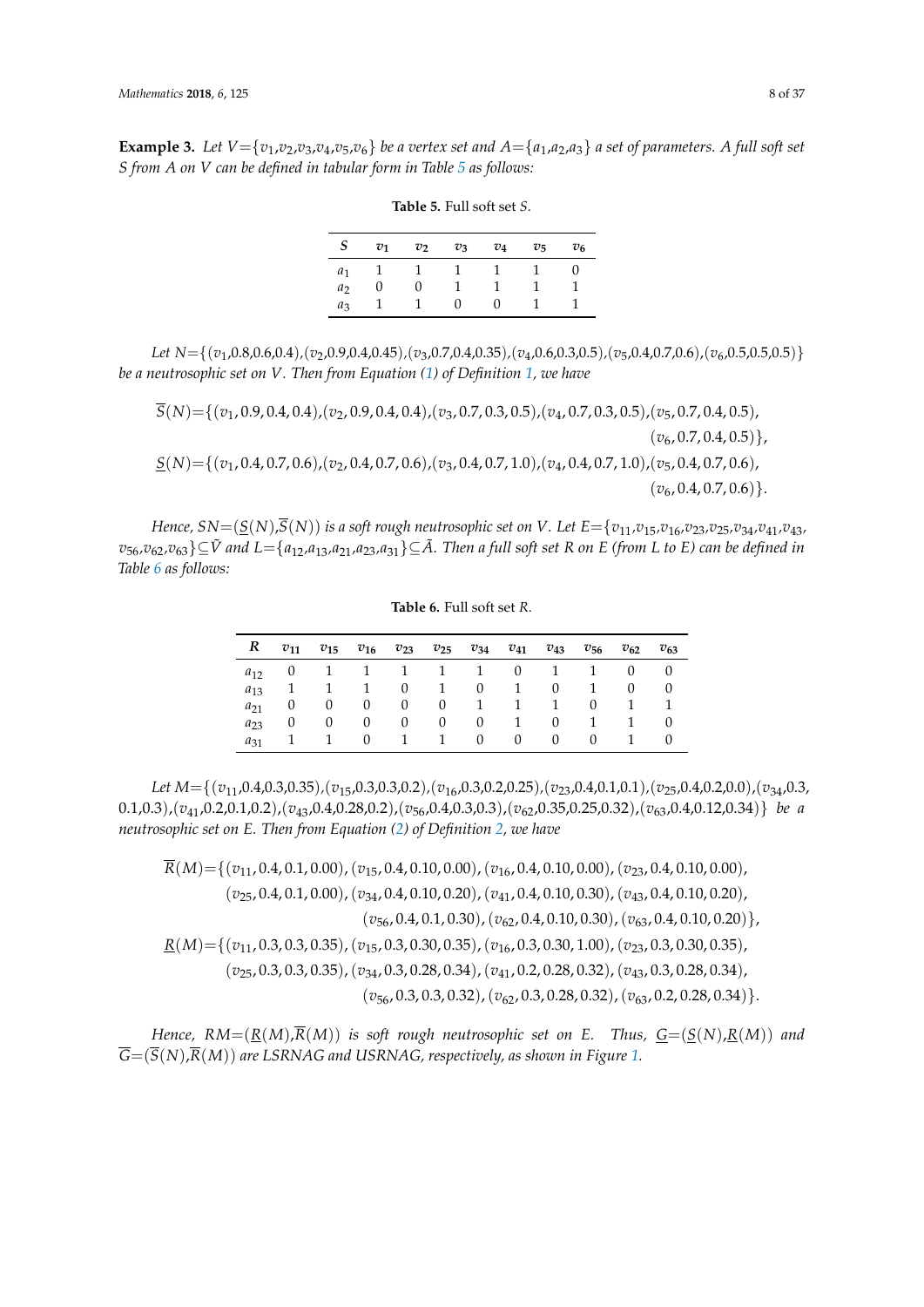<span id="page-8-0"></span>

Figure 1: Soft rough neutrosophic graph G = (G, G) **Figure 1.** Soft rough neutrosophic graph *G* = (*G*, *G*).

*Hence,*  $G = (\overline{G}, \underline{G})$  *is SRNG.* 

**Definition 7.** An underlying graph(supporting graph)  $G^* = (\underline{G}^*, \overline{G}^*)$  of a soft rough neutrosophic graph  $G{=}(\underline{G},\overline{G})$  *is of the form*  $\underline{G}^*{=}(\underline{V}^*,\underline{E}^*)$  *and*  $\overline{G}^*{=}(\overline{V}^*,\overline{E}^*)$ *,* 

$$
\underline{V}^* = \text{Lower Vertex Set} = \{ v \in V | T_{\underline{S}(N)}(v) \neq 0, I_{\underline{S}(N)}(v) \neq 0, F_{\underline{S}(N)}(v) \neq 0 \},
$$
\n
$$
\overline{V}^* = \text{Upper Vertex Set} = \{ v \in V | T_{\overline{S}(N)}(v) \neq 0, I_{\overline{S}(N)}(v) \neq 0, F_{\overline{S}(N)}(v) \neq 0 \},
$$
\n
$$
\underline{E}^* = \text{Lower Edge Set} = \{ v_{ij} \in E | T_{\underline{R}(M)}(v_{ij}) \neq 0, I_{\underline{R}(M)}(v_{ij}) \neq 0, F_{\underline{R}(M)}(v_{ij}) \neq 0 \},
$$
\n
$$
\overline{E}^* = \text{Upper Edge Set} = \{ v_{ij} \in E | T_{\underline{R}(M)}(v_{ij}) \neq 0, I_{\underline{R}(M)}(v_{ij}) \neq 0, F_{\underline{R}(M)}(v_{ij}) \neq 0 \}.
$$

vike∈E vjetnosti i svjetlovanja i svjetlovanja i svjetlovanja i svjetlovanja i svjetlovanja i svjetlovanja i sv **Definition 8.** *A soft rough neutrosophic graph has a walk if each approximation graph has an alternative sequence of the form*

 $\frac{1}{\sqrt{2}}$ 

$$
v_0, e_0, v_1, e_1, v_2, \cdots, v_{n-1}, e_{n-1}, v_n
$$

 $\mathcal{L}$  such that *such that*

$$
v_k\in \underline{V}^*,\ e_k\in \underline{E}^*,\ v_k\in \overline{V}^*,\ e_k\in \overline{E}^*
$$

where  $e_k = v_{k(k+1)} \in E$ ,  $\forall k=0,1,2,\cdots,n-1$ . If  $v_0 = v_n$ , then it is called closed walk. If the edges are distinct, *rough neutrosophic path (SRN path).* If a path in a SRNG is closed, then it is called a cycle. *then it is called a soft rough neutrosophic trail (SRN trail). If the vertices are distinct, then it is called a soft*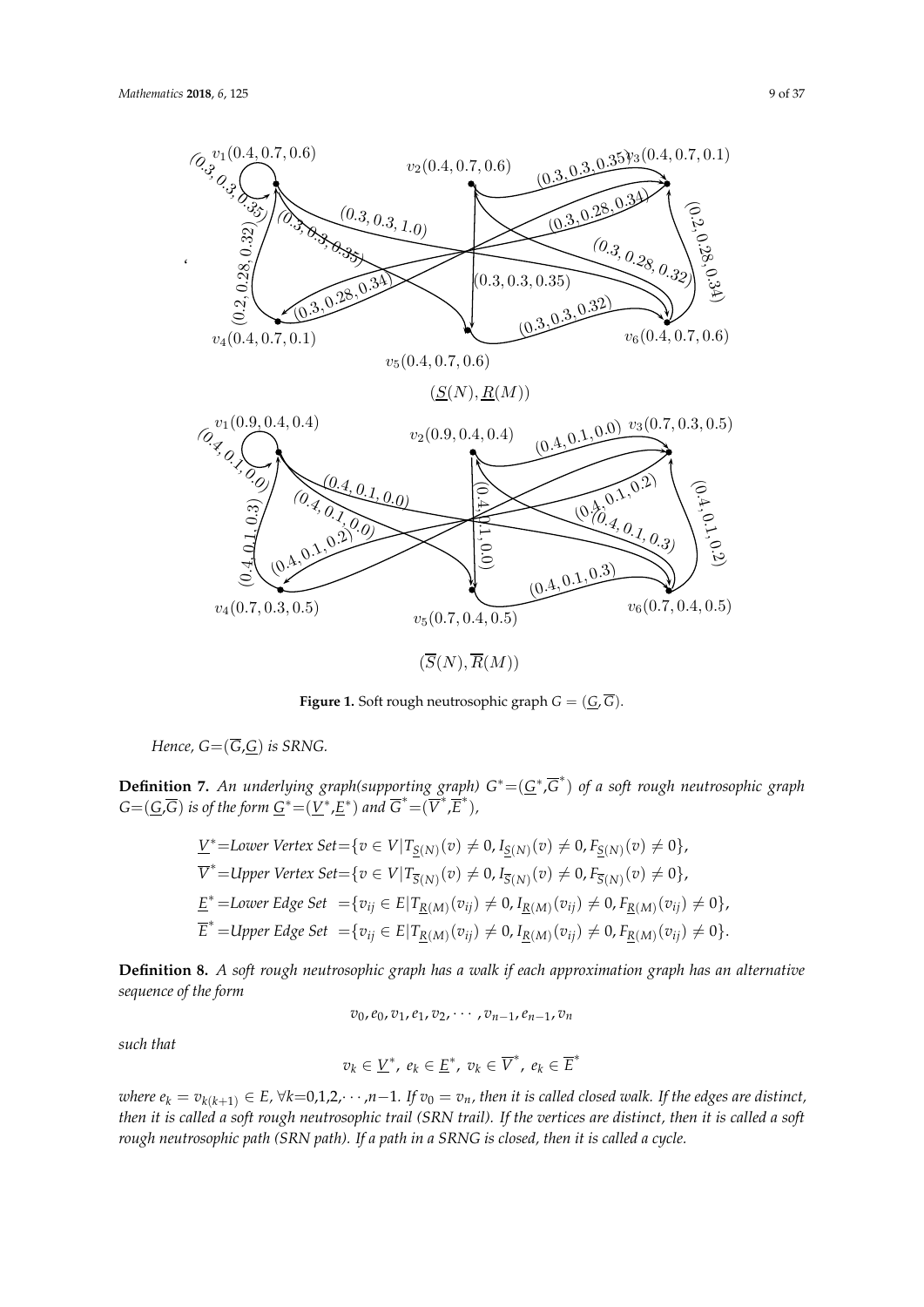**Definition 9.** *A strength of soft rough neutrosophic graph, denoted by stren, is defined as*

$$
\textit{stren} = \Big( \big( \bigwedge_{v_{jk} \in \underline{E}^*} T_{\underline{R}(M)}(v_{jk}) \big) \wedge \big( \bigwedge_{v_{jk} \in \overline{E}^*} T_{\overline{R}(M)}(v_{jk}) \big) , \big( \bigvee_{v_{jk} \in \underline{E}^*} I_{\underline{R}(M)}(v_{jk}) \big) \vee \big( \bigvee_{v_{jk} \in \overline{E}^*} I_{\overline{R}(M)}(v_{jk}) \big) , \big( \bigvee_{v_{jk} \in \underline{E}^*} F_{\underline{R}(M)}(v_{jk}) \big) \vee \big( \bigvee_{v_{jk} \in \overline{E}^*} F_{\overline{R}(M)}(v_{jk}) \big) \Big).
$$

**Definition 10.** *A strongest path joining any two vertices v<sup>i</sup> and v<sup>k</sup> is the soft rough neutrosophic path which has* maximum strength from  $v_i$  and  $v_k$ , denoted by  $CONN_G(v_i,v_k)$  or  $E^\infty(v_i,v_k)$ , is called strength of connectedness *from v<sup>i</sup> and v<sup>k</sup> .*

**Definition 11.** *A soft rough neutrosophic graph is a cycle if and only if the underlying graphs of each approximation is a cycle. A soft rough neutrosophic cycle is a soft rough neutrosophic graph if and only if the supporting graph of each approximation graph is a cycle and there exist*  $v_{lm}$ *,* $v_{ij}$ *∈* $E^*$ *,* $v_{lm}$ *,* $v_{ij}$ *∈* $\overline{E}^*$  *and*  $v_{lm} \neq v_{ij}$  *such that* 

$$
\underline{R}(M)(v_{ij}) = \bigwedge_{v_{lm} \in \underline{E}^* - v_{ij}} \underline{R}(M)(v_{lm}), \ \overline{R}(M)(v_{ij}) = \bigwedge_{v_{lm} \in \overline{E}^* - v_{ij}} \overline{R}(M)(v_{lm}).
$$

*Equivalently, each approximation graph is a cycle such that*

$$
\underline{R}(M)(v_{ij}) = \Big(\bigwedge_{v_{lm}\in \underline{E}^* - v_{ij}} T_{\underline{R}(M)}(v_{lm}), \bigvee_{v_{lm}\in \underline{E}^* - v_{ij}} I_{\underline{R}(M)}(v_{lm}), \bigvee_{v_{lm}\in \underline{E}^* - v_{ij}} F_{\underline{R}(M)}(v_{lm})\Big),
$$
  

$$
\overline{R}(M)(v_{ij}) = \Big(\bigwedge_{v_{lm}\in \overline{E}^* - v_{ij}} T_{\overline{R}(M)}(v_{lm}), \bigvee_{v_{lm}\in \overline{E}^* - v_{ij}} I_{\overline{R}(M)}(v_{lm}), \bigvee_{v_{lm}\in \overline{E}^* - v_{ij}} F_{\overline{R}(M)}(v_{lm})\Big).
$$

<span id="page-9-1"></span><span id="page-9-0"></span>**Example 4.** Let  $V = \{v_1, v_2, v_3, v_4\}$  be a vertex set and  $A = \{a_1, a_2, a_3, a_4\}$  a set of parameters. A relation *S* over *A*×*V can be defined in tabular form in Table [7](#page-9-0) as follows:*

| S     | $v_1$ | $v_2$ | $v_3$ | $v_4$ |
|-------|-------|-------|-------|-------|
| $a_1$ |       |       |       |       |
| $a_2$ | 0     | 1     | O     | 1     |
| $a_3$ | 1     | 0     | 1     | 1     |
| $a_4$ |       | 0     | 1     | 0     |

**Table 7.** Full soft set *S*.

*Let*  $N = \{(v_1, 0.3, 0.4, 0.6), (v_2, 0.4, 0.5, 0.1), (v_3, 0.9, 0.6, 0.4), (v_4, 1.0, 0.2, 0.1)\}$  *be a neutrosophic set on V*. *Then from Equation [\(1\)](#page-1-1) of Definition [1,](#page-1-2) we have*

> $\overline{S}(N) = \{(v_1, 0.9, 0.4, 0.4), (v_2, 1.0, 0.2, 0.1), (v_3, 0.9, 0.4, 0.4), (v_4, 1.0, 0.2, 0.1)\},\$  $S(N) = \{(v_1, 0.3, 0.6, 0.6), (v_2, 0.4, 0.5, 0.1), (v_3, 0.3, 0.6, 0.6), (v_4, 0.4, 0.5, 0.1)\}.$

*Hence,*  $SN = (\underline{S}(N), \overline{S}(N))$  *is soft rough neutrosophic set on V.* Let  $E = \{v_{13}, v_{32}, v_{24}, v_{41}\} \subseteq \tilde{V}$  and *<sup>L</sup>*={*a*13*,a*32*,a*43}⊆*A. Then a full soft set R on E (from L to E) can be defined in Table* ˜ *[8](#page-10-0) as follows:*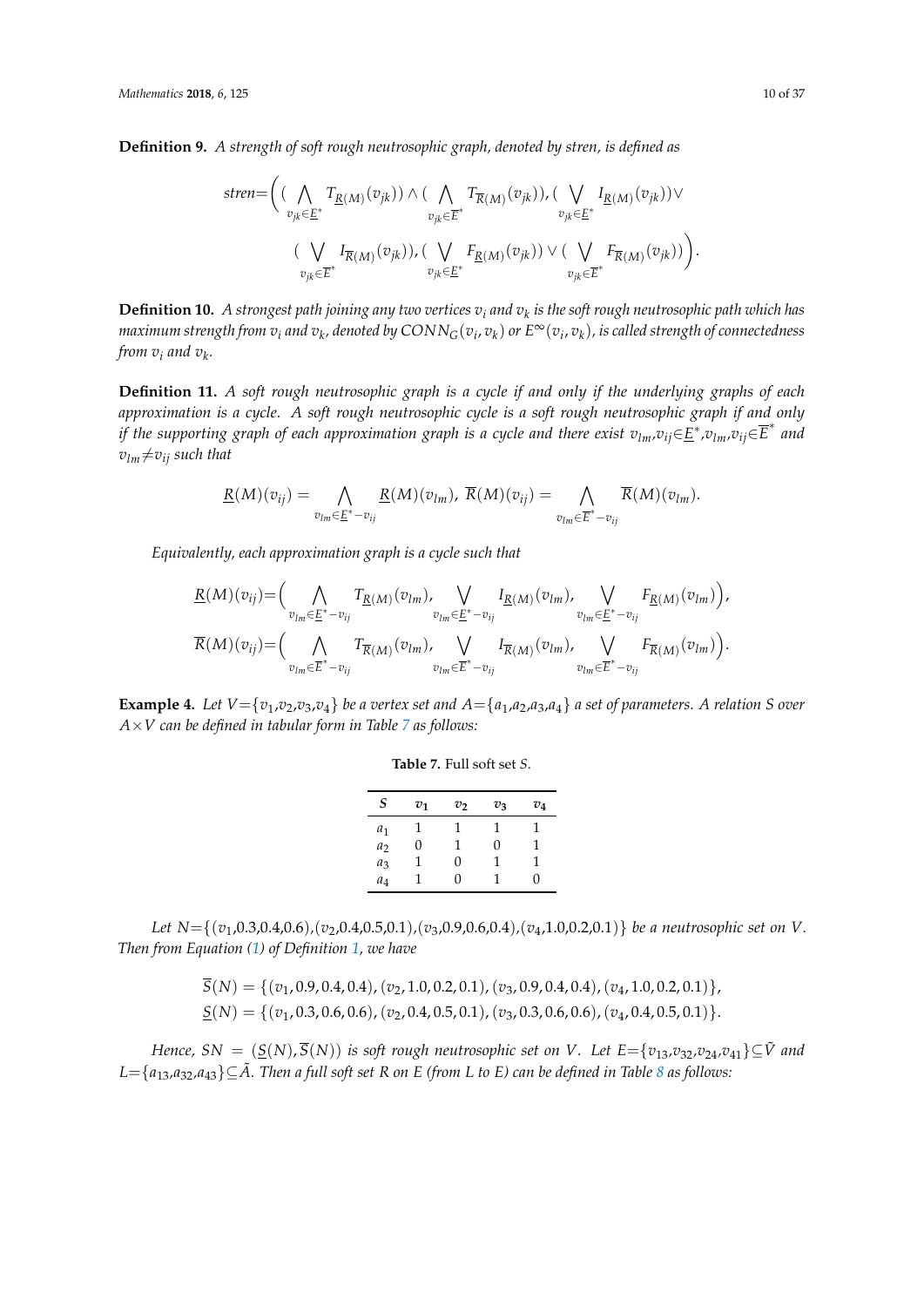**Table 8.** Full soft set *R*.

<span id="page-10-0"></span>

| R        | $v_{13}$ | $v_{32}$ | $v_{24}$ | $v_{41}$ |
|----------|----------|----------|----------|----------|
| $a_{13}$ |          | U        |          |          |
| $a_{32}$ | U        |          |          | 0        |
| $a_{43}$ |          | 0        |          | 0        |

*Let M*={(*v*13,0.3,0.2,0.1)*,*(*v*32,0.2,0.1,0.1)*,*(*v*24,0.3,0.2,0.1)*,*(*v*41,0.3,0.1,0.1)} *be a neutrosophic set on E. Then from Equation [\(2\)](#page-3-1) of Definition [2,](#page-3-0) we have* Let  $M=[(x, 0.3,0.2,0.1), (x, 0.3,0.1,0.1), (x, 0.3,0.2,0.1), (x, 0.3,0.1,0.1)]$  be a neutroscalia set on E. Let  $M = \{ (v_{13}, 0.3, 0.2, 0.1), (v_{32}, 0.2, 0.1, 0.1), (v_{24}, 0.1, 0.1), (v_{34}, 0.1, 0.1), (v_{35}, 0.1, 0.1), (v_{36}, 0.1, 0.1), (v_{37}, 0.1, 0.1), (v_{38}, 0.1, 0.1), (v_{39}, 0.1, 0.1), (v_{31}, 0.1, 0.1), (v_{32}, 0.1, 0.1), (v_{34}, 0.1, 0.1), (v_{35}, 0.1$ 

> $\overline{R}(M) = \{ (v_{13}, 0.3, 0.2, 0.1), (v_{32}, 0.2, 0.1, 0.1), (v_{24}, 0.3, 0.1, 0.1), (v_{41}, 0.3, 0.1, 0.1) \},\$  $\underline{R}(M) = \{ (v_{13}, 0.3, 0.2, 0.1), (v_{32}, 0.2, 0.1, 0.1), (v_{24}, 0.3, 0.2, 0.1), (v_{41}, 0.2, 0.1, 0.1) \}.$

*Hence,*  $RM = (\underline{R}(M), \overline{R}(M))$  *is soft rough neutrosophic set on E. Thus,*  $\underline{G} = (\underline{S}(N), \underline{R}(M))$  *and*  $\overline{G} = (\overline{S}(N), \overline{R}(M))$  are LSRNAG and USRNAG, respectively, as shown in Figure 2. Hence,  $G = (\underline{G}, \overline{G})$  is *SRNG and it is also a soft rough neutrosophic cycle.* 

<span id="page-10-1"></span>

**Figure 2.** Soft rough neutrosophic cycle  $G = (\underline{G}, G)$ .

 $G=(SN_1, RM_1)$ , if  $v \in H$  such that **Definition 12.** *A soft rough neutrosophic subgraph H*=(*SN*2,*RM*2) *of a soft rough neutrosophic graph*

$$
T_{\underline{S}(N_2)}(v) \leq T_{\underline{S}(N_1)}(v), I_{\underline{S}(N_2)}(v) \geq I_{\underline{S}(N_1)}(v), F_{\underline{S}(N_2)}(v) \geq F_{\underline{S}(N_1)}(v),
$$
  

$$
T_{\overline{S}(N_2)}(v) \leq T_{\overline{S}(N_1)}(v), I_{\overline{S}(N_2)}(v) \geq I_{\overline{S}(N_1)}(v), F_{\overline{S}(N_2)}(v) \geq F_{\overline{S}(N_1)}(v),
$$

*and*  $v_{ij} \in H$ ,

$$
T_{\underline{R}(M_2)}(v_{ij}) \leq T_{\underline{R}(M_1)}(v_{ij}), I_{\underline{R}(M_2)}(v_{ij}) \geq I_{\underline{R}(M_1)}(v_{ij}), F_{\underline{R}(M_2)}(v_{ij}) \geq F_{\underline{R}(M_1)}(v_{ij}),
$$
  

$$
T_{\overline{R}(M_2)}(v_{ij}) \leq T_{\overline{R}(M_1)}(v_{ij}), I_{\overline{R}(M_2)}(v_{ij}) \geq I_{\overline{R}(M_1)}(v_{ij}), F_{\overline{R}(M_2)}(v_{ij}) \geq F_{\overline{R}(M_1)}(v_{ij}).
$$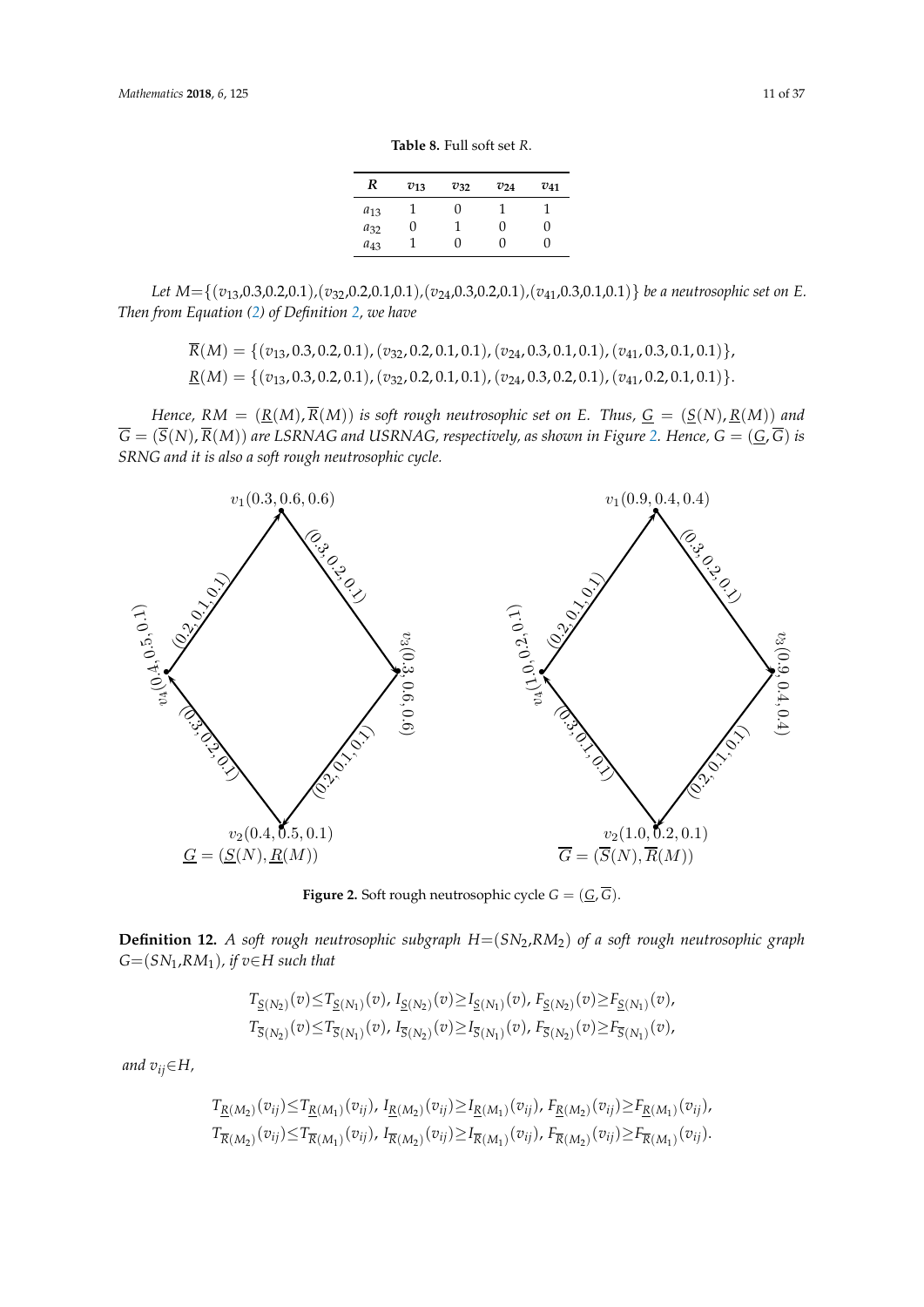**Definition 13.** *A H*=(*SN*2,*RM*2) *is called soft rough neutrosophic spanning subgraph of a soft rough neutrosophic graph G*=(*SN*1,*RM*1)*, if H is a soft rough neutrosophic subgraph such that*

$$
T_{\underline{S}(N_2)}(v) = T_{\underline{S}(N_1)}(v), I_{\underline{S}(N_2)}(v) = I_{\underline{S}(N_1)}(v), F_{\underline{S}(N_2)}(v) = F_{\underline{S}(N_1)}(v),
$$
  
\n
$$
T_{\overline{S}(N_2)}(v) = T_{\overline{S}(N_1)}(v), I_{\overline{S}(N_2)}(v) = I_{\overline{S}(N_1)}(v), F_{\overline{S}(N_2)}(v) = F_{\overline{S}(N_1)}(v).
$$

**Definition 14.** *A soft rough neutrosophic graph is a forest if and only if each supporting approximation graph is a forest. A soft rough neutrosophic graph G*=(*SN*1,*RM*1) *is a soft rough neutrosophic forest if and only if there exist a soft rough neutrosophic spanning subgraph*  $H=(SN_1, RM_2)$  *<i>is a forest such that*  $v_i$ *i*∈*G*−*H* 

$$
T_{\underline{R}(M_1)}(v_{ij}) < T_{CONN_{\underline{H}}}(v_i, v_j), I_{\underline{R}(M_1)}(v_{ij}) > I_{CONN_{\underline{H}}}(v_i, v_j), F_{\underline{R}(M_1)}(v_{ij}) > F_{CONN_{\underline{H}}}(v_i, v_j),
$$
\n
$$
T_{\overline{R}(M_1)}(v_{ij}) < T_{CONN_{\overline{H}}}(v_i, v_j), I_{\overline{R}(M_1)}(v_{ij}) > I_{CONN_{\overline{H}}}(v_i, v_j), F_{\overline{R}(M_1)}(v_{ij}) > F_{CONN_{\overline{H}}}(v_i, v_j).
$$

*A soft rough neutrosophic graph is a tree if and only if each supporting approximation graph is a tree. A soft rough neutrosophic graph*  $G = (SN_1, RM_1)$  *is a soft rough neutrosophic tree if and only if there exist a soft rough neutrosophic spanning subgraph*  $H=(SN_1, RM_2)$  *is a tree such that*  $v_{ij} \in G - H$ 

$$
T_{\underline{R}(M_1)}(v_{ij}) < T_{CONN_{\underline{H}}}(v_i, v_j), I_{\underline{R}(M_1)}(v_{ij}) > I_{CONN_{\underline{H}}}(v_i, v_j), F_{\underline{R}(M_1)}(v_{ij}) > F_{CONN_{\underline{H}}}(v_i, v_j),
$$
\n
$$
T_{\overline{R}(M_1)}(v_{ij}) < T_{CONN_{\overline{H}}}(v_i, v_j), I_{\overline{R}(M_1)}(v_{ij}) > I_{CONN_{\overline{H}}}(v_i, v_j), F_{\overline{R}(M_1)}(v_{ij}) > F_{CONN_{\overline{H}}}(v_i, v_j).
$$

**Definition 15.** Let  $G = (SN, RM)$  be a soft rough neutrosophic graph, an edge  $v_{ii}$  is a bridge if the edge  $v_{ii}$  is a *bridge in both supporting graph of*  $G$  *and*  $\overline{G}$ *, that is the removal of*  $v_{ij}$  *disconnects both the*  $G$  *and*  $\overline{G}$ *. An edge*  $v_{ij}$ *is a soft rough neutrosophic bridge in a soft rough neutrosophic graph*  $G=(SN, RM)$ *, if*  $v_{lm} \in G$ 

$$
T_{CONN_{\underline{G}}-v_{ij}}(v_l, v_m) < T_{CONN_{\underline{G}}}(v_l, v_m), T_{CONN_{\overline{G}}-v_{ij}}(v_l, v_m) < T_{CONN_{\overline{G}}}(v_l, v_m),
$$
  
\n
$$
I_{CONN_{\underline{G}}-v_{ij}}(v_l, v_m) > I_{CONN_{\underline{G}}}(v_l, v_m), I_{CONN_{\overline{G}}-v_{ij}}(v_l, v_m) > I_{CONN_{\overline{G}}}(v_l, v_m),
$$
  
\n
$$
F_{CONN_{\underline{G}}-v_{ij}}(v_l, v_m) > F_{CONN_{\underline{G}}}(v_l, v_m), F_{CONN_{\overline{G}}-v_{ij}}(v_l, v_m) > F_{CONN_{\overline{G}}}(v_l, v_m).
$$

**Definition 16.** Let  $G = (SN_1, RM_1)$  be a soft rough neutrosophic graph then a vertex  $v_i$  in G is a *cutnode(cutvertex) if it is a cutnode in each supporting graph of G and G. That is, the deletion of v<sup>i</sup> from the supporting graphs of G and G increase the components in the supporting graphs. A vertex v<sup>i</sup> is called soft rough neutrosophic cutnode(cutvertex) in a soft rough neutrosophic graph if the removal of v<sup>i</sup> reduces the strength of* the connectedness from nodes  $v_j$ to $v_k {\in} \underline{V}^*$ , $\overline{V}^*$ 

$$
T_{CONN_{\overline{G}-v_i}}(v_j, v_k) < T_{CONN_{\overline{G}}}(v_j, v_k), T_{CONN_{\overline{G}-v_i}}(v_j, v_k) < T_{CONN_{\overline{G}}}(v_j, v_k),
$$
  
\n
$$
I_{CONN_{\overline{G}-v_i}}(v_j, v_k) > I_{CONN_{\overline{G}}}(v_j, v_k), I_{CONN_{\overline{G}-v_i}}(v_j, v_k) > I_{CONN_{\overline{G}}}(v_j, v_k),
$$
  
\n
$$
F_{CONN_{\overline{G}-v_i}}(v_j, v_k) > F_{CONN_{\overline{G}}}(v_j, v_k), F_{CONN_{\overline{G}-v_i}}(v_j, v_k) > F_{CONN_{\overline{G}}}(v_j, v_k).
$$

**Definition 17.** *An edge vij in soft rough neutrosophic graph G is called strong soft rough neutrosophic edge if*

$$
T_{\underline{R}(M)}(v_{ij}) \geq T_{CONN_{\underline{G}-v_{ij}}}(v_i, v_j), T_{\overline{R}(M)}(v_{ij}) \geq T_{CONN_{\overline{G}-v_{ij}}}(v_i, v_j),
$$
  
\n
$$
I_{\underline{R}(M)}(v_{ij}) \leq I_{CONN_{\overline{G}-v_{ij}}}(v_i, v_j), I_{\overline{R}(M)}(v_{ij}) \leq I_{CONN_{\overline{G}-v_{ij}}}(v_i, v_j),
$$
  
\n
$$
F_{\underline{R}(M)}(v_{ij}) \leq F_{CONN_{\overline{G}-v_{ij}}}(v_i, v_j), F_{\overline{R}(M)}(v_{ij}) \leq F_{CONN_{\overline{G}-v_{ij}}}(v_i, v_j).
$$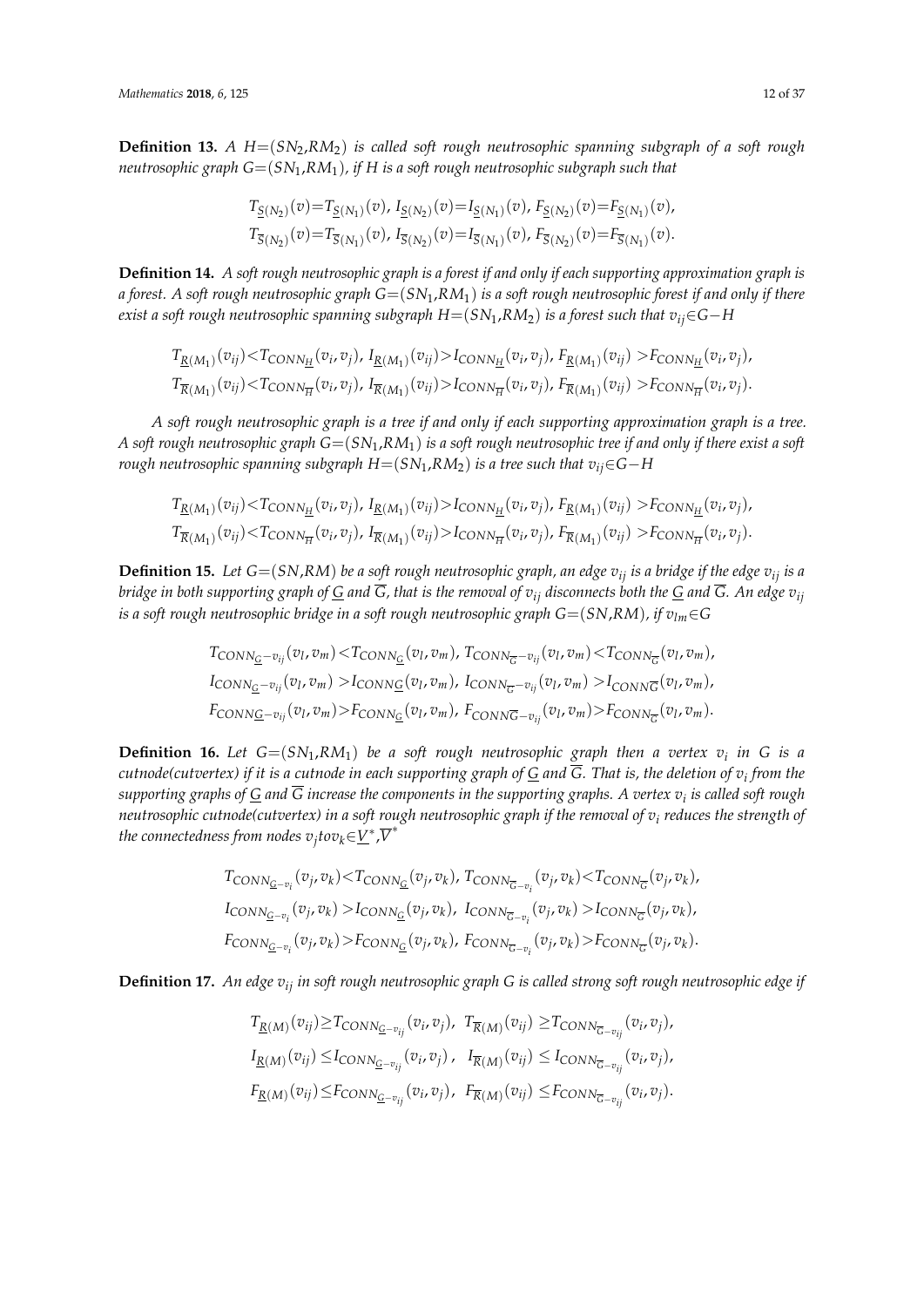**Definition 18.** *An edge vij in soft rough neutrosophic graph G is called α*−*strong soft rough neutrosophic edge if*

$$
T_{\underline{R}(M)}(v_{ij}) > T_{CONN_{\underline{G}-v_{ij}}}(v_i, v_j), \ T_{\overline{R}(M)}(v_{ij}) > T_{CONN_{\overline{G}-v_{ij}}}(v_i, v_j),
$$
  
\n
$$
I_{\underline{R}(M)}(v_{ij}) < I_{CONN_{\underline{G}-v_{ij}}}(v_i, v_j), \ I_{\overline{R}(M)}(v_{ij}) < I_{CONN_{\overline{G}-v_{ij}}}(v_i, v_j),
$$
  
\n
$$
F_{\underline{R}(M)}(v_{ij}) < F_{CONN_{\underline{G}-v_{ij}}}(v_i, v_j), \ F_{\overline{R}(M)}(v_{ij}) < F_{CONN_{\overline{G}-v_{ij}}}(v_i, v_j).
$$

**Definition 19.** *An edge vij in soft rough neutrosophic graph G is called β*−*strong soft rough neutrosophic edge if*

$$
T_{\underline{R}(M)}(v_{ij}) = T_{CONN_{\underline{G}-v_{ij}}}(v_i, v_j), \ T_{\overline{R}(M)}(v_{ij}) = T_{CONN_{\overline{G}-v_{ij}}}(v_i, v_j),
$$
  
\n
$$
I_{\underline{R}(M)}(v_{ij}) = I_{CONN_{\overline{G}-v_{ij}}}(v_i, v_j), \ I_{\overline{R}(M)}(v_{ij}) = I_{CONN_{\overline{G}-v_{ij}}}(v_i, v_j),
$$
  
\n
$$
F_{\underline{R}(M)}(v_{ij}) = F_{CONN_{\overline{G}-v_{ij}}}(v_i, v_j), \ F_{\overline{R}(M)}(v_{ij}) = F_{CONN_{\overline{G}-v_{ij}}}(v_i, v_j).
$$

**Definition 20.** *An edge vij in soft rough neutrosophic graph G is called δ*−*strong soft rough neutrosophic edge if*

$$
T_{\underline{R}(M)}(v_{ij}) < T_{\text{CONN}_{\underline{G}-v_{ij}}}(v_i, v_j), \quad T_{\overline{R}(M)}(v_{ij}) < T_{\text{CONN}_{\overline{G}-v_{ij}}}(v_i, v_j),
$$
\n
$$
I_{\underline{R}(M)}(v_{ij}) > I_{\text{CONN}_{\overline{G}-v_{ij}}}(v_i, v_j), \quad I_{\overline{R}(M)}(v_{ij}) > I_{\text{CONN}_{\overline{G}-v_{ij}}}(v_i, v_j),
$$
\n
$$
F_{\underline{R}(M)}(v_{ij}) > F_{\text{CONN}_{\underline{G}-v_{ij}}}(v_i, v_j), \quad F_{\overline{R}(M)}(v_{ij}) > F_{\text{CONN}_{\overline{G}-v_{ij}}}(v_i, v_j).
$$

<span id="page-12-2"></span><span id="page-12-0"></span>**Example 5.** Let  $V = \{v_1, v_2, v_3, v_4\}$  be a vertex set and  $A = \{a_1, a_2, a_3, a_4\}$  a set of parameters. A relation *S* over *A* × *V can be defined in tabular form in Table [9](#page-12-0) as follows:*

| S     | $v_1$ | v <sub>2</sub> | $v_3$ | $v_4$ |
|-------|-------|----------------|-------|-------|
| $a_1$ |       | 1              |       |       |
| $a_2$ | 0     |                | 0     |       |

*a*<sup>3</sup> 1 0 1 1 *a*<sup>4</sup> 1 0 1 0

**Table 9.** Full soft set *S*.

*Let N*={(*v*1,0.3,0.4,0.6)*,*(*v*2,0.4,0.5,0.1)*,*(*v*3,0.9,0.6,0.4)*,*(*v*4,1.0,0.2,0.1)} *be a neutrosophic set on V. Then from Equation [\(1\)](#page-1-1) of Definition [1,](#page-1-2) we have*

$$
S(N) = \{ (v_1, 0.9, 0.4, 0.4), (v_2, 1.0, 0.2, 0.1), (v_3, 0.9, 0.4, 0.4), (v_4, 1.0, 0.2, 0.1) \},
$$
  

$$
\underline{S}(N) = \{ (v_1, 0.3, 0.6, 0.6), (v_2, 0.4, 0.5, 0.1), (v_3, 0.3, 0.6, 0.6), (v_4, 0.4, 0.5, 0.1) \}.
$$

<span id="page-12-1"></span>*Hence,*  $SN = (\underline{S}(N), \overline{S}(N))$  *is soft rough neutrosophic set on V.* Let  $E = \{v_{13}, v_{32}, v_{43}\} \subseteq \tilde{V}$  and *L*={ $a_{12}$ , $a_{24}$ , $a_{34}$ }⊆ $\tilde{A}$ . Then a full soft set R on E (from L to E) can be defined in Table [10](#page-12-1) as follows:

| R        | $v_{13}$ | $v_{32}$ | $v_{43}$ |
|----------|----------|----------|----------|
| $a_{12}$ | 0        | 1        | 0        |
| $a_{24}$ | 1        | 0        | ı        |
| $a_{34}$ | 0        | 0        |          |

**Table 10.** Full soft set *R*.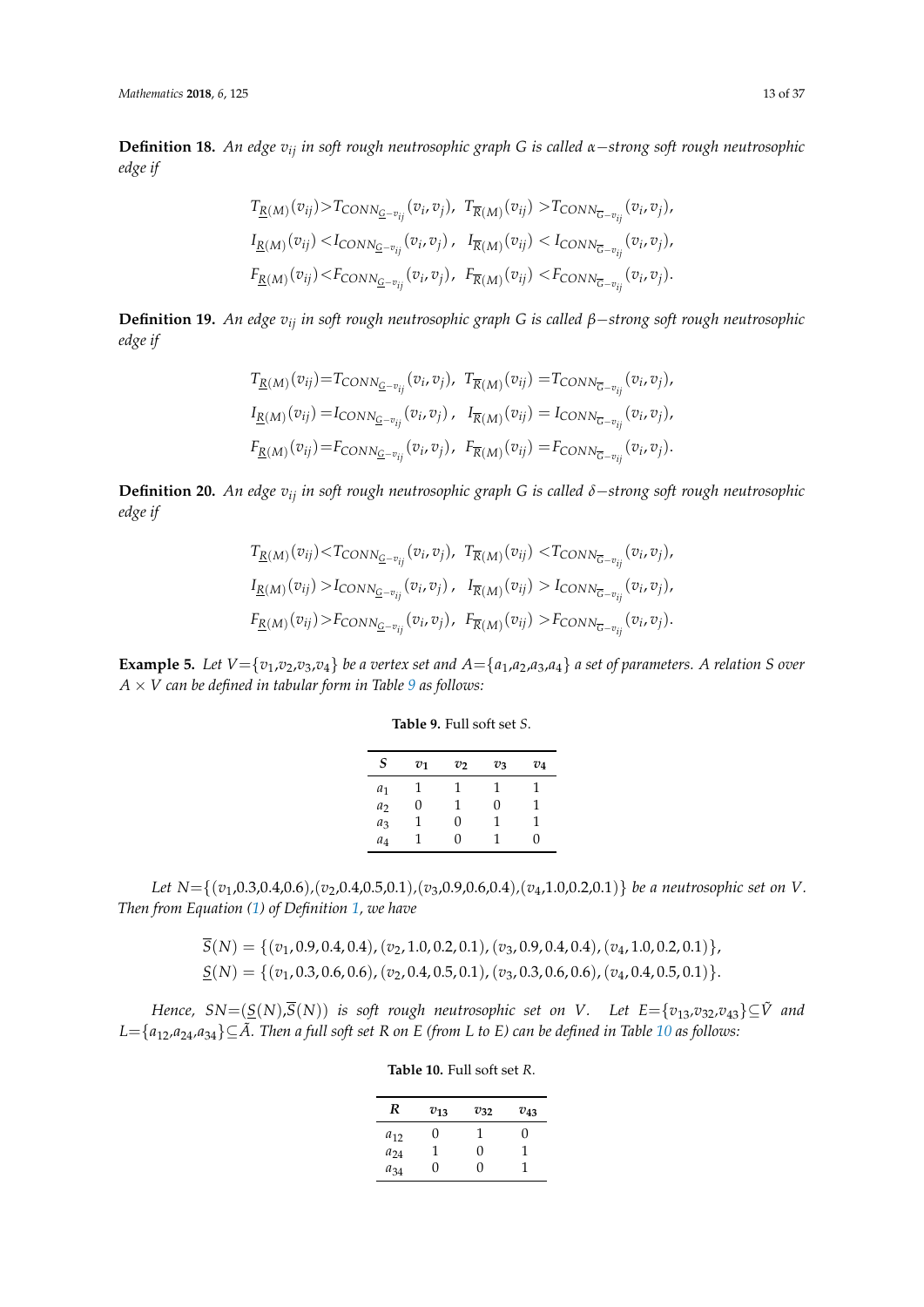Let  $M = \{(v_{13}, 0.3, 0.2, 0.0), (v_{32}, 0.3, 0.0, 0.1), (v_{43}, 0.3, 0.2, 0.1)\}$  *be a neutrosophic set on E. Then from Equation [\(2\)](#page-3-1) of Definition [2,](#page-3-0) we have*  $(3, 0.0, 0.1)$ 

$$
\overline{R}(M) = \{ (v_{13}, 0.3, 0.2, 0.0), (v_{32}, 0.3, 0.0, 0.1), (v_{43}, 0.3, 0.2, 0.1) \},
$$
  

$$
\underline{R}(M) = \{ (v_{13}, 0.3, 0.2, 0.1), (v_{32}, 0.3, 0.0, 0.1), (v_{43}, 0.3, 0.2, 0.1) \}.
$$

Hence,  $RM = (\underline{R}(M), \overline{R}(M))$  is soft rough neutrosophic set on E. Thus,  $\underline{G} = (\underline{S}(N), \underline{R}(M))$  and  $\overline{G} = (\overline{S}(N), \overline{R}(M))$  are LSRNAG and USRNAG, respectively, as shown in Figure [3.](#page-13-1) Hence,  $G = (\overline{G}, \overline{G})$  is *SRNG and a tree.*  $v_{13}$  *is a bridge and*  $v_3$  *is a cute node* 

<span id="page-13-1"></span>

Figure 3: Soft rough neutrosophic graph G = (G, G) **Figure 3.** Soft rough neutrosophic graph *G* = (*G*, *G*).

We state the following Theorems without their proofs.

**Theorem 1.** Let  $G = (SN_1, RM_1)$  be a soft rough neutrosophic graph tree. An edge  $v_{ij}$  is the strongest edge if  $v_{ij}$  *is an edge of its subgraph H*=(*SN*<sub>1</sub>,*RM*<sub>2</sub>).

**Theorem 2.** If *v* is a common node of at least two soft rough neutrosophic bridges, then *v* is a soft rough *neutrosophic cutnode.* 

Theorem 2.3. If vij is a soft rough neutrosophic bridge of G, then **Theorem 3.** *If vij is a soft rough neutrosophic bridge of G, then*

$$
T_{\underline{R}(M)}(v_{ij}) = T_{CONN_{\underline{G}-v_{ij}}}(v_i, v_j), \ T_{\overline{R}(M)}(v_{ij}) = T_{CONN_{\overline{G}-v_{ij}}}(v_i, v_j),
$$
  
\n
$$
I_{\underline{R}(M)}(v_{ij}) = I_{CONN_{\underline{G}-v_{ij}}}(v_i, v_j), \ I_{\overline{R}(M)}(v_{ij}) = I_{CONN_{\overline{G}-v_{ij}}}(v_i, v_j),
$$
  
\n
$$
F_{\underline{R}(M)}(v_{ij}) = F_{CONN_{\underline{G}-v_{ij}}}(v_i, v_j), \ F_{\overline{R}(M)}(v_{ij}) = F_{CONN_{\overline{G}-v_{ij}}}(v_i, v_j).
$$

## <span id="page-13-0"></span>3 Soft Rough Neutrosophic Influence Graphs **3. Soft Rough Neutrosophic Influence Graphs**

 $(A, S, SN, R, RM, X, XQ)$  *such that* **Definition 21.** *A soft rough neutrosophic influence graph* G *on a nonempty set V is a 7-ordered tuple*

- (i) *A is a set of parameters,*
- (ii) *S is an arbitrary full soft set over V*,
- (iii) *R* is an arbitrary full soft set over  $E \subseteq V \times V$ ,
- (iv) *X* is an arbitrary full soft set over  $I \subseteq V \times E$ ,
- (v)  $SN = (S(N), \overline{S(N)})$  *is a soft rough neutrosophic set on V*,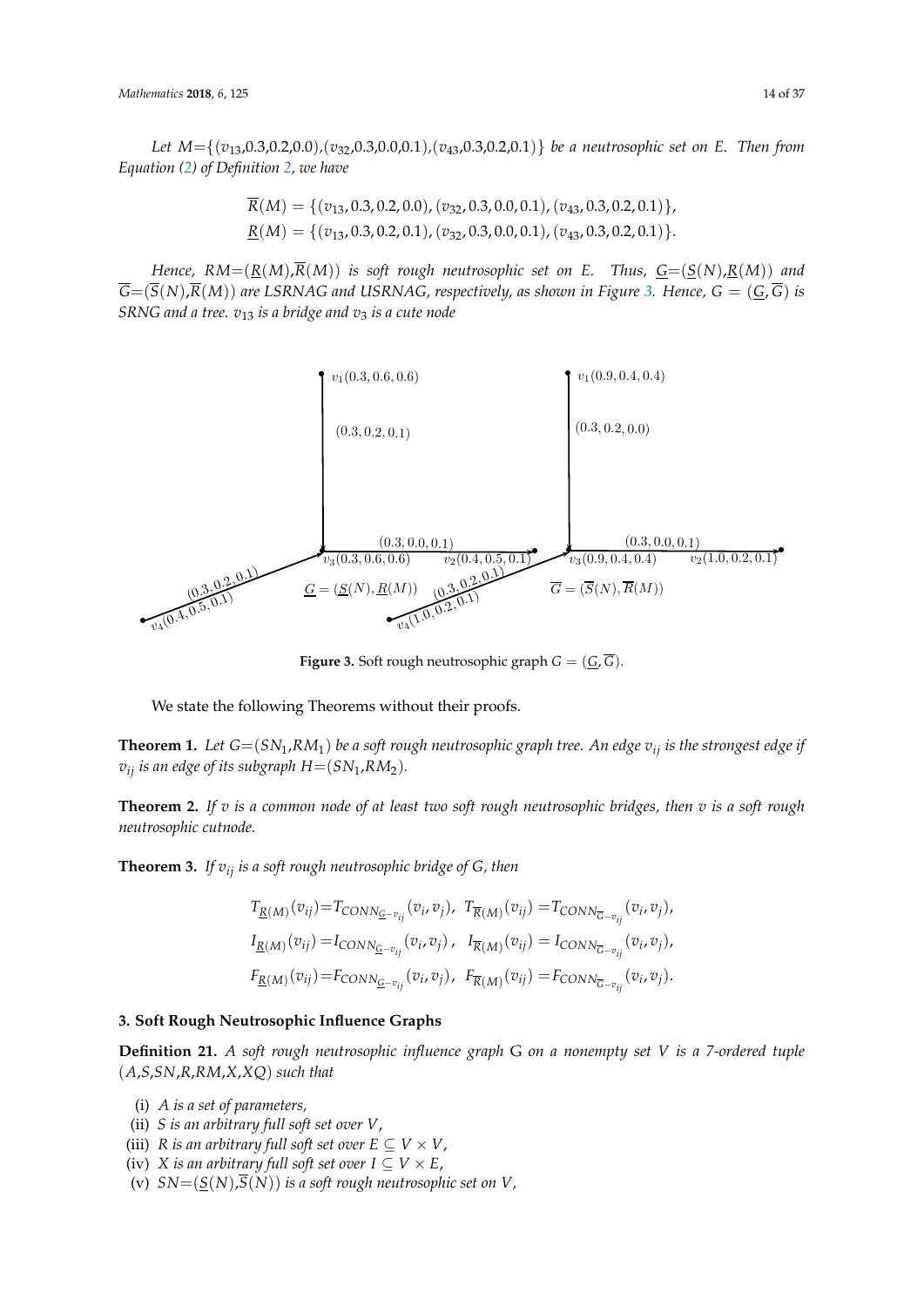(vi)  $RM = (R(M), \overline{R}(M))$  *is a soft rough neutrosophic set on E,* 

(vii)  $XQ = (\underline{X}(Q), \overline{X}(Q))$  *is a soft rough neutrosophic set on I*,

*Thus,*  $G=(G,\overline{G})=(SN, RM, XQ)$  *is a soft rough neutrosophic influence graph (SRNIG), where*  $G=(S(N),R(M),X(Q))$  and  $\overline{G}=(\overline{S}(N),\overline{R}(M),\overline{X}(Q))$  are lower and upper soft rough neutrosophic influence *approximation graphs (LSRNIAGs) and (USRNIAGs), respectively, of* G*.*

<span id="page-14-0"></span>**Example 6.** Let  $V = \{v_1, v_2, v_3, v_4, v_5, v_6\}$  be a vertex set and  $A = \{a_1, a_2, a_3, a_4\}$  a set of parameters. A full soft *set S over*  $A \times V$  *can be defined in tabular form in Table [11](#page-14-0) as follows:* 

| <b>Table 11.</b> Full soft set S. |  |  |
|-----------------------------------|--|--|
|-----------------------------------|--|--|

| S     | $v_1$ | $v_2$ | $v_3$ | $v_4$ | $v_{5}$ | $v_6$ |
|-------|-------|-------|-------|-------|---------|-------|
| $a_1$ |       |       |       | 0     | 0       |       |
| $a_2$ | 0     |       | 0     | 0     |         |       |
| $a_3$ |       | 0     |       |       |         |       |
| $a_4$ |       |       |       |       |         |       |

*Let*  $N = \{ (v_1, 1.0, 0.4, 0.7), (v_2, 0.9, 0.6, 0.55), (v_3, 0.7, 0.9, 0.5), (v_4, 0.6, 0.5, 0.6), (v_5, 0.65, 0.8, 0.65), (v_6, 0.8, 0.7, 0.8) \}$ *be a neutrosophic set on V. Then from Equation [\(1\)](#page-1-1) of Definition [1,](#page-1-2) we have*

*S*(*N*)={(*v*1, 1.0, 0.4, 0.50),(*v*2, 0.9, 0.6, 0.55),(*v*3, 1.0, 0.4, 0.5),(*v*4, 1.0, 0.4, 0.5),(*v*5, 0.9, 0.6, 0.55),

 $(v_6, 0.9, 0.6, 0.55)\},$ 

*S*(*N*)={ (*v*1, 0.7, 0.9, 0.80),(*v*2, 0.7, 0.8, 0.80),(*v*3, 0.7, 0.9, 0.8),(*v*4, 0.6, 0.9, 0.8),(*v*5, 0.65, 0.8, 0.8)  $(v_6, 0.7, 0.8, 0.8)$ .

<span id="page-14-1"></span>*Hence,*  $SN=(S(N),\overline{S}(N))$  *is soft rough neutrosophic set on V. Let*  $E=\{v_1v_2v_3v_4v_3v_5v_4v_5v_6v_6v_7\}$ ⊆ $\tilde{V}$  *and*  $L = \{a_{13}, a_{24}, a_{34}, a_{41}\}$ ⊆ $\tilde{A}$ . Then a full soft set R on E (from L to E) can be defined in Table [12](#page-14-1) as follows:

| R        | $v_{12}$ | $v_{24}$ | $v_{32}$ | $v_{42}$ | $v_{52}$ | $v_{62}$ |
|----------|----------|----------|----------|----------|----------|----------|
| $a_{13}$ |          |          |          |          |          |          |
| $a_{24}$ | O        |          |          |          |          |          |
| $a_{34}$ |          |          |          |          |          |          |
| $a_{41}$ |          |          |          |          |          |          |

**Table 12.** Full soft set *R*.

Let  $M = \{(v_{12}, 0.6, 0.3, 0.4), (v_{24}, 0.58, 0.38, 0.46), (v_{32}, 0.56, 0.37, 0.47), (v_{42}, 0.54, 0.34, 0.38), (v_{52}, 0.52, 0.32, 0.5), (v_{62}, 0.5, 0.4, 0.45)\}$ *be a neutrosophic set on E. Then from Equation [\(2\)](#page-3-1) of Definition [2,](#page-3-0) we have*

 $\overline{R}(M) = \{(v_1, 0.60, 0.30, 0.38), (v_2, 0.58, 0.38, 0.45), (v_3, 0.60, 0.30, 0.38), (v_4, 0.60, 0.30, 0.38),$ 

(*v*52, 0.58, 0.32, 0.45),(*v*62, 0.58, 0.38, 0.45)},

*R*(*M*)={(*v*12, 0.50, 0.40, 0.50),(*v*24, 0.50, 0.40, 0.46),(*v*32, 0.50, 0.40, 0.50),(*v*42, 0.50, 0.40, 0.50),

 $(v_{52}, 0.50, 0.40, 0.50), (v_{62}, 0.50, 0.40, 0.46)\}.$ 

*Hence,*  $RM = (R(M), \overline{R}(M))$  *is soft rough neutrosophic set on E. Thus,*  $G = (S(N), R(M))$ *and*  $\overline{G} = (\overline{S}(N), \overline{R}(M))$  *are* LSRNAG *and* USRNAG, respectively, as shown in *Figure [4.](#page-15-0) Hence, G*=(*G*,*G*) *is SRNG. Let I*={*v*1*v*24*,v*1*v*32*,v*1*v*42*,v*1*v*52*,v*1*v*62*,v*3*v*12*,v*3*v*24*,*  $v_3v_{42} , v_3v_{52} , v_3v_{62} , v_4v_{12} , v_4v_{32} , v_4v_{52} , v_4v_{62} , v_5v_{12} , \quad v_5v_{24} , v_5v_{32} , v_5v_{42} , v_5v_{62} , v_6v_{12} , v_6v_{24} , v_6v_{32} , v_6v_{42} , v_6v_{52} \}$  $\subseteq V \times E$  and  $P = \{a_1a_{24}, a_1a_{34}, a_2a_{13}, a_2a_{34}, a_2a_{41}, a_3a_{24}, a_3a_{41}, a_4a_{13}\} \subseteq \hat{A}$ . Then and Q a neutrosophic set on I *and a full soft set X on I (from P to I) can be defined in Table [13,](#page-15-1) respectively as follows:*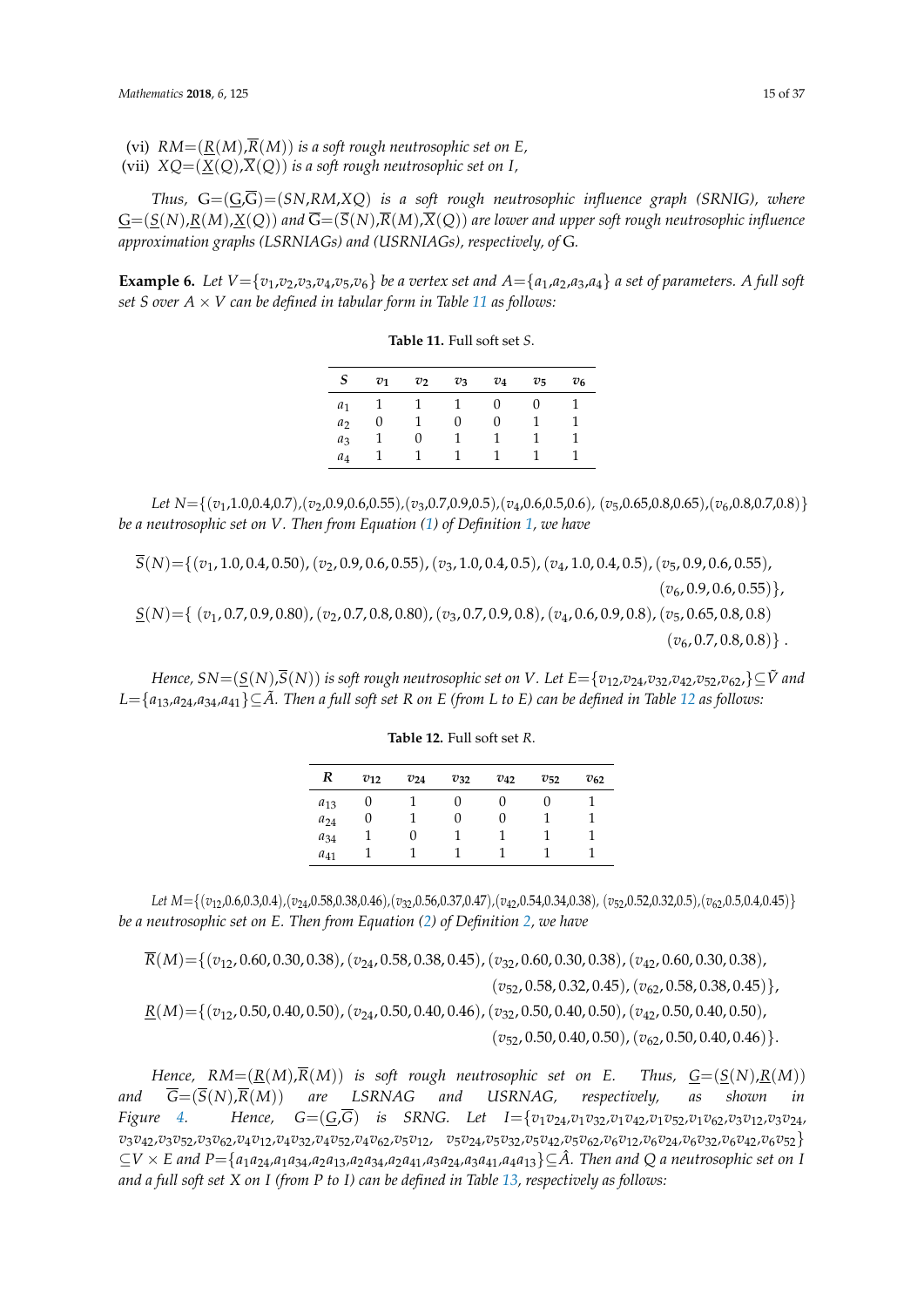<span id="page-15-0"></span>

Figure 4: Soft rough neutrosophic graph G = (G, G) **Figure 4.** Soft rough neutrosophic graph *G* = (*G*, *G*).

<span id="page-15-1"></span>

| $\boldsymbol{X}$ | $v_1v_{24}$<br>$v_4v_{52}$ | $v_1v_{32}$<br>$v_4v_{62}$ | $v_1v_{42}$<br>$v_5v_{12}$ | $v_1v_{52}$<br>$v_5v_{24}$ | $v_1v_{62}$<br>$v_5v_{32}$ | $v_3v_{12}$<br>$v_5v_{42}$ | $v_3v_{24}$<br>$v_5v_{62}$ | $v_3v_{42}$<br>$v_6v_{12}$ | $v_3v_{52}$<br>$v_6v_{24}$ | $v_3v_{62}$<br>$v_6v_{32}$ | $v_4v_{12}$<br>$v_6v_{42}$ | $v_4v_{32}$<br>$v_6v_{52}$ |
|------------------|----------------------------|----------------------------|----------------------------|----------------------------|----------------------------|----------------------------|----------------------------|----------------------------|----------------------------|----------------------------|----------------------------|----------------------------|
|                  |                            | $\mathbf{1}$               | 1                          | 1                          | 1                          | $\mathbf{0}$               | $\theta$                   | $\overline{0}$             | $\overline{0}$             | $\theta$                   | $\Omega$                   | $\theta$                   |
| $a_1a_{24}$      | $\theta$                   | $\theta$                   | $\theta$                   | $\theta$                   | $\theta$                   | $\mathbf{0}$               | $\theta$                   | $\boldsymbol{0}$           | T                          | $\theta$                   | $\theta$                   |                            |
|                  | $\theta$                   | $\theta$                   |                            |                            |                            | $\theta$                   | $\theta$                   | $\theta$                   | $\theta$                   | $\theta$                   | $\Omega$                   | $\theta$                   |
| $a_1a_{34}$      | $\mathbf{0}$               | $\boldsymbol{0}$           | $\theta$                   | $\mathbf{0}$               | $\boldsymbol{0}$           | $\mathbf{0}$               | $\boldsymbol{0}$           | 1                          | $\boldsymbol{0}$           | $\boldsymbol{0}$           | 1                          |                            |
|                  | $\theta$                   | $\theta$                   | $\theta$                   | $\theta$                   | $\mathbf{0}$               | $\theta$                   | $\theta$                   | $\theta$                   | $\mathbf{0}$               | $\theta$                   | $\Omega$                   | $\theta$                   |
| $a_2a_{13}$      | $\mathbf{0}$               | $\theta$                   | $\theta$                   | п<br>T                     | $\theta$                   | $\theta$                   |                            | $\boldsymbol{0}$           | 1                          | $\theta$                   | 1                          | $\boldsymbol{0}$           |
|                  | $\theta$                   | $\theta$                   | $\theta$                   | $\theta$                   | $\theta$                   | $\theta$                   | $\theta$                   | $\theta$                   | $\mathbf{0}$               | $\theta$                   |                            | и                          |
| $a_2a_{34}$      | 1                          | 1<br>T                     |                            | $\mathbf{0}$               | 1                          | п                          |                            | T                          | $\mathbf{0}$               | 1                          |                            | <b>T</b>                   |
|                  | $\theta$                   | $\theta$                   | $\theta$                   | $\theta$                   | $\mathbf{0}$               | $\theta$                   | $\theta$                   | $\theta$                   | $\theta$                   | $\Omega$                   | $\Omega$                   | $\theta$                   |
| $a_2a_{41}$      | $\theta$                   | $\theta$                   |                            |                            | 1                          |                            |                            |                            | 1<br>T                     |                            |                            |                            |
| $a_3a_{24}$      | $\mathbf{I}$               | $\Omega$                   | $\Omega$                   | и                          | 1                          | $\Omega$                   | $\Omega$                   | $\Omega$                   | $\Omega$                   | $\Omega$                   | $\Omega$                   | $\Omega$                   |
|                  |                            |                            | $\theta$                   |                            | $\boldsymbol{0}$           | $\boldsymbol{0}$           |                            | $\boldsymbol{0}$           |                            | $\theta$                   | $\theta$                   |                            |
|                  |                            |                            |                            | и                          |                            |                            |                            |                            |                            |                            |                            | $\mathbf{1}$               |
| $a_3a_{41}$      |                            |                            |                            |                            |                            |                            |                            |                            |                            |                            |                            |                            |
|                  | $\Omega$                   | $\Omega$                   | $\theta$                   | $\theta$                   |                            | $\theta$                   |                            | $\theta$                   | $\theta$                   |                            | $\Omega$                   | $\theta$                   |
| $a_4a_{13}$      | $\theta$                   | п                          | $\theta$                   | $\mathbf{1}$               | $\mathbf{0}$               | $\mathbf{0}$               | $\perp$                    | $\mathbf{0}$               | 1                          | $\theta$                   | $\theta$                   | $\boldsymbol{0}$           |

**Table 13.** Full soft set *X*.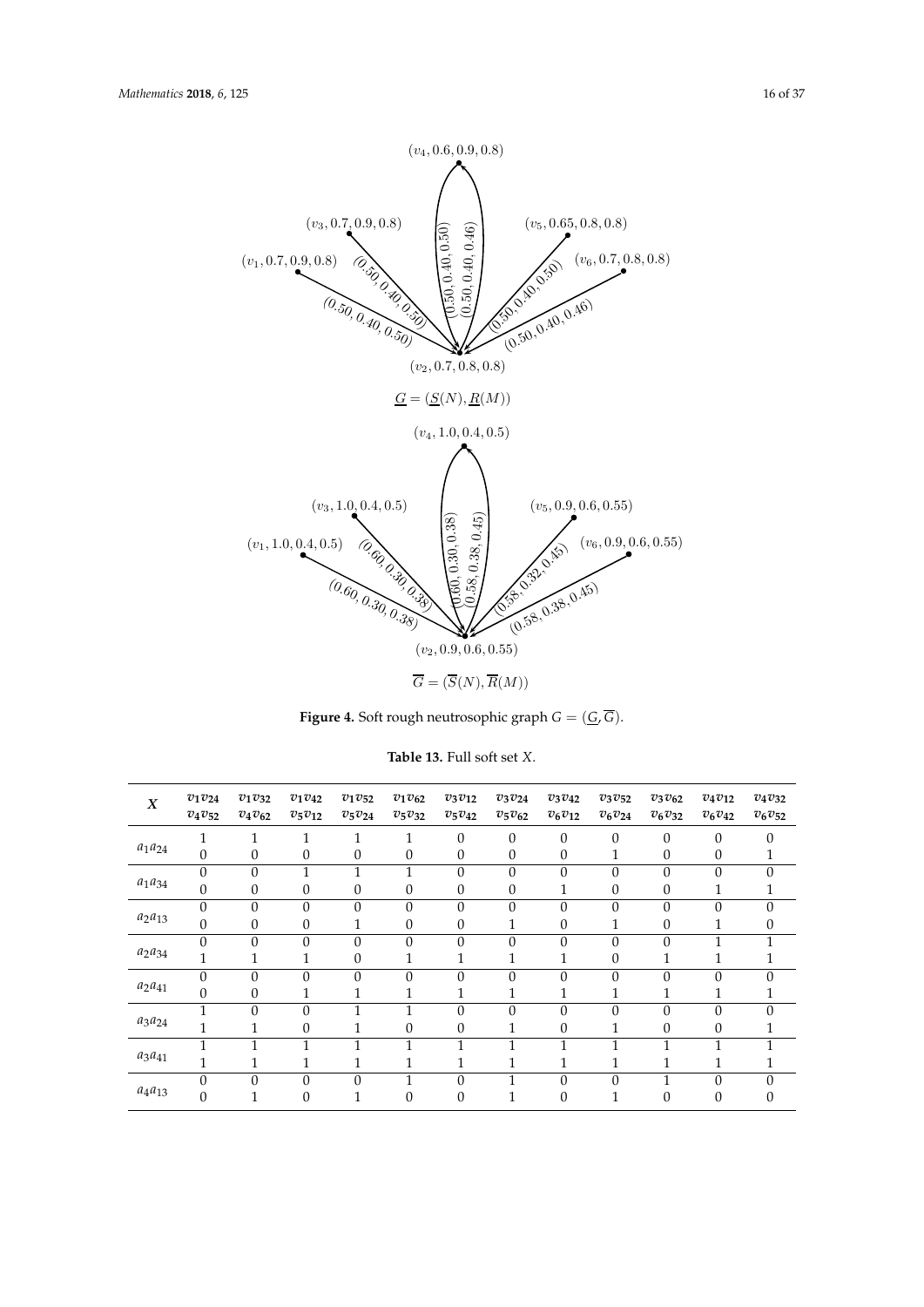*Q*={(*v*1*v*24, 0.42, 0.3, 0.38),(*v*1*v*32, 0.43, 0.28, 0.37),(*v*1*v*42, 0.49, 0.26, 0.33),(*v*1*v*52, 0.47, 0.29, 0.32), (*v*1*v*62, 0.46, 0.28, 0.36),(*v*3*v*12, 0.4, 0.29, 0.37),(*v*3*v*24, 0.45, 0.24, 0.36),(*v*3*v*42, 0.48, 0.29, 0.35), (*v*3*v*52, 0.41, 0.24, 0.36),(*v*3*v*62, 0.42, 0.26, 0.34),(*v*4*v*12, 0.5, 0.25, 0.3),(*v*4*v*32, 0.44, 0.27, 0.32), (*v*4*v*52, 0.45, 0.23, 0.31),(*v*4*v*62, 0.48, 0.23, 0.38),(*v*5*v*12, 0.46, 0.24, 0.3),(*v*5*v*24, 0.47, 0.26, 0.34), (*v*5*v*32, 0.4, 0.3, 0.36),(*v*5*v*42, 0.48, 0.29, 0.38),(*v*5*v*62, 0.49, 0.3, 0.37),(*v*6*v*12, 0.49, 0.3, 0.37), (*v*6*v*24, 0.4, 0.28, 0.35),(*v*6*v*32, 0.47, 0.27, 0.34),(*v*6*v*42, 0.46, 0.29, 0.33),(*v*6*v*52, 0.49, 0.3, 0.32)}

*Then the lower and upper soft rough neutrosophic approximation is directly calculated using Equation [\(3\)](#page-4-1) of Definition [4,](#page-4-0) we have*

- *X*(*Q*)={(*v*1*v*24, 0.49, 0.26, 0.32),(*v*1*v*32, 0.49, 0.26, 0.32),(*v*1*v*42, 0.49, 0.26, 0.32),(*v*1*v*52, 0.49, 0.26, 0.32),(*v*1*v*62, 0.49, 0.26, 0.34),(*v*3*v*12, 0.5, 0.23, 0.3),(*v*3*v*24, 0.49, 0.23, 0.34),(*v*3*v*42, 0.5, 0.23, 0.3),(*v*3*v*52, 0.5, 0.23, 0.3),(*v*3*v*62, 0.49, 0.23, 0.3),(*v*4*v*12, 0.5, 0.23, 0.38),(*v*4*v*32, 0.5, 0.23, 0.3),(*v*4*v*52, 0.49, 0.23, 0.31),(*v*4*v*62, 0.49, 0.23, 0.34),(*v*5*v*12, 0.49, 0.24, 0.3), (*v*5*v*24, 0.49, 0.26, 0.34),(*v*5*v*32, 0.49, 0.24, 0.3),(*v*5*v*42, 0.49, 0.24, 0.3),(*v*5*v*62, 0.49, 0.26, 0.34),(*v*6*v*12, 0.49, 0.26, 0.32),(*v*6*v*24, 0.49, 0.26, 0.34),(*v*6*v*32, 0.49, 0.24, 0.3),(*v*6*v*42, 0.49, 0.26, 0.33),(*v*6*v*52, 0.49, 0.26, 0.32)};
- *X*(*Q*)={(*v*1*v*24, 0.4, 0.3, 0.38),(*v*1*v*32, 0.4, 0.3, 0.38),(*v*1*v*42, 0.46, 0.3, 0.37),(*v*1*v*52, 0.46, 0.3, 0.37), (*v*1*v*62, 0.46, 0.3, 0.37),(*v*3*v*12, 0.4, 0.3, 0.38),(*v*3*v*24, 0.4, 0.3, 0.38),(*v*3*v*42, 0.4, 0.3, 0.38), (*v*3*v*52, 0.4, 0.3, 0.38),(*v*3*v*62, 0.4, 0.3, 0.38),(*v*4*v*12, 0.4, 0.3, 0.38),(*v*4*v*32, 0.4, 0.3, 0.38), (*v*4*v*52, 0.4, 0.3, 0.38),(*v*4*v*62, 0.4, 0.3, 0.38),(*v*5*v*12, 0.4, 0.3, 0.38),(*v*5*v*24, 0.4, 0.3, 0.37), (*v*5*v*32, 0.4, 0.3, 0.38),(*v*5*v*42, 0.4, 0.3, 0.38),(*v*5*v*62, 0.4, 0.3, 0.37),(*v*6*v*12, 0.46, 0.3, 0.37), (*v*6*v*24, 0.4, 0.3, 0.37),(*v*6*v*32, 0.4, 0.3, 0.38),(*v*6*v*42, 0.46, 0.3, 0.37),(*v*6*v*52, 0.46, 0.3, 0.37)}.

<span id="page-16-0"></span>*Thus,*  $G = (S(N), R(M), X(Q))$  *and*  $\overline{G} = (\overline{S}(N), \overline{R}(M), X(Q))$  *are LSRNIAG and USRNIAG, respectively,* as shown in Figures [5](#page-16-0) and [6.](#page-17-0) Hence,  $G = (\overline{G},G)$  is SRNIG.



**Figure 5.** Lower Soft rough neutrosophic graph  $\underline{G} = (\underline{S}(N), \underline{R}(M), \underline{X}(Q)).$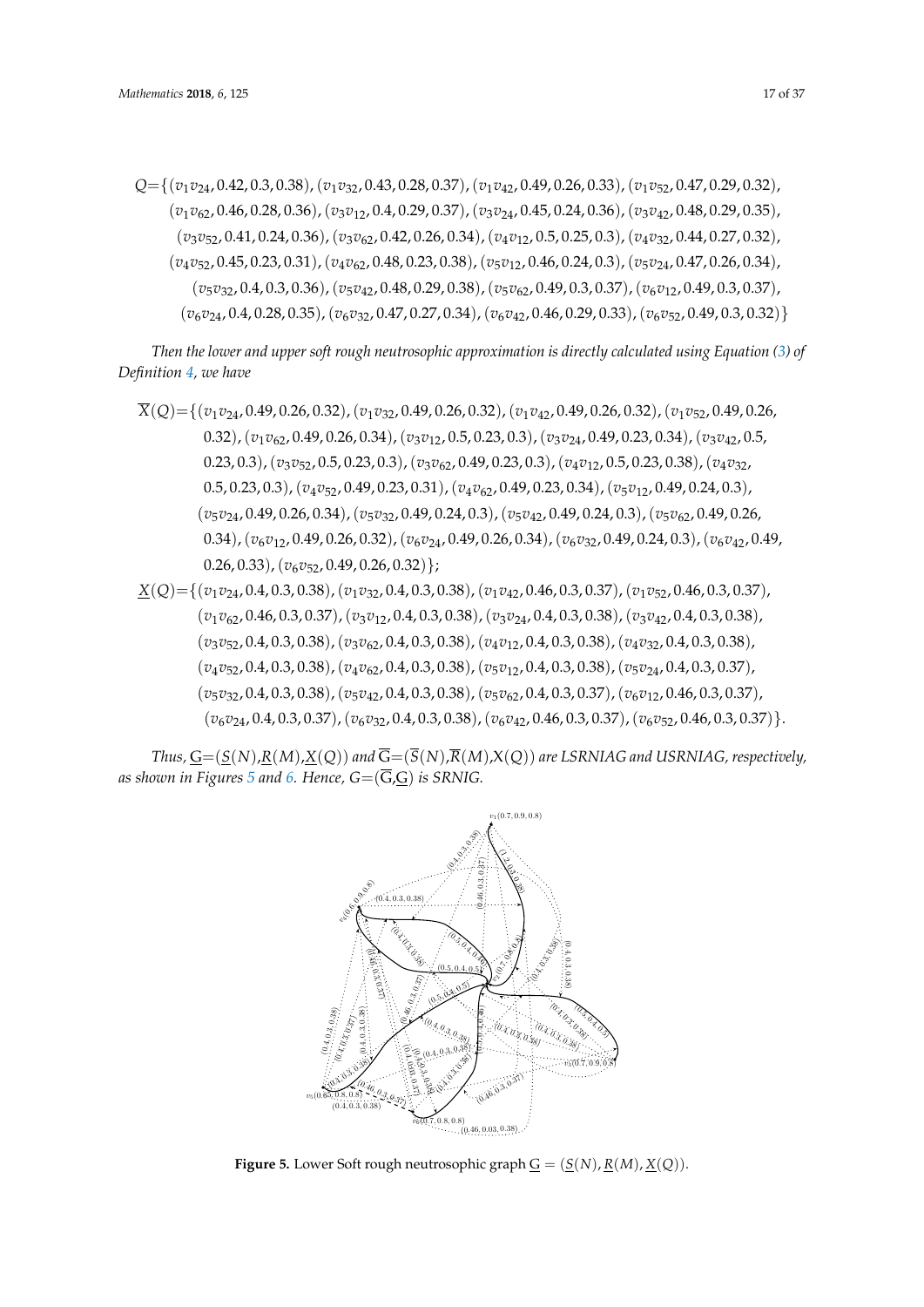<span id="page-17-0"></span>

**Figure 6.** Upper Soft rough neutrosophic graph  $G = (S(N), R(M), X(Q)).$ 

**Definition** 22. An underlying influence graph(supporting influence graph)  $G^* = (G^*, G^-)$  of a sequently negatively in the sequent sequent in the set of the form  $G^* = (\underline{V}^*, \underline{E}^*, \underline{I}^*)$  and  $\overline{G}^* = (\overline{V}^*, \overline{E}^*, \over$ **Definition 22.** An underlying influence graph(supporting influence graph)  $G^* = (\underline{G}^*, \overline{G}^*)$  of a soft rough

$$
\underline{V}^* = \text{Lower Vertex Set} = \{v \in V | T_{\underline{S}(N)}(v) \neq 0, I_{\underline{S}(N)}(v) \neq 0, F_{\underline{S}(N)}(v) \neq 0\},
$$
\n
$$
\overline{V}^* = \text{Upper Vertex Set} = \{v \in V | T_{\overline{S}(N)}(v) \neq 0, I_{\overline{S}(N)}(v) \neq 0, F_{\overline{S}(N)}(v) \neq 0\},
$$
\n
$$
\underline{E}^* = \text{Lower Edge Set} = \{v_{ij} \in E | T_{\underline{R}(M)}(v_{ij}) \neq 0, I_{\underline{R}(M)}(v_{ij}) \neq 0, F_{\underline{R}(M)}(v_{ij}) \neq 0\},
$$
\n
$$
\overline{E}^* = \text{Upper Edge Set} = \{v_{ij} \in E | T_{\underline{R}(M)}(v_{ij}) \neq 0, I_{\underline{R}(M)}(v_{ij}) \neq 0, F_{\underline{R}(M)}(v_{ij}) \neq 0\},
$$
\n
$$
\underline{I}^* = \text{Lower Influence} = \{v_{i}v_{jk} \in I | T_{\underline{X}(Q)}(v_{i}v_{jk}) \neq 0, I_{\underline{X}(Q)}(v_{i}v_{jk}) \neq 0, F_{\underline{X}(Q)}(v_{i}v_{jk}) \neq 0\},
$$
\n
$$
\overline{I}^* = \text{Upper Influence} = \{v_{i}v_{jk} \in I | T_{\overline{X}(Q)}(v_{i}v_{jk}) \neq 0, I_{\overline{X}(Q)}(v_{i}v_{jk}) \neq 0, F_{\overline{X}(Q)}(v_{i}v_{jk}) \neq 0\}.
$$

**Definition 23.** If  $v_{ij} \in \underline{E}^*$  ( $\overline{E}^*$ ), then  $v_{ij}$  is a lower edge (upper edge) of the soft rough neutrosophic influence graph. If  $v_iv_{jk} \in \underline{I}^*$  ( $\overline{I}^*$ ), then  $v_iv_{jk}$  is lower pairs (upper pair). If  $v_{jk} \in \underline{E}^*(\overline{E}^*)$  and  $v_iv_{jk}$ , is not lower pairs  $(upper pairs)$ , then it is a lower non-influence edge (upper non-influence edge).

**Dennition 24.** A soft rough *r*<br>alternative sequence of the form **Definition 24.** *A soft rough neutrosophic influence graph has a walk if each approximation graph has an*<br>alternative assumes of the form

$$
v_0
$$
,  $i_0$ ,  $e_0$ ,  $i'_0$ ,  $v_1$ ,  $\cdots$ ,  $v_{n-1}$ ,  $i_{n-1}$ ,  $e_{n-1}$ ,  $i'_{n-1}$ ,  $v_n$ 

*such that*

$$
v_k \in \underline{V}^*, e_k \in \underline{E}^*, i_k, i'_k \in \underline{I}^*,
$$
  

$$
v_k \in \overline{V}^*, e_k \in \overline{E}^*, i_k, i'_k \in \overline{I}^*.
$$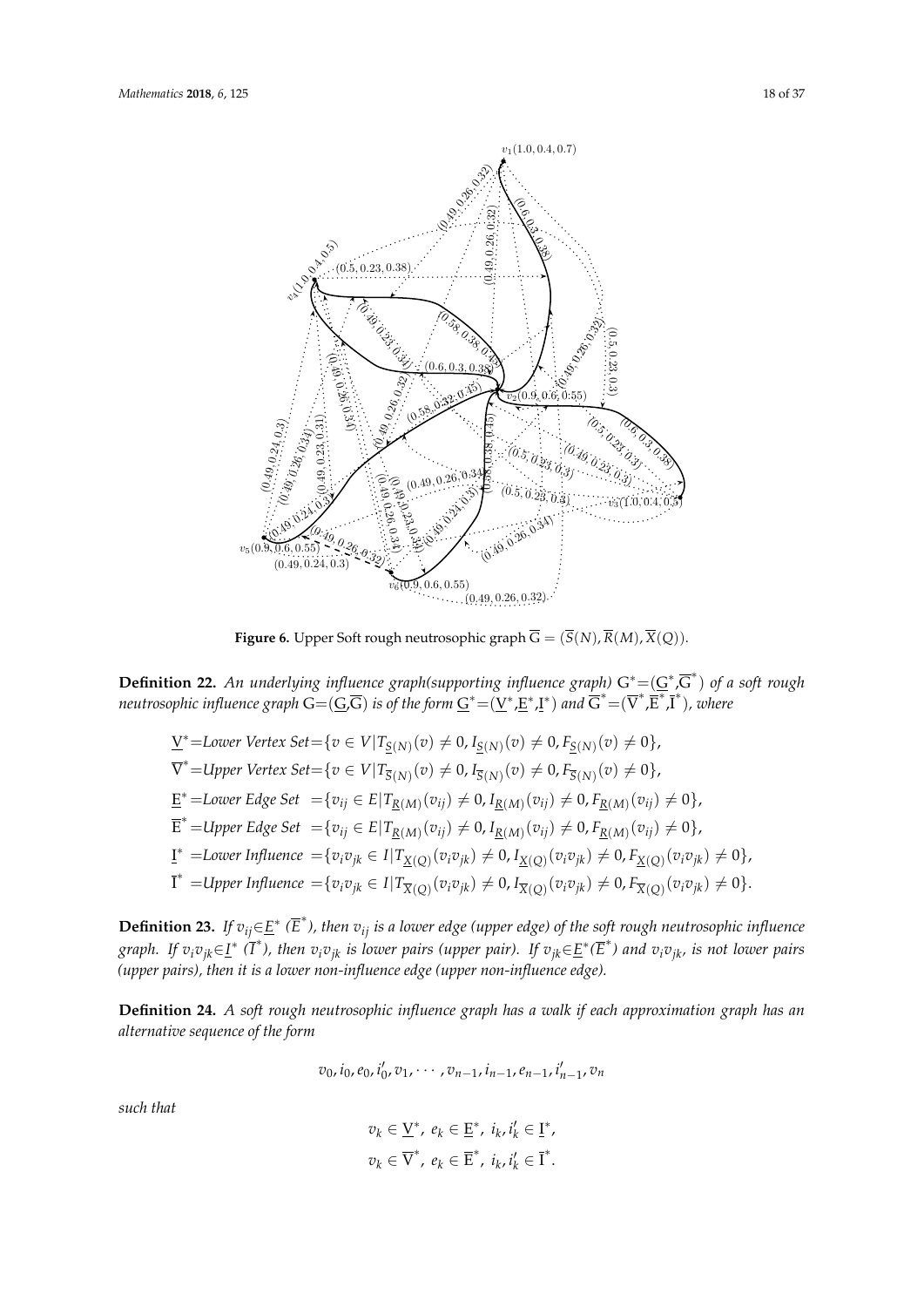where  $i_k = (v_k u v)$ ,  $e_k = uv$ ,  $i'_k = (vwv_{k+1})$  and  $\forall k = 0,1,2,\cdots,n-1$ . If  $v_0 = v_n$ , then it is called closed. If the *pairs are distinct, then it is called a soft rough neutrosophic influence trail (SRNI trail). If the edges are distinct, then it is called a soft rough neutrosophic trail (SRN trail). If the vertices are distinct in SRN trail, then it is called a soft rough neutrosophic path (SRN path). If the vertices, edge and pairs are distinct in a walk of SRNIG, then it is called a soft rough neutrosophic influence path (SRNI path). A path is a trail and an influence trail. If a path in a soft rough neutrosophic influence graph is closed, then it is called a cycle.*

**Definition 25.** *A strength of soft rough neutrosophic influence graph, denoted by stren, is defined as*

$$
\text{stren} = \Big( \big( \bigwedge_{v_{jk} \in \mathbb{E}^*} T_{\underline{R}(M)}(v_{jk}) \big) \wedge \big( \bigwedge_{v_{jk} \in \mathbb{E}^*} T_{\overline{R}(M)}(v_{jk}) \big), \big( \bigvee_{v_{jk} \in \mathbb{E}^*} I_{\underline{R}(M)}(v_{jk}) \big) \vee \\ \big( \bigvee_{v_{jk} \in \mathbb{E}^*} I_{\overline{R}(M)}(v_{jk}) \big), \big( \bigvee_{v_{jk} \in \mathbb{E}^*} F_{\underline{R}(M)}(v_{jk}) \big) \vee \big( \bigvee_{v_{jk} \in \mathbb{E}^*} F_{\overline{R}(M)}(v_{jk}) \big) \Big).
$$

*An influence strength of soft rough neutrosophic influence graph, denoted by In stren, is defined as*

In 
$$
\text{In } \text{stren} = \Big( \big( \bigwedge_{v_i v_{jk} \in \underline{I}^*} T_{\underline{X}(Q)}(v_i v_{jk}) \wedge \bigwedge_{v_i v_{jk} \in \overline{I}^*} T_{\overline{X}(Q)}(v_i v_{jk}) \big) , \big( \bigvee_{(v_i v_{jk}) \in \underline{I}^*} I_{\underline{R}(M)}(v_i v_{jk}) \vee \\ \bigvee_{v_i v_{jk} \in \overline{I}^*} I_{\overline{R}(M)}(v_i v_{jk}) \big) , \big( \bigvee_{v_i v_{jk} \in \underline{I}^*} F_{\underline{R}(M)}(v_i v_{jk}) \vee \bigvee_{v_i v_{jk} \in \overline{E}^*} F_{\overline{R}(M)}(v_i v_{jk}) \big) \Big).
$$

**Definition 26.** *In a soft rough neutrosophic influence graph* G*, if in each approximation graph*

$$
CONN_{\underline{G}}(v_i,v_k) = \underline{E}^{\infty}(v_i,v_k) = \vee_{\alpha} {\underline{E}^{\alpha}(v_i,v_k)},\; CONN_{\overline{G}}(v_i,v_k) = \overline{E}^{\infty}(v_i,v_k) = \vee_{\alpha} {\overline{E}^{\alpha}(v_i,v_k)}.
$$

*where*

$$
\underline{\mathrm{E}}^{\alpha}(v_i,v_k)=(\underline{\mathrm{E}}^{\alpha-1}\circ\underline{\mathrm{E}})(v_i,v_k),\ \overline{\mathrm{E}}^{\alpha}(v_i,v_k)=(\overline{\mathrm{E}}^{\alpha-1}\circ\overline{\mathrm{E}})(v_i,v_k),
$$

*and*

$$
(\underline{E} \circ \underline{E})(v_i, v_k) = \Big( \bigvee_{v_j \in \underline{V}^*} (T_{\underline{R}(M)}(v_{ij}) \wedge T_{\underline{R}(M)}(v_{jk})), \bigwedge_{v_j \in \underline{V}^*} (I_{\underline{R}(M)}(v_{ij}) \vee I_{\underline{R}(M)}(v_{jk})),
$$
  

$$
\bigwedge_{v_j \in \underline{V}^*} (F_{\underline{R}(M)}(v_{ij}) \vee F_{\underline{R}(M)}(v_{jk})) \Big),
$$
  

$$
(\overline{E} \circ \overline{E})(v_i, v_k) = \Big( \bigvee_{v_j \in \overline{V}^*} (T_{\overline{R}(M)}(v_{ij}) \wedge T_{\overline{R}(M)}(v_{jk})), \bigwedge_{v_j \in \overline{V}^*} (I_{\overline{R}(M)}(v_{ij}) \vee I_{\overline{R}(M)}(v_{jk})),
$$
  

$$
\bigwedge_{v_j \in \overline{V}^*} (F_{\overline{R}(M)}(v_{ij}) \vee F_{\overline{R}(M)}(v_{jk})) \Big).
$$

Thus it is the strength of strongest path from  $v_i$  to  $v_k$  in  $\mathsf{G}.$ *In a soft rough neutrosophic influence graph* G*, if in each approximation graph*

$$
ICONN_{\underline{G}}(v_i,v_k) = \underline{I}^{\infty}(v_i,v_k) = \vee_{\alpha} \{\underline{I}^{\alpha}(v_i,v_k)\}, \ ICONN_{\overline{G}}(v_i,v_k) = \overline{I}^{\infty}(v_i,v_k) = \vee_{\alpha} \{\overline{I}^{\alpha}(v_i,v_k)\}.
$$

*where*

$$
\underline{\mathbf{I}}^{\alpha}(v_i,v_k)=(\underline{\mathbf{I}}^{\alpha-1}\circ\underline{\mathbf{I}})(v_i,v_k),\ \overline{\mathbf{I}}^{\alpha}(v_i,v_k)=(\overline{\mathbf{I}}^{\alpha-1}\circ\overline{\mathbf{I}})(v_i,v_k),
$$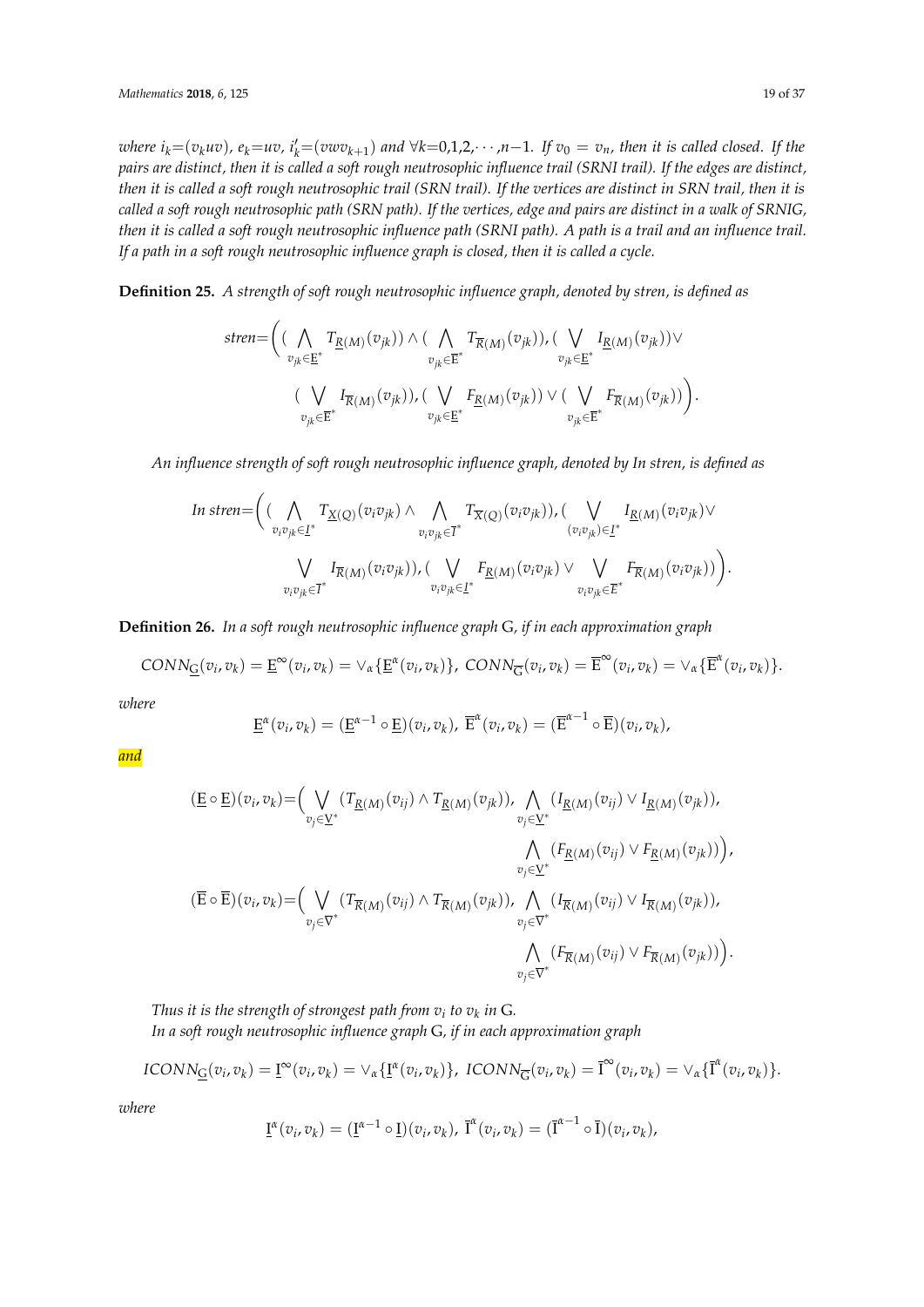*and*

$$
(\underline{\mathbf{I}} \circ \underline{\mathbf{I}})(v_i, v_k) = \Big( \bigvee_{v_m \in \underline{V}^*} (T_{\underline{X}(Q)}(v_i v_{lm}) \wedge T_{\underline{X}(Q)}(v_m v_{pk})), \bigwedge_{v_m \in \underline{V}^*} (I_{\underline{X}(Q)}(v_i v_{lm}) \vee I_{\underline{X}(Q)}(v_m v_{pk})),
$$
  

$$
\bigwedge_{v_m \in \underline{V}^*} (F_{\underline{X}(Q)}(v_i v_{lm}) \vee F_{\underline{X}(Q)}(v_m v_{pk})) \Big),
$$
  

$$
(\overline{\mathbf{I}} \circ \overline{\mathbf{I}})(v_i, v_k) = \Big( \bigvee_{v_m \in \overline{V}^*} (T_{\overline{X}(Q)}(v_i v_{lm}) \wedge T_{\overline{X}(Q)}(v_m v_{pk})), \bigwedge_{v_m \in \overline{V}^*} (I_{\overline{X}(Q)}(v_i v_{lm}) \vee I_{\overline{X}(Q)}(v_m v_{pk})),
$$
  

$$
\bigwedge_{v_m \in \overline{V}^*} (F_{\overline{X}(Q)}(v_i v_{lm}) \vee F_{\overline{X}(Q)}(v_m v_{pk})) \Big).
$$

Thus it is the strength of strongest path from  $v_i$  to  $v_k$  in  $\mathsf{G}.$ 

**Definition 27.** *A SRNIG is called connected if each two vertex*  $v_j$  *and*  $v_k$  *are joined by a SRN (SRNI) path. Maximal connected partial subgraphs in each approximation subgraph are called component.*

**Definition 28.** *A soft rough neutrosophic influence graph is a cycle if and only if the underlying graphs of each approximation is a cycle. A soft rough neutrosophic influence graph is a soft rough neutrosophic cycle if and only* if the underlying graphs of each approximations is a cycle and there exist  $v_{lm}$ , $v_{ij}$  $\in$   $\!E^*$ , $v_{lm}$ , $v_{ij}$   $\in$   $\! \overline{E}^*$  and  $v_{lm}$   $\neq$   $\! v_{ij}$ , *such that*

$$
\underline{R}(M)(v_{ij}) = \Big(\bigwedge_{v_{lm}\in \underline{E}^* - v_{ij}} T_{\underline{R}(M)}(v_{lm}), \bigvee_{v_{lm}\in \underline{E}^* - v_{ij}} I_{\underline{R}(M)}(v_{lm}), \bigvee_{v_{lm}\in \underline{E}^* - v_{ij}} F_{\underline{R}(M)}(v_{lm})\Big),
$$
  

$$
\overline{R}(M)(v_{ij}) = \Big(\bigwedge_{v_{lm}\in \overline{E}^* - v_{ij}} T_{\overline{R}(M)}(v_{lm}), \bigvee_{v_{lm}\in \overline{E}^* - v_{ij}} I_{\overline{R}(M)}(v_{lm}), \bigvee_{v_{lm}\in \overline{E}^* - v_{ij}} F_{\overline{R}(M)}(v_{lm})\Big).
$$

*A soft rough neutrosophic influence graph is a soft rough neutrosophic influence cycle if and only if* the graphs is soft rough neutrosophic cycle and there exist  $v_l v_{mn}$ ,  $v_i v_{jk}$   $\in$  I\* ,  $v_l v_{mn}$ ,  $v_i v_{jk}$   $\in$   $\overline{I}^*$  and  $v_l v_{mn}$   $\neq$   $v_i v_{jk}$ , *such that*

$$
\underline{X}(Q)(v_i v_{jk}) = \Big(\bigwedge_{v_l v_{mn} \in \underline{\mathbf{I}}^* - v_i v_{jk}} T_{\underline{X}(Q)}(v_l v_{mn}) \Big) \bigvee_{v_l v_{mn} \in \underline{\mathbf{I}}^* - v_i v_{jk}} I_{\underline{X}(Q)}(v_l v_{mn}) \Big) \Big(\bigvee_{v_l v_{mn} \in \underline{\mathbf{I}}^* - v_i v_{jk}} F_{\underline{X}(Q)}(v_l v_{mn}) \Big) \Big),
$$
\n
$$
\overline{X}(Q)(v_i v_{jk}) = \Big(\bigwedge_{v_l v_{mn} \in \overline{\mathbf{I}}^* - v_i v_{jk}} T_{\overline{X}(Q)}(v_l v_{mn}) \Big) \bigvee_{v_l v_{mn} \in \overline{\mathbf{I}}^* - v_i v_{jk}} I_{\overline{X}(Q)}(v_l v_{mn}) \Big) \Big(\bigvee_{v_l v_{mn} \in \overline{\mathbf{I}}^* - v_i v_{jk}} F_{\overline{X}(Q)}(v_l v_{mn}) \Big) \Big).
$$

<span id="page-19-0"></span>**Example 7.** Considering Example [4.](#page-9-1) Let  $I = \{v_1v_{32}, v_1v_{24}, v_2v_{13}, v_3v_{24}, v_3v_{41}, v_4v_{13}, v_4v_{32}\}\subseteq \hat{V}$  and  $P = \{a_1a_{32}, a_2a_{43}, a_4a_{13}\} \subseteq \hat{A}$ . Then a full soft set X on I (from P to I) can be defined in Table [14](#page-19-0) as follows:

|   | $v_1v_{32}$ $v_1v_{24}$ $v_2v_{13}$ $v_3v_{24}$ $v_3v_{41}$ |        | $v_4v_{13}$ |
|---|-------------------------------------------------------------|--------|-------------|
| × |                                                             | $\sim$ |             |

**Table 14.** Full soft set *X*.

| A           | $v_1v_{32}$ | $v_1v_{24}$ | $v_2v_{13}$ | $v_3v_{24}$ | $v_3v_{41}$ | $v_4v_{13}$ | $v_4v_{32}$ |
|-------------|-------------|-------------|-------------|-------------|-------------|-------------|-------------|
| $a_1a_{32}$ |             |             |             |             |             |             |             |
| $a_2a_{43}$ |             |             |             |             |             |             |             |
| $a_4a_{13}$ |             |             |             |             |             |             |             |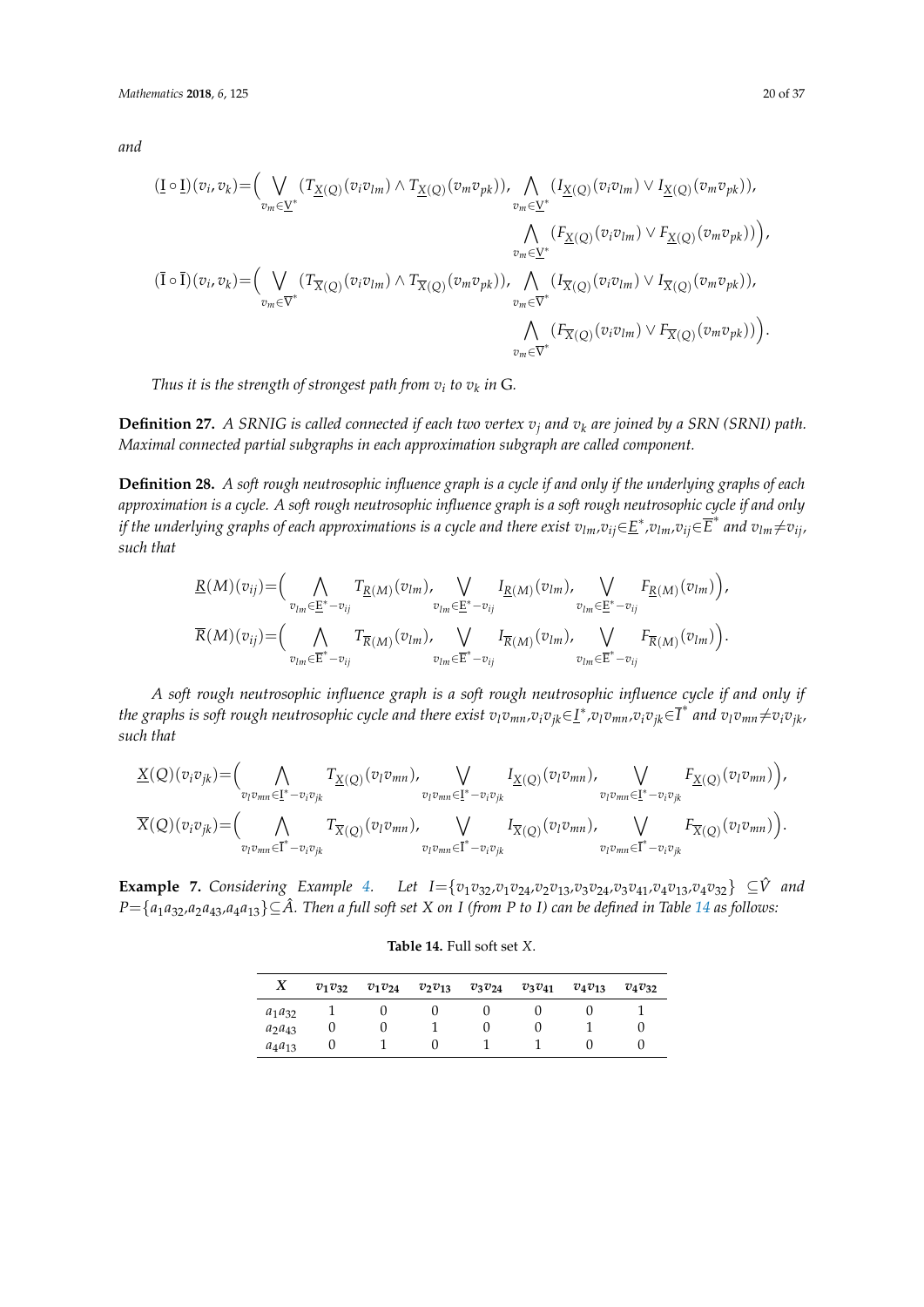*Let Q*={(*v*1*v*32,0.2,0.1,0.0)*,*(*v*1*v*24,0.1,0.0,0.1)*,*(*v*2*v*13,0.2,0.1,0.0)*,*(*v*3*v*24,0.2,0.1,0.0)*,*(*v*4*v*13,0.1,0.1,0.0)*,*  $(v_4v_{32},0.0,0.1,0.0)$ } be a neutrosophic set on I. Then from Equation [\(3\)](#page-4-1) of Definition [4,](#page-4-0) we have

 $\overline{X}(Q)$  = {( $v_1v_{32}$ , 0.2, 0.1, 0.0),( $v_1v_{24}$ , 0.1, 0.0, 0.0),( $v_2v_{13}$ , 0.2, 0.1, 0.0),( $v_3v_{24}$ , 0.1, 0.0, 0.0),  $(v_3v_{41}, 0.1, 0.0, 0.0), (v_4v_{13}, 0.1, 0.1, 0.0), (v_4v_{32}, 0.2, 0.1, 0.0) \},$ *X*(*Q*)={(*v*1*v*32, 0.0, 0.1, 0.0),(*v*1*v*24, 0.1, 0.1, 0.1),(*v*2*v*13, 0.1, 0.1, 0.1),(*v*3*v*24, 0.0, 0.1, 0.1), (*v*3*v*41, 0.1, 0.1, 0.1),(*v*4*v*13, 0.1, 0.1, 0.1),(*v*4*v*32, 0.0, 0.1, 0.0)}.  $\frac{2}{(747)22}$  0 0 0 1 0 0  $\frac{1}{(747)22}$  0 1 0 1 0 1 0 1  $\frac{1}{(727)22}$  0 1 0 1 0 1  $\frac{1}{(727)22}$  0 0 0 1 0 a4a<sup>13</sup> 0 1 0 1 1 0 0

*Thus,*  $G = (S(N), R(M), X(Q))$  and  $\overline{G} = (\overline{S}(N), \overline{R}(M), X(Q))$  are LSRNIAG and USRNIAG, respectively, as shown in Figure 7. Hence,  $G = (\overline{G}, \underline{G})$  is SRNIG. The underlying graph  $G^* = (\underline{G}^*, \overline{G}^*)$  such that  $\underline{G}^* = (\underline{V}^*, \underline{E}^*, \underline{I}^*)$ ,  $\overline{G}^* = (\overline{V}^*, \overline{E}^*, \overline{I}^*)$  where  $\underline{V}^* = V = \overline{V}^*, \underline{E}^* = E = \overline{E}^*$  and  $\underline{I}^* = I = \overline{I}^*$ ,  $v_{13}, v_{32}, v_{24}, v_{41}$  are the lower *edge and upper edge and v*1*v*32*,v*4*v*<sup>32</sup> *is a lower pair and upper pair. v*2*v*<sup>41</sup> *is both lower and upper non-influence* edge.  $P(v_1, v_4)$  is a path of the sequence of the form  $v_1, v_1v_2, v_2v_4, v_2v_1, v_3v_3, v_3v_4$ ,  $v_4, v_1v_3, v_2v_2, v_2v_1, v_3v_2, v_4, v_4$ . By direct calculations, the strength and influence strength of this path are  $(0.2,0.2,0.1)$  and  $(0.0,0.1,0.1)$ , respectively. G is cycle, soft rough neutrosophic cycle and soft rough neutrosophic influence cycle.

<span id="page-20-0"></span>

**Figure 7.** Soft rough neutrosophic influence graph  $G = (G, G)$ .

 $\frac{1}{\text{S}}$  is the very  $\frac{1}{\text{S}}$  is the very manner plus influence energy  $\frac{1}{\text{S}}$  is the very metrosophic influence graph  $G = (SN_1, RM_1, XQ_1)$ , if  $v \in H$  such that **Definition 29.** *A soft rough neutrosophic influence subgraph*  $H=(SN_2, RM_2, XQ_2)$  *of a soft rough* neutrosophic influence oraph  $G=(SN_1, RM_2, XQ_1)$  if  $p \in H$  such that  $2y^2$ ,  $y^3$   $x^2$  are the longer edge and upper edge and v1v32, v4v32,  $\frac{1}{2}$  is a lower pair and upper pair and upper non-

$$
T_{\underline{S}(N_2)}(v) \leq T_{\underline{S}(N_1)}(v), I_{\underline{S}(N_2)}(v) \geq I_{\underline{S}(N_1)}(v), F_{\underline{S}(N_2)}(v) \geq F_{\underline{S}(N_1)}(v),
$$
  

$$
T_{\overline{S}(N_2)}(v) \leq T_{\overline{S}(N_1)}(v), I_{\overline{S}(N_2)}(v) \geq I_{\overline{S}(N_1)}(v), F_{\overline{S}(N_2)}(v) \geq F_{\overline{S}(N_1)}(v),
$$

(0.0,0.1), respectively. G is cycle, soft rough neutrosophic cycle, soft rough neutrosophic influence and soft<br>The cycle and soft rough neutrosophic influence and soft rough neutrosophic influence and soft rough neutrosop  $v_{ij}$ ∈*H*,

$$
T_{\underline{R}(M_2)}(v_{ij}) \leq T_{\underline{R}(M_1)}(v_{ij}), I_{\underline{R}(M_2)}(v_{ij}) \geq I_{\underline{R}(M_1)}(v_{ij}), F_{\underline{R}(M_2)}(v_{ij}) \geq F_{\underline{R}(M_1)}(v_{ij}),
$$
  

$$
T_{\overline{R}(M_2)}(v_{ij}) \leq T_{\overline{R}(M_1)}(v_{ij}), I_{\overline{R}(M_2)}(v_{ij}) \geq I_{\overline{R}(M_1)}(v_{ij}), F_{\overline{R}(M_2)}(v_{ij}) \geq F_{\overline{R}(M_1)}(v_{ij}),
$$

and  $v_iv_{jk}{\in}{H}$ ,

$$
T_{\underline{X}(Q_2)}(v_i v_{jk}) \leq T_{\underline{X}(Q_1)}(v_i v_{jk}), I_{\underline{X}(Q_2)}(v_i v_{jk}) \geq I_{\underline{X}(Q_1)}(v_i v_{jk}), F_{\underline{X}(Q_2)}(v_{ij}) \geq F_{\underline{X}(Q_1)}(v_i v_{jk}),
$$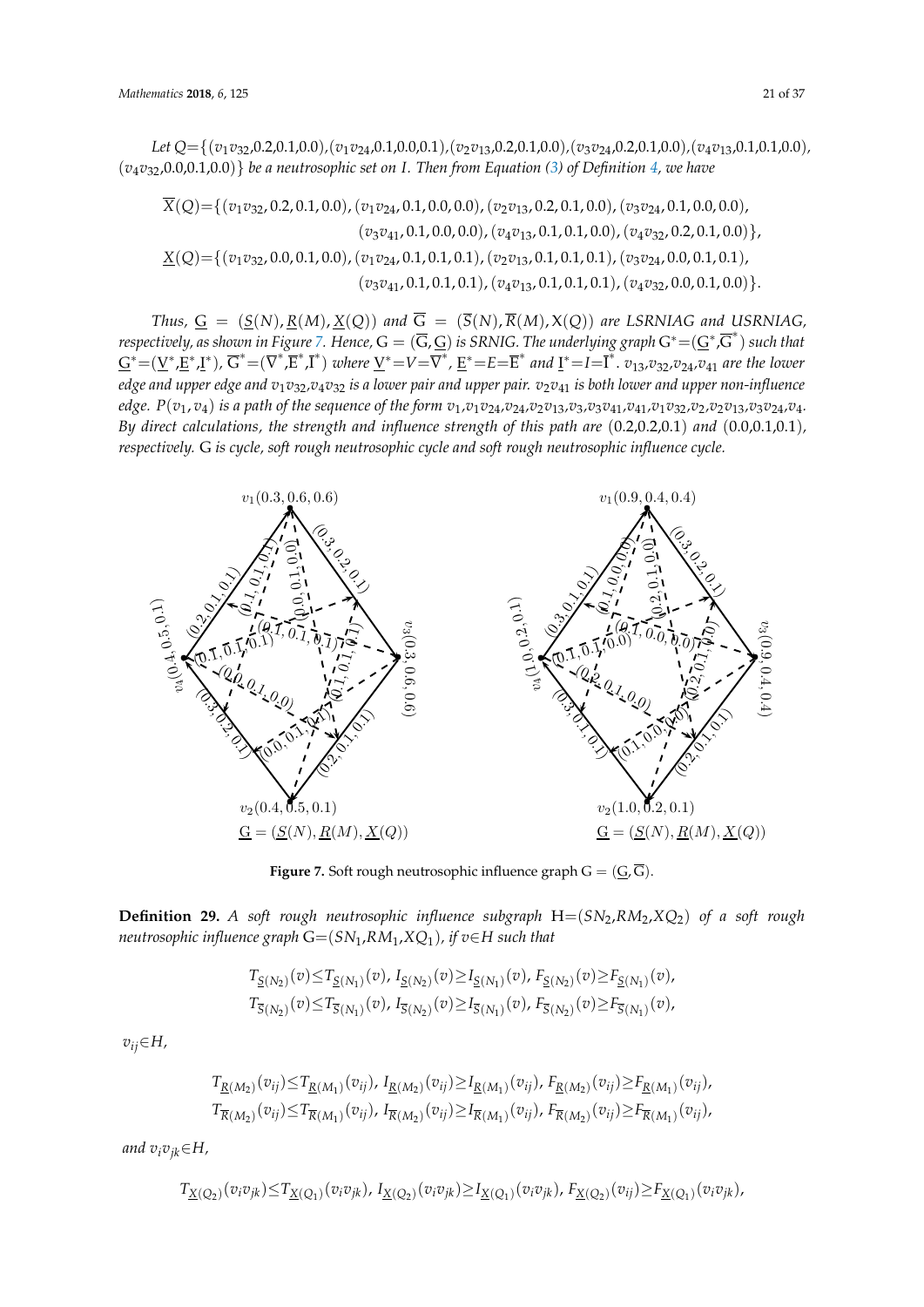$$
T_{\overline{X}(Q_2)}(v_i v_{jk}) \leq T_{\overline{X}(Q_1)}(v_i v_{jk}), I_{\overline{X}(Q_2)}(v_i v_{jk}) \geq I_{\overline{X}(Q_1)}(v_i v_{jk}), F_{\overline{X}(Q_2)}(v_{ij}) \geq F_{\overline{X}(Q_1)}(v_i v_{jk}).
$$

**Definition 30.**  $A H = (SN_2, RM_2, XQ_2)$  *is called soft rough neutrosophic influence spanning subgraph of a soft rough neutrosophic influence graph* G=(*SN*1,*RM*1,*XQ*1)*, if H is a soft rough neutrosophic influence subgraph such that*

$$
T_{\underline{S}(N_2)}(v) = T_{\underline{S}(N_1)}(v), I_{\underline{S}(N_2)}(v) = I_{\underline{S}(N_1)}(v), F_{\underline{S}(N_2)}(v) = F_{\underline{S}(N_1)}(v),
$$
  
\n
$$
T_{\overline{S}(N_2)}(v) = T_{\overline{S}(N_1)}(v), I_{\overline{S}(N_2)}(v) = I_{\overline{S}(N_1)}(v), F_{\overline{S}(N_2)}(v) = F_{\overline{S}(N_1)}(v).
$$

**Definition 31.** *A soft rough neutrosophic influence graph is a forest if and only if each supporting approximation graph is a forest. A soft rough neutrosophic influence graph G*=(*SN*1,*RM*1,*XQ*1) *is a soft rough neutrosophic forest if and only if there exist a soft rough neutrosophic spanning subgraph* H=(*SN*1,*RM*2,*XQ*2) *is a forest such that vij*∈G−H

$$
T_{\underline{R}(M_1)}(v_{ij}) < T_{CONN_{\underline{H}}}(v_i, v_j), I_{\underline{R}(M_1)}(v_{ij}) > I_{CONN_{\underline{H}}}(v_i, v_j), F_{\underline{R}(M_1)}(v_{ij}) > F_{CONN_{\underline{H}}}(v_i, v_j),
$$
\n
$$
T_{\overline{R}(M_1)}(v_{ij}) < T_{CONN_{\overline{H}}}(v_i, v_j), I_{\overline{R}(M_1)}(v_{ij}) > I_{CONN_{\overline{H}}}(v_i, v_j), F_{\overline{R}(M_1)}(v_{ij}) > F_{CONN_{\overline{H}}}(v_i, v_j).
$$

*A soft rough neutrosophic influence graph* G=(*SN*1,*RM*1,*XQ*1) *is a soft rough neutrosophic influence forest if and only if there exist a soft rough neutrosophic spanning subgraph* H=(*SN*1,*RM*1,*XQ*2) *is a forest such that*  $v_i v_{ik} \in G - H$ 

$$
T_{\underline{X}(Q_1)}(v_i v_{jk}) < T_{ICONN_{\underline{H}}}(v_i, v_k), \ T_{\overline{X}(Q_1)}(v_i v_{jk}) < T_{ICONN_{\overline{H}}}(v_i, v_k),
$$
\n
$$
I_{\underline{X}(Q_1)}(v_i v_{jk}) > I_{ICONN_{\underline{H}}}(v_i, v_k), \ I_{\overline{X}(Q_1)}(v_i v_{jk}) > I_{ICONN_{\overline{H}}}(v_i, v_k),
$$
\n
$$
F_{\underline{X}(Q_1)}(v_i v_{jk}) > F_{ICONN_{\underline{H}}}(v_i, v_k), \ F_{\overline{X}(Q_1)}(v_i v_{jk}) > F_{ICONN_{\overline{H}}}(v_i, v_k).
$$

**Definition 32.** *A soft rough neutrosophic influence graph is a tree if and only if each supporting approximation graph is a tree. A soft rough neutrosophic influence graph G*=(*SN*1,*RM*1,*XQ*1) *is a soft rough neutrosophic tree if and only if there exist a soft rough neutrosophic spanning subgraph* H=(*SN*1,*RM*2,*XQ*2) *is a tree such that*  $v_{ii}$ ∈G−H

$$
T_{\underline{R}(M_1)}(v_{ij}) < T_{\text{CONN}_{\underline{H}}}(v_i, v_j), \ I_{\underline{R}(M_1)}(v_{ij}) > I_{\text{CONN}_{\underline{H}}}(v_i, v_j), \ F_{\underline{R}(M_1)}(v_{ij}) > F_{\text{CONN}_{\underline{H}}}(v_i, v_j),
$$
\n
$$
T_{\overline{R}(M_1)}(v_{ij}) < T_{\text{CONN}_{\overline{H}}}(v_i, v_j), \ I_{\overline{R}(M_1)}(v_{ij}) > I_{\text{CONN}_{\overline{H}}}(v_i, v_j) \text{, } F_{\overline{R}(M_1)}(v_{ij}) > F_{\text{CONN}_{\overline{H}}}(v_i, v_j).
$$

*A soft rough neutrosophic influence graph* G=(*SN*1,*RM*1,*XQ*1) *is a soft rough neutrosophic influence tree if and only if there exist a soft rough neutrosophic spanning subgraph* H=(*SN*1,*RM*1,*XQ*2) *is a tree such that vivjk*∈G−H

$$
T_{\underline{X}(Q_1)}(v_i v_{jk}) < T_{ICONN_{\underline{H}}}(v_i, v_k), T_{\overline{X}(Q_1)}(v_i v_{jk}) < T_{ICONN_{\overline{H}}}(v_i, v_k),
$$
\n
$$
I_{\underline{X}(Q_1)}(v_i v_{jk}) > I_{ICONN_{\underline{H}}}(v_i, v_k), I_{\overline{X}(Q_1)}(v_i v_{jk}) > I_{ICONN_{\overline{H}}}(v_i, v_k),
$$
\n
$$
F_{\underline{X}(Q_1)}(v_i v_{jk}) > F_{ICONN_{\underline{H}}}(v_i, v_k), F_{\overline{X}(Q_1)}(v_i v_{jk}) > F_{ICONN_{\overline{H}}}(v_i, v_k).
$$

**Definition 33.** *Let* G=(*SN*,*RM*,*XQ*) *be a soft rough neutrosophic influence graph, an edge vij is a bridge if edge*  $v_{ij}$  *is a bridge in both underlying graphs of*  $G$  *and*  $\overline{G}$ *. Let*  $G = (SN, RM, XQ)$  *be a soft rough neutrosophic influence graph, an edge vij is a soft rough neutrosophic bridge if vlm*∈G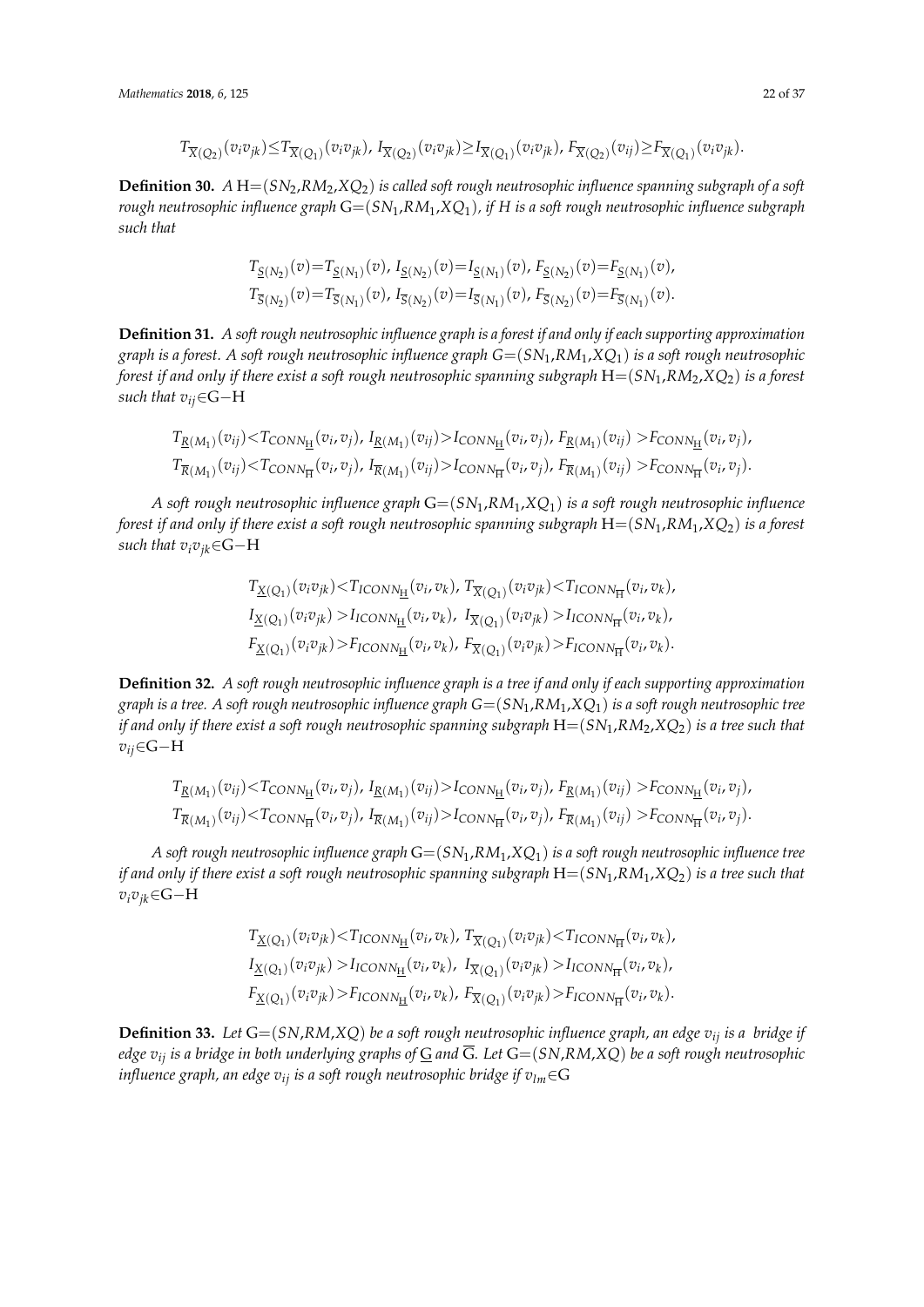$$
T_{CONN_{\bar{G}}-v_{ij}}(v_l, v_m) < T_{CONN_{\bar{G}}}(v_l, v_m), T_{CONN_{\bar{G}}-v_{ij}}(v_l, v_m) < T_{CONN_{\bar{G}}}(v_l, v_m),
$$
  
\n
$$
I_{CONN_{\bar{G}}-v_{ij}}(v_l, v_m) > I_{CONN_{\bar{G}}}(v_l, v_m), I_{CONN_{\bar{G}}-v_{ij}}(v_l, v_m) > I_{CONN_{\bar{G}}}(v_l, v_m),
$$
  
\n
$$
F_{CONN_{\bar{G}}-v_{ij}}(v_l, v_m) > F_{CONN_{\bar{G}}}(v_l, v_m), F_{CONN_{\bar{G}}-v_{ij}}(v_l, v_m) > F_{CONN_{\bar{G}}}(v_l, v_m),
$$

*Let* G=(*SN*,*RM*,*XQ*) *be a soft rough neutrosophic influence graph, an edge vij is an soft rough neutrosophic influence bridge if vlm*∈G

$$
T_{ICONN_{\overline{G}}-v_{ij}}(v_l, v_m) < T_{ICONN_{\overline{G}}}(v_l, v_m), T_{ICONN_{\overline{G}}-v_{ij}}(v_l, v_m) < T_{ICONN_{\overline{G}}}(v_l, v_m),
$$
  
\n
$$
I_{ICONN_{\overline{G}}-v_{ij}}(v_l, v_m) > I_{ICONN_{\overline{G}}}(v_l, v_m), iI_{ICONN_{\overline{G}}-v_{ij}}(v_l, v_m) > I_{ICONN_{\overline{G}}}(v_l, v_m),
$$
  
\n
$$
F_{ICONN_{\overline{G}}-v_{ij}}(v_l, v_m) > F_{ICONN_{\overline{G}}}(v_l, v_m), F_{ICONN_{\overline{G}}-v_{ij}}(v_l, v_m) > F_{ICONN_{\overline{G}}}(v_l, v_m),
$$

**Definition 34.** *Let* G=(*SN*,*RM*,*XQ*) *be a soft rough neutrosophic influence graph, a vertex is a cutnode if a vertex v<sup>i</sup> is a cutnode in underlying graphs of* G *and* G*. Let* G=(*SN*,*RM*,*XQ*) *be a soft rough neutrosophic influence graph then a vertex*  $v_i$  *in* G is a soft rough neutrosophic cutnode if the deletion of  $v_i$  from G reduces the strength of the connectedness from nodes  $v_j{\rightarrow}v_k{\in}\underline{V}^*$  , $\overline{V}^*$ 

$$
T_{CONN_{\overline{G}-v_i}}(v_j, v_k) < T_{CONN_{\overline{G}}}(v_j, v_k), T_{CONN_{\overline{G}-v_i}}(v_j, v_k) < T_{CONN_{\overline{G}}}(v_j, v_k),
$$
  
\n
$$
I_{CONN_{\overline{G}-v_i}}(v_j, v_k) > I_{CONN_{\overline{G}}}(v_j, v_k), I_{CONN_{\overline{G}-v_i}}(v_j, v_k) > I_{CONN_{\overline{G}}}(v_j, v_k),
$$
  
\n
$$
F_{CONN_{\overline{G}-v_i}}(v_j, v_k) > F_{CONN_{\overline{G}}}(v_j, v_k), F_{CONN_{\overline{G}-v_i}}(v_j, v_k) > F_{CONN_{\overline{G}}}(v_j, v_k).
$$

*Let* G=(*SN*,*RM*,*XQ*) *be a soft rough neutrosophic influence graph then a vertex v<sup>i</sup> in* G *is an neutrosophic influence cutnode if the deletion of v<sup>i</sup> from* G *reduces the influence strength of the connectedness from*  $v_j \rightarrow v_k \in \underline{V}^*, \overline{V}^*$ 

$$
T_{ICONN_{\overline{G}-v_i}}(v_j, v_k) < T_{ICONN_{\overline{G}}}(v_j, v_k), T_{ICONN_{\overline{G}-v_i}}(v_j, v_k) < T_{ICONN_{\overline{G}}}(v_j, v_k),
$$
  
\n
$$
I_{ICONN_{\overline{G}-v_i}}(v_j, v_k) > I_{ICONN_{\overline{G}}}(v_j, v_k), I_{ICONN_{\overline{G}-v_i}}(v_j, v_k) > I_{ICONN_{\overline{G}}}(v_j, v_k),
$$
  
\n
$$
F_{ICONN_{\overline{G}-v_i}}(v_j, v_k) > F_{ICONN_{\overline{G}}}(v_j, v_k), F_{ICONN_{\overline{G}-v_i}}(v_j, v_k) > F_{ICONN_{\overline{G}}}(v_j, v_k),
$$

**Definition 35.** *Let* G=(*SN*,*RM*,*XQ*) *be a soft rough neutrosophic influence graph. A pair vivjk is called a cutpair if and only if*  $v_i v_{jk}$  *is a cutpair in both supporting influence graph of*  $G$  *and*  $\overline{G}$ *. That is after removing the pair*  $v_iv_{jk}$  there is no path from  $v_i$  to  $v_k$  in both supporting influence graph of  $\subseteq$  and  $G$ . Let  $G{=}(SN, RM, XQ)$ *be a soft rough neutrosophic influence graph. A pair vivjk is called a soft rough neutrosophic cutpair if and only if if deleting the pair vivjk reduces the connectedness from v<sup>i</sup> to v<sup>k</sup> in both graph* G *and* G*. That is,*

$$
T_{\text{CONN}_{\overline{G}} - v_i v_{jk}}(v_i, v_k) < T_{\text{CONN}_{\overline{G}}}(v_i, v_k), T_{\text{ICONN}_{\overline{G}} - v_i v_{jk}}(v_i, v_k) < T_{\text{ICONN}_{\overline{G}}}(v_i, v_k),
$$
\n
$$
I_{\text{CONN}_{\overline{G}} - v_i v_{jk}}(v_i, v_k) > I_{\text{CONN}_{\overline{G}}}(v_i, v_k), I_{\text{ICONN}_{\overline{G}} - v_i v_{jk}}(v_i, v_k) > I_{\text{ICONN}_{\overline{G}}}(v_i, v_k),
$$
\n
$$
F_{\text{CONN}_{\overline{G}} - v_i v_{jk}}(v_i, v_k) > F_{\text{CONN}_{\overline{G}}}(v_i, v_k), F_{\text{ICONN}_{\overline{G}} - v_i v_{jk}}(v_i, v_k) > F_{\text{ICONN}_{\overline{G}}}(v_i, v_k),
$$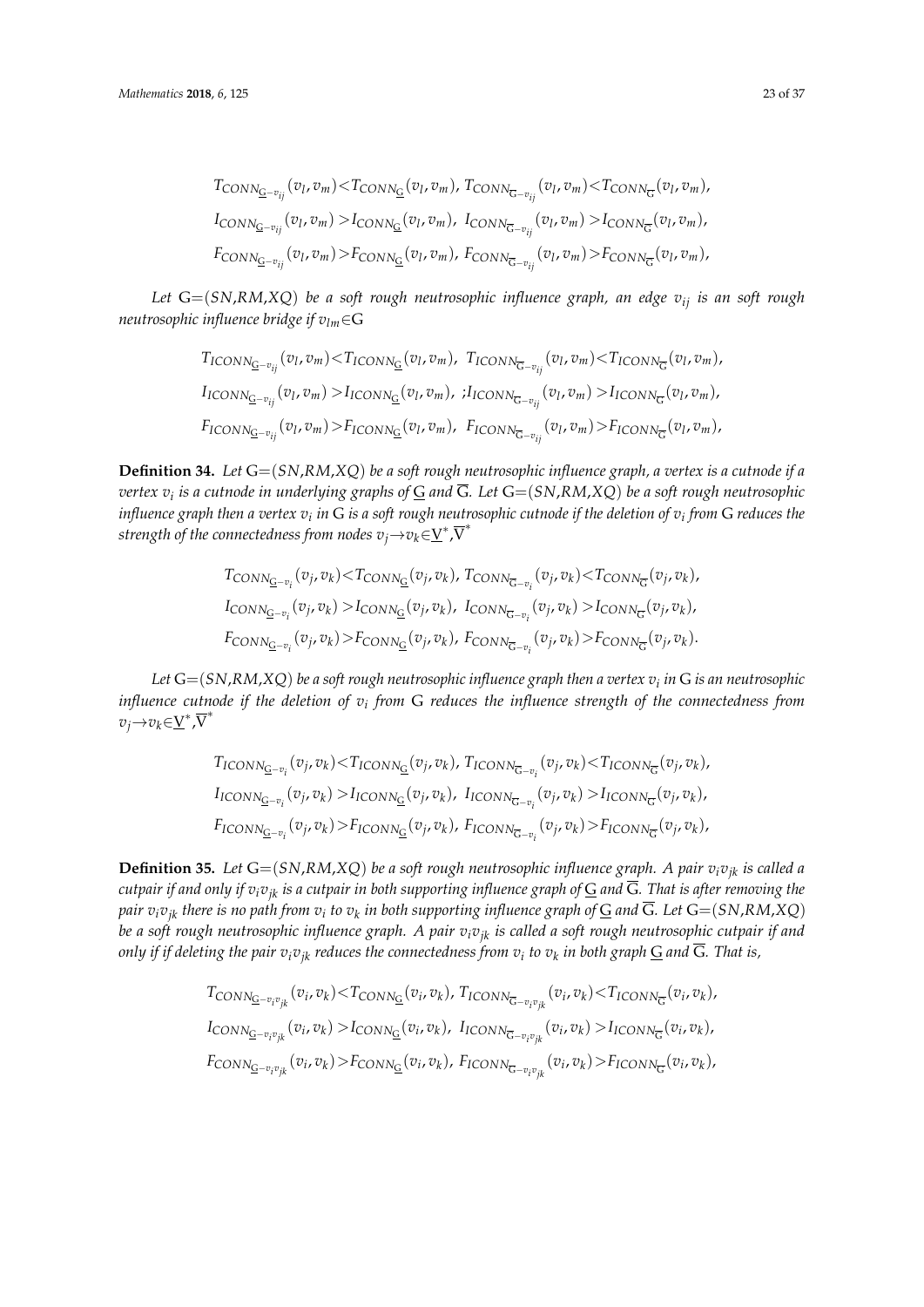*A soft rough neutrosophic influence cutpair vivjk is a pair in a soft rough neutrosophic influence graph*  $G=(SN, RM, XQ)$  *if there is spanning influence subgraph*  $H = G - v_i v_{ik}$  *reduces the strength of the influence connectedness from v<sup>i</sup> to v<sup>k</sup> . That is,*

$$
T_{ICONN_{\overline{G}}-v_iv_{jk}}(v_i, v_k) < T_{ICONN_{\overline{G}}}(v_i, v_k), T_{ICONN_{\overline{G}}-v_iv_{jk}}(v_i, v_k) < T_{ICONN_{\overline{G}}}(v_i, v_k),
$$
  
\n
$$
I_{ICONN_{\overline{G}}-v_iv_{jk}}(v_i, v_k) > I_{ICONN_{\overline{G}}}(v_i, v_k), I_{ICONN_{\overline{G}}-v_iv_{jk}}(v_i, v_k) > I_{ICONN_{\overline{G}}}(v_i, v_k),
$$
  
\n
$$
F_{ICONN_{\overline{G}}-v_iv_{jk}}(v_i, v_k) > F_{ICONN_{\overline{G}}}(v_i, v_k), F_{ICONN_{\overline{G}}-v_iv_{jk}}(v_i, v_k) > F_{ICONN_{\overline{G}}}(v_i, v_k),
$$

**Definition 36.** *An edge vij in soft rough neutrosophic influence graph* G *is called strong soft rough neutrosophic edge if*

$$
T_{\underline{R}(M)}(v_{ij}) \geq T_{CONN_{\underline{G}-v_{ij}}}(v_i, v_j), \ T_{\overline{R}(M)}(v_{ij}) \geq T_{CONN_{\overline{G}-v_{ij}}}(v_i, v_j),
$$
  
\n
$$
I_{\underline{R}(M)}(v_{ij}) \leq I_{CONN_{\overline{G}-v_{ij}}}(v_i, v_j), \ I_{\overline{R}(M)}(v_{ij}) \leq I_{CONN_{\overline{G}-v_{ij}}}(v_i, v_j),
$$
  
\n
$$
F_{\underline{R}(M)}(v_{ij}) \leq F_{CONN_{\overline{G}-v_{ij}}}(v_i, v_j), \ F_{\overline{R}(M)}(v_{ij}) \leq F_{CONN_{\overline{G}-v_{ij}}}(v_i, v_j).
$$

*A pair vivjk in soft rough neutrosophic influence graph* G *is called strong pair if*

$$
T_{\underline{X}(Q)}(v_i v_{jk}) \geq T_{ICONN_{\underline{G}-v_i v_{jk}}}(v_i, v_k), T_{\overline{X}(Q)}(v_i v_{jk}) \geq T_{ICONN_{\overline{G}-v_i v_{jk}}}(v_i, v_k),
$$
  
\n
$$
I_{\underline{X}(Q)}(v_i v_{jk}) \leq I_{ICONN_{\overline{G}-v_i v_{jk}}}(v_i, v_k), I_{\overline{X}(Q)}(v_i v_{jk}) \leq I_{ICONN_{\overline{G}-v_i v_{jk}}}(v_i, v_k),
$$
  
\n
$$
F_{\underline{X}(Q)}(v_i v_{jk}) \leq F_{ICONN_{\overline{G}-v_i v_{jk}}}(v_i, v_k), F_{\overline{X}(Q)}(v_i v_{jk}) \leq F_{ICONN_{\overline{G}-v_i v_{jk}}}(v_i, v_k).
$$

**Definition 37.** *An edge vij in soft rough neutrosophic influence graph* G *is called α*−*strong soft rough neutrosophic edge if*

$$
T_{\underline{R}(M)}(v_{ij}) > T_{CONN_{\underline{G}-v_{ij}}}(v_i, v_j), \ T_{\overline{R}(M)}(v_{ij}) > T_{CONN_{\overline{G}-v_{ij}}}(v_i, v_j),
$$
  
\n
$$
I_{\underline{R}(M)}(v_{ij}) < I_{CONN_{\overline{G}-v_{ij}}}(v_i, v_j), \ I_{\overline{R}(M)}(v_{ij}) < I_{CONN_{\overline{G}-v_{ij}}}(v_i, v_j),
$$
  
\n
$$
F_{\underline{R}(M)}(v_{ij}) < F_{CONN_{\overline{G}-v_{ij}}}(v_i, v_j), \ F_{\overline{R}(M)}(v_{ij}) < F_{CONN_{\overline{G}-v_{ij}}}(v_i, v_j).
$$

*A pair vivjk in soft rough neutrosophic influence graph* G *is called α*−*strong pair if*

$$
T_{\underline{X}(Q)}(v_i v_{jk}) > T_{ICONN_{\underline{G}-v_i v_{jk}}}(v_i, v_k), T_{\overline{X}(Q)}(v_i v_{jk}) > T_{ICONN_{\overline{G}-v_i v_{jk}}}(v_i, v_k),
$$
  
\n
$$
I_{\underline{X}(Q)}(v_i v_{jk}) < I_{ICONN_{\overline{G}-v_i v_{jk}}}(v_i, v_k), T_{\overline{X}(Q)}(v_i v_{jk}) < I_{ICONN_{\overline{G}-v_i v_{jk}}}(v_i, v_k),
$$
  
\n
$$
F_{\underline{X}(Q)}(v_i v_{jk}) < F_{ICONN_{\overline{G}-v_i v_{jk}}}(v_i, v_k), F_{\overline{X}(Q)}(v_i v_{jk}) < F_{ICONN_{\overline{G}-v_i v_{jk}}}(v_i, v_k).
$$

**Definition 38.** *An edge vij in soft rough neutrosophic influence graph* G *is called β*−*strong soft rough neutrosophic edge if*

$$
T_{\underline{R}(M)}(v_{ij}) = T_{\text{CONN}_{\underline{G}-v_{ij}}}(v_i, v_j), \ T_{\overline{R}(M)}(v_{ij}) = T_{\text{CONN}_{\overline{G}-v_{ij}}}(v_i, v_j),
$$
  
\n
$$
I_{\underline{R}(M)}(v_{ij}) = I_{\text{CONN}_{\overline{G}-v_{ij}}}(v_i, v_j), \ I_{\overline{R}(M)}(v_{ij}) = I_{\text{CONN}_{\overline{G}-v_{ij}}}(v_i, v_j),
$$
  
\n
$$
F_{\underline{R}(M)}(v_{ij}) = F_{\text{CONN}_{\overline{G}-v_{ij}}}(v_i, v_j), \ F_{\overline{R}(M)}(v_{ij}) = F_{\text{CONN}_{\overline{G}-v_{ij}}}(v_i, v_j).
$$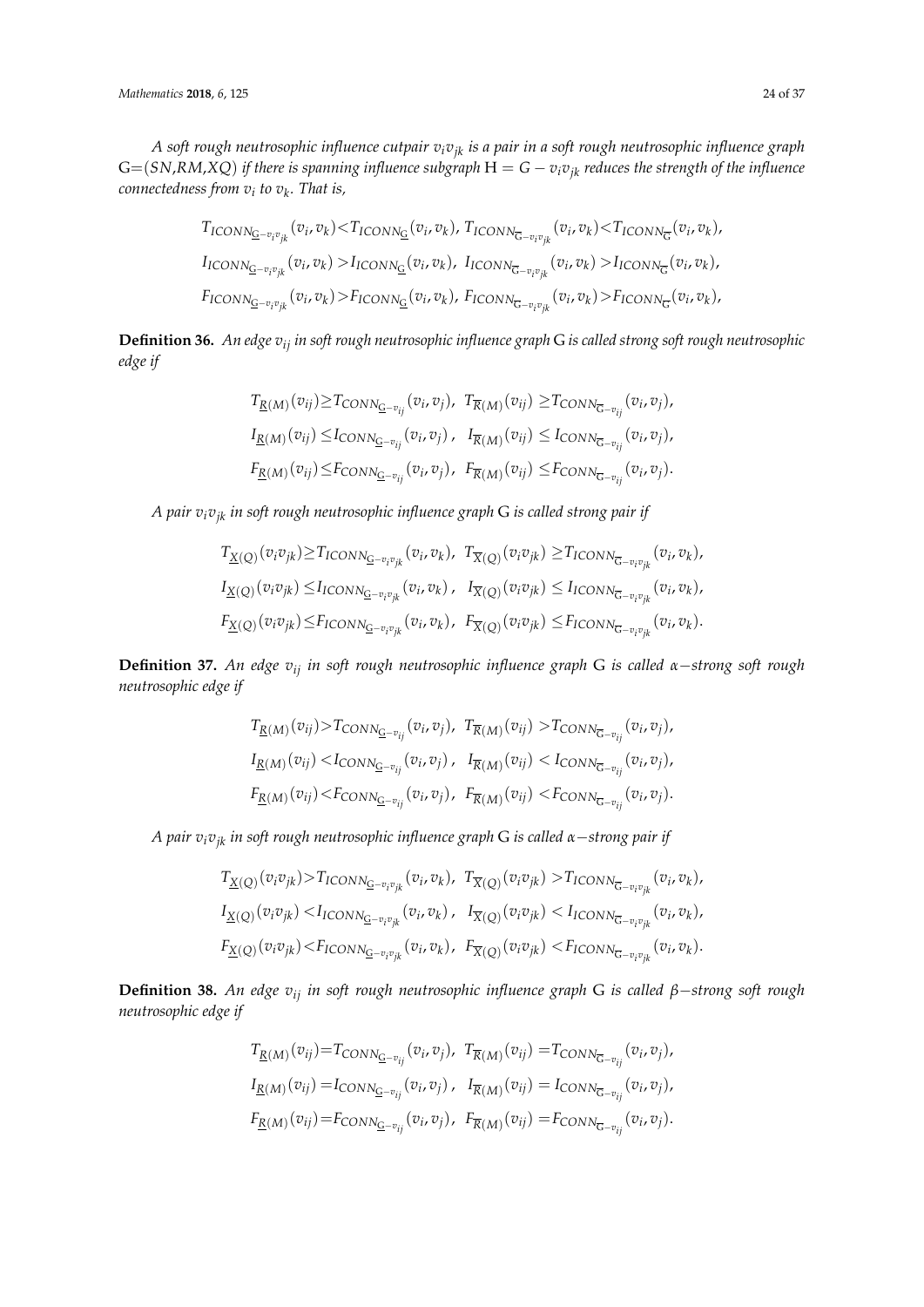*A pair vivjk in soft rough neutrosophic influence graph* G *is called β*−*strong pair if*

$$
T_{\underline{X}(Q)}(v_i v_{jk}) = T_{ICONN_{\underline{G}-v_i v_{jk}}}(v_i, v_k), T_{\overline{X}(Q)}(v_i v_{jk}) = T_{ICONN_{\overline{G}-v_i v_{jk}}}(v_i, v_k),
$$
  
\n
$$
I_{\underline{X}(Q)}(v_i v_{jk}) = I_{ICONN_{\overline{G}-v_i v_{jk}}}(v_i, v_k), I_{\overline{X}(Q)}(v_i v_{jk}) = I_{ICONN_{\overline{G}-v_i v_{jk}}}(v_i, v_k),
$$
  
\n
$$
F_{\underline{X}(Q)}(v_i v_{jk}) = F_{ICONN_{\overline{G}-v_i v_{jk}}}(v_i, v_k), F_{\overline{X}(Q)}(v_i v_{jk}) = F_{ICONN_{\overline{G}-v_i v_{jk}}}(v_i, v_k).
$$

**Definition 39.** *An edge vij in soft rough neutrosophic influence graph* G *is called δ*−*strong soft rough neutrosophic edge if*

$$
T_{\underline{R}(M)}(v_{ij}) < T_{\text{CONN}_{\overline{G}-v_{ij}}}(v_i, v_j), \quad T_{\overline{R}(M)}(v_{ij}) < T_{\text{CONN}_{\overline{G}-v_{ij}}}(v_i, v_j),
$$
\n
$$
I_{\underline{R}(M)}(v_{ij}) > I_{\text{CONN}_{\overline{G}-v_{ij}}}(v_i, v_j), \quad I_{\overline{R}(M)}(v_{ij}) > I_{\text{CONN}_{\overline{G}-v_{ij}}}(v_i, v_j),
$$
\n
$$
F_{\underline{R}(M)}(v_{ij}) > F_{\text{CONN}_{\overline{G}-v_{ij}}}(v_i, v_j), \quad F_{\overline{R}(M)}(v_{ij}) > F_{\text{CONN}_{\overline{G}-v_{ij}}}(v_i, v_j).
$$

*A pair vivjk in soft rough neutrosophic influence graph* G *is called δ*−*strong pair if*

$$
T_{\underline{X}(Q)}(v_i v_{jk}) < T_{ICONN_{\underline{G}-v_i v_{jk}}}(v_i, v_k), \ T_{\overline{X}(Q)}(v_i v_{jk}) < T_{ICONN_{\overline{G}-v_i v_{jk}}}(v_i, v_k),
$$
\n
$$
I_{\underline{X}(Q)}(v_i v_{jk}) > I_{ICONN_{\overline{G}-v_i v_{jk}}}(v_i, v_k), \ T_{\overline{X}(Q)}(v_i v_{jk}) > I_{ICONN_{\overline{G}-v_i v_{jk}}}(v_i, v_k),
$$
\n
$$
F_{\underline{X}(Q)}(v_i v_{jk}) > F_{ICONN_{\overline{G}-v_i v_{jk}}}(v_i, v_k), \ F_{\overline{X}(Q)}(v_i v_{jk}) > F_{ICONN_{\overline{G}-v_i v_{jk}}}(v_i, v_k).
$$

**Definition 40.** *A δ*−*strong soft rough neutrosophic edge vij is called a δ* <sup>∗</sup>−*strong soft rough neutrosophic edge if*

$$
\begin{split} T_{\underline{R}(M)}(v_{ij}) & > \bigwedge_{v_{lm}\in \underline{E}^*} T_{\underline{R}(M)}(v_{lm}), \ T_{\overline{R}(M)}(v_{ij}) & > \bigwedge_{v_{lm}\in \overline{E}^*} T_{\overline{R}(M)}(v_{lm}),\\ I_{\underline{R}(M)}(v_{ij}) & < \bigwedge_{v_{lm}\in \underline{E}^*} I_{\underline{R}(M)}(v_{lm}), \ I_{\overline{R}(M)}(v_{ij}) & < \bigwedge_{v_{lm}\in \overline{E}^*} I_{\overline{R}(M)}(v_{lm}),\\ F_{\underline{R}(M)}(v_{ij}) & < \bigwedge_{v_{lm}\in \underline{E}^*} F_{\underline{R}(M)}(v_{lm}), \ F_{\overline{R}(M)}(v_{ij}) & < \bigwedge_{v_{lm}\in \overline{E}^*} F_{\overline{R}(M)}(v_{lm}). \end{split}
$$

*A δ*−*strong pair vivjk is called a δ* <sup>∗</sup>−*strong pair if*

$$
\begin{aligned} T_{\underline{R}(M)}(v_{ij}) &> \bigwedge_{v_{lm}\in \underline{E}^*} T_{\underline{R}(M)}(v_{lm}), \ T_{\overline{R}(M)}(v_{ij}) &> \bigwedge_{v_{lm}\in \overline{E}^*} T_{\overline{R}(M)}(v_{lm}),\\ I_{\underline{R}(M)}(v_{ij}) &< \bigwedge_{v_{lm}\in \underline{E}^*} I_{\underline{R}(M)}(v_{lm}), \ I_{\overline{R}(M)}(v_{ij}) &< \bigwedge_{v_{lm}\in \overline{E}^*} I_{\overline{R}(M)}(v_{lm}),\\ F_{\underline{R}(M)}(v_{ij}) &< \bigwedge_{v_{lm}\in \underline{E}^*} F_{\underline{R}(M)}(v_{lm}), \ F_{\overline{R}(M)}(v_{ij}) &< \bigwedge_{v_{lm}\in \overline{E}^*} F_{\overline{R}(M)}(v_{lm}). \end{aligned}
$$

*A δ*−*strong pair vivjk is called a δ* <sup>∗</sup>−*strong pair if vivjk*6=*vlvmn*

$$
\begin{split} &T_{\underline{X}(Q)}(v_iv_{jk})> \bigwedge_{v_l v_{mn}\in \underline{\mathbf{I}}^*} T_{\underline{X}(Q)}(v_l v_{mn}), \ T_{\overline{X}(Q)}(v_iv_{jk})> \bigwedge_{v_l v_{mn}\in \overline{\mathbf{I}}^*} T_{\overline{X}(Q)}(v_l v_{mn}),\\ &I_{\underline{X}(Q)}(v_i v_{jk})< \bigwedge_{v_l v_{mn}\in \underline{\mathbf{I}}^*} I_{\underline{X}(Q)}(v_l v_{mn}), \ I_{\overline{X}(Q)}(v_i v_{jk})< \bigwedge_{v_l v_{mn}\in \underline{\mathbf{I}}^*} I_{\overline{X}(Q)}(v_l v_{mn}),\\ &F_{\underline{X}(Q)}(v_i v_{jk})< \bigwedge_{v_l v_{mn}\in \underline{\mathbf{I}}^*} F_{\underline{X}(Q)}(v_l v_{mn}), \ F_{\overline{X}(Q)}(v_i v_{jk})< \bigwedge_{v_l v_{mn}\in \underline{\mathbf{I}}^*} F_{\overline{X}(Q)}(v_l v_{mn}). \end{split}
$$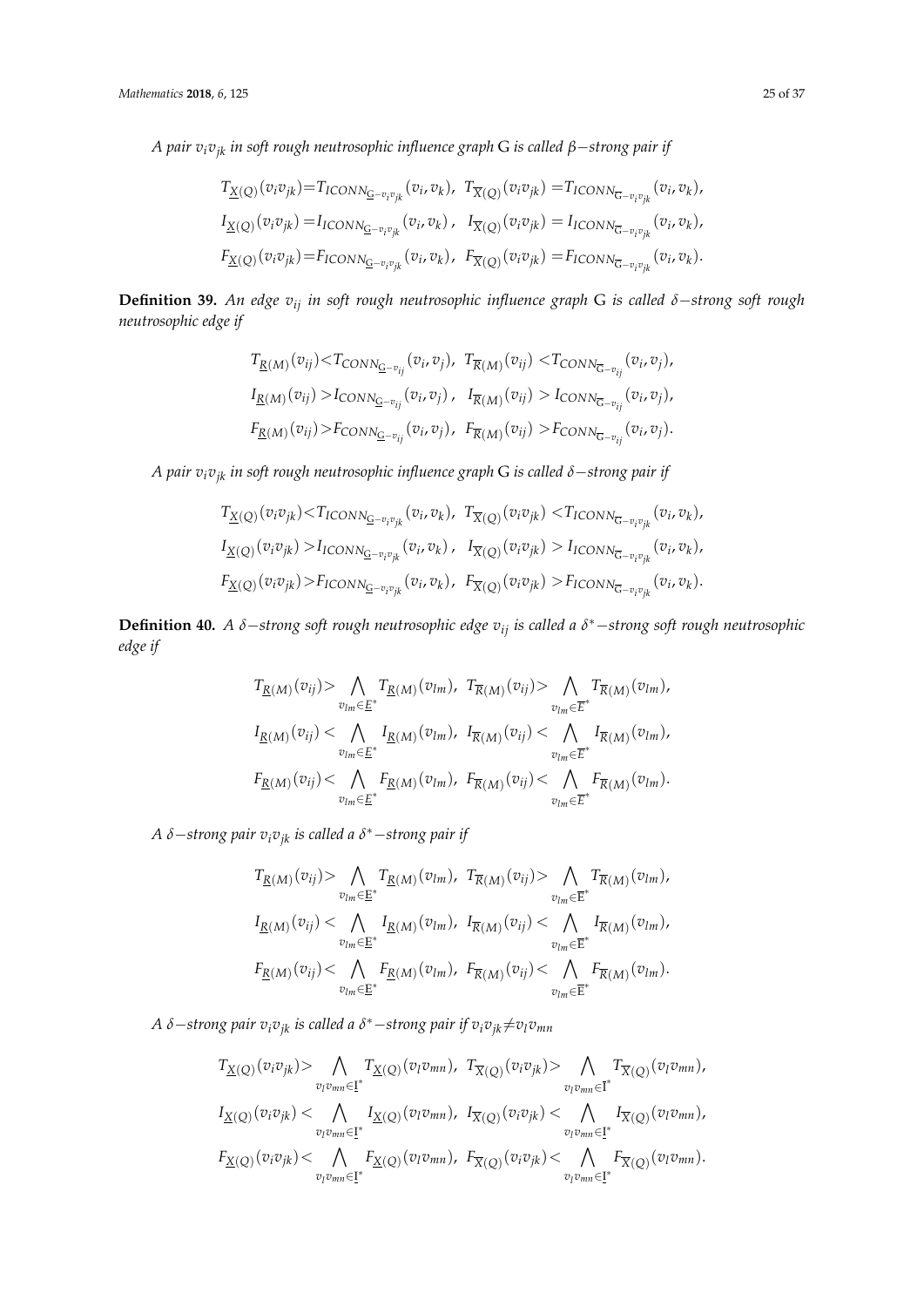**Definition 41.** *A soft rough neutrosophic influence graph is said to be a soft rough neutrosophic influence block if it has no soft rough neutrosophic influence cutnodes.*

<span id="page-25-0"></span>**Example** 8. Consider Example [5](#page-12-2) Let  $I = \{v_1v_{32}, v_1v_{43}, v_2v_{13}, v_3v_{32}, v_4v_{13}\} \subseteq \hat{V}$  and  $P = \{a_1a_{34}, a_3a_{24}, a_4a_{12}\} \subseteq \hat{A}$ . *Then a full soft set X on I (from P to I) can be defined in Table [15](#page-25-0) as follows:*

| X           | $v_1v_{32}$ | $v_1v_{43}$ | $v_2v_{13}$ | $v_3v_{32}$ | $v_4v_{13}$ |
|-------------|-------------|-------------|-------------|-------------|-------------|
| $a_1a_{34}$ |             |             |             |             |             |
| $a_3a_{24}$ | U           |             |             | U           |             |
| $a_4a_{12}$ |             |             |             |             |             |

**Table 15.** Full soft set *X*.

*Let Q*={(*vv*32,0.3,0.0,0.0)*,*(*vv*43,0.2,0.0,0.0)*,*(*v*2*v*13,0.1,0.0,0.0)*,*(*v*3*v*32,0.2,0.0,0.0)*,*(*v*4*v*13,0.3,0.0,0.0} *be a neutrosophic set on I. Then from Equation [\(3\)](#page-4-1) of Definition [4,](#page-4-0) we have*

*X*(*Q*)={(*v*1*v*32, 0.3, 0.0, 0.0),(*v*1*v*43, 0.2, 0.0, 0.0),(*v*2*v*13, 0.3, 0.0, 0.0),(*v*3*v*32, 0.3, 0.0, 0.0),

 $(v_4v_{13}, 0.3, 0.0, 0.0)\},$ 

*X*(*Q*)={(*v*1*v*32, 0.2, 0.0, 0.0),(*v*1*v*43, 0.2, 0.0, 0.0),(*v*2*v*13, 0.1, 0.0, 0.0),(*v*3*v*32, 0.2, 0.0, 0.0),  $(v_{4}v_{13}, 0.1, 0.0, 0.0)\}.$ 

<span id="page-25-1"></span> $\pi$ *Thus,*  $\underline{G} = (\underline{S}(N),\underline{R}(M),\underline{X}(Q))$  and  $G = (S(N),R(M),X(Q))$  are LSRNIAG and USRNIAG, respectively, as shown in Figure [8.](#page-25-1) Hence, G=(G,<u>G</u>) is SRNIG. Hence G is a tree,  $v_3$  is a cutvertex,  $v_{13}$  is a bridge, *v*3*v*<sup>32</sup> *is a cutpair.*  $\frac{\partial V_{\rm{eff}}}{\partial \omega} = \frac{1}{2} \left[ \frac{\partial V_{\rm{eff}}}{\partial \omega} \right] \frac{\partial V_{\rm{eff}}}{\partial \omega}$  $v_3v_{32}$  is a cutpair.



 $F_{\text{max}}$  is a second-neutrosophic influence graph  $G_{\text{max}}$  ( $\subseteq$ )  $\in$ ). **Figure 8.** Soft rough neutrosophic influence graph  $G = (G, \overline{G})$ .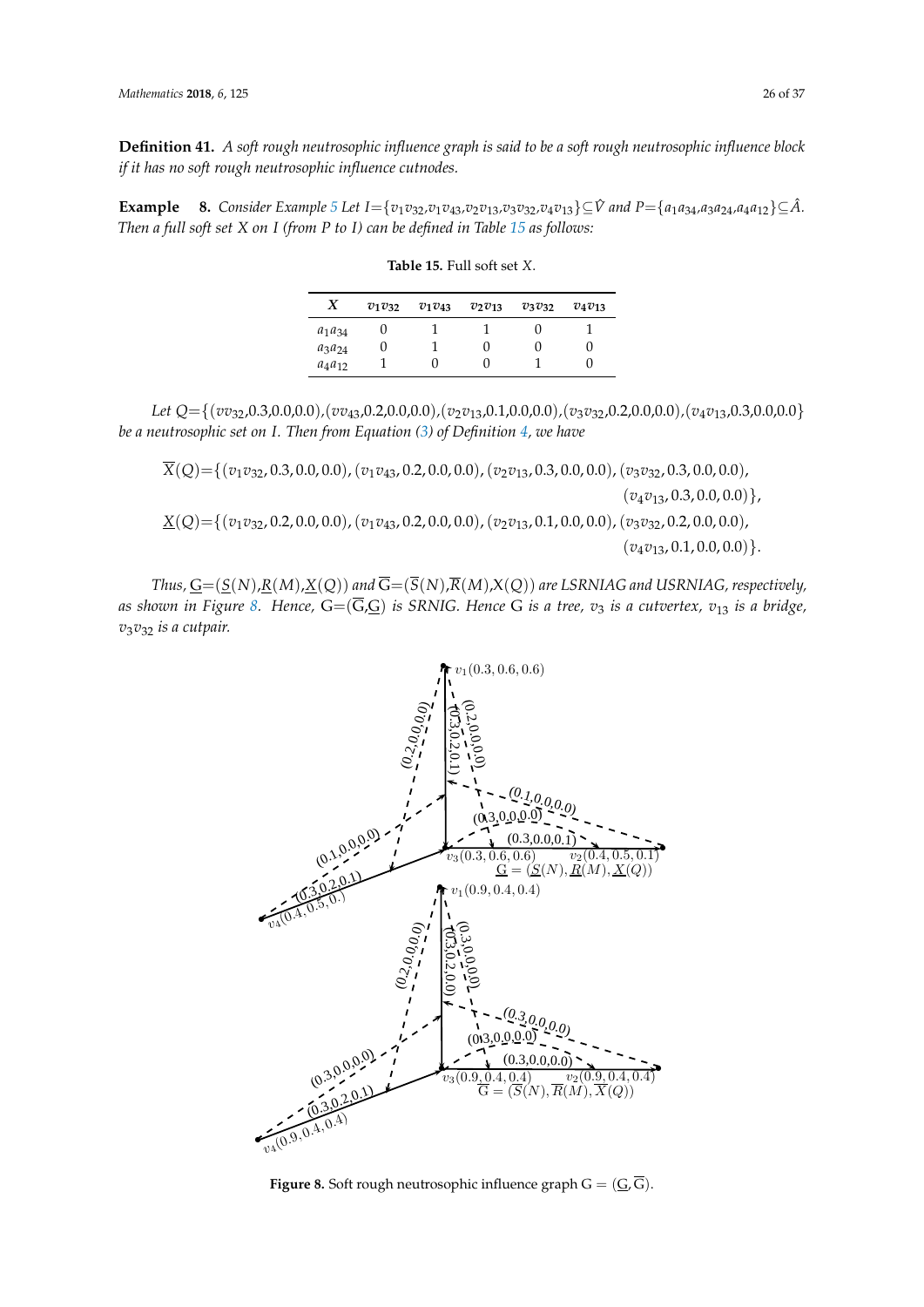<span id="page-26-0"></span>**Theorem 4.** G *is a soft rough neutrosophic influence forest if and only if in any cycle of G, there is a pair*  $v_i v_{jk}$ *such that*

$$
\begin{aligned} &T_{\underline{X}(Q)}(v_iv_{jk})\!<\!T_{ICONN_{\underline{G}-v_iv_{jk}}}(v_i,v_k),\ T_{\overline{X}(Q)}(v_iv_{jk})\!<\!T_{ICONN_{\overline{G}-v_iv_{jk}}}(v_i,v_k),\\ &I_{\underline{X}(Q)}(v_iv_{jk})>\!I_{ICONN_{\overline{G}-v_iv_{jk}}}(v_i,v_k)\,,\ I_{\overline{X}(Q)}(v_iv_{jk})>\!I_{ICONN_{\overline{G}-v_iv_{jk}}}(v_i,v_k),\\ &F_{\underline{X}(Q)}(v_iv_{jk})\!>\!F_{ICONN_{\overline{G}-v_iv_{jk}}}(v_i,v_k)\,,\ F_{\overline{X}(Q)}(v_iv_{jk})>\!F_{ICONN_{\overline{G}-v_iv_{jk}}}(v_i,v_k). \end{aligned}
$$

**Proof.** The proof is obvious.  $\Box$ 

**Theorem 5.** *A soft rough neutrosophic graph* G *is a soft rough neutrosophic influence forest if there is at most one path with the most influence strength.*

**Proof.** Let G be not a soft rough neutrosophic influence forest. Then by Theorem [4,](#page-26-0) there exist a cycle *C* in G such that

$$
T_{\underline{X}(Q)}(v_i v_{jk}) \geq T_{ICONN_{\underline{G}-v_i v_{jk}}}(v_i, v_k), T_{\overline{X}(Q)}(v_i v_{jk}) \geq T_{ICONN_{\overline{G}-v_i v_{jk}}}(v_i, v_k),
$$
  
\n
$$
I_{\underline{X}(Q)}(v_i v_{jk}) \leq I_{ICONN_{\overline{G}-v_i v_{jk}}}(v_i, v_k), T_{\overline{X}(Q)}(v_i v_{jk}) \leq I_{ICONN_{\overline{G}-v_i v_{jk}}}(v_i, v_k),
$$
  
\n
$$
F_{\underline{X}(Q)}(v_i v_{jk}) \leq F_{ICONN_{\overline{G}-v_i v_{jk}}}(v_i, v_k), F_{\overline{X}(Q)}(v_i v_{jk}) \leq F_{ICONN_{\overline{G}-v_i v_{jk}}}(v_i, v_k),
$$

for every pair  $v_i v_{ik}$  of *C*.

Therefore,  $v_iv_{jk}$  is the path within the most influence strength from  $v_i$  to  $v_k$ . Let  $v_iv_{jk}$  be a pair such that

$$
\begin{split} T_{\underline{X}(Q)}(v_iv_{jk}) & > \bigwedge_{v_l v_{mn} \in \underline{\underline{\Gamma}}^*} T_{\underline{X}(Q)}(v_l v_{mn}), \ T_{\overline{X}(Q)}(v_i v_{jk}) & > \bigwedge_{v_l v_{mn} \in \overline{\underline{\Gamma}}^*} T_{\overline{X}(Q)}(v_l v_{mn}), \\ I_{\underline{X}(Q)}(v_i v_{jk}) & < \bigwedge_{v_l v_{mn} \in \underline{\underline{\Gamma}}^*} I_{\underline{X}(Q)}(v_l v_{mn}), \ I_{\overline{X}(Q)}(v_i v_{jk}) & < \bigwedge_{v_l v_{mn} \in \underline{\underline{\Gamma}}^*} I_{\overline{X}(Q)}(v_l v_{mn}), \\ F_{\underline{X}(Q)}(v_i v_{jk}) & < \bigwedge_{v_l v_{mn} \in \underline{\underline{\Gamma}}^*} F_{\underline{X}(Q)}(v_l v_{mn}), \ F_{\overline{X}(Q)}(v_i v_{jk}) & < \bigwedge_{v_l v_{mn} \in \underline{\underline{\Gamma}}^*} F_{\overline{X}(Q)}(v_l v_{mn}), \end{split}
$$

in *C*. Then remaining part of *C* is a path with the most influence strength from *v<sup>i</sup>* to *vjk*. This is a contradiction to the the fact there is at most one path with the most influence strength. Hence, G is a soft rough neutrosophic influence forest.  $\Box$ 

**Theorem 6.** *Assume that* G *is a cycle. Then* G *is not a soft rough neutrosophic influence tree if and only if* G *is a soft rough neutrosophic influence cycle.*

**Proof.** Let G=(*SN*,*RM*,*XQ*1) be a soft rough neutrosophic influence cycle. Then there exist at least two distinct edge and two distinct pair such that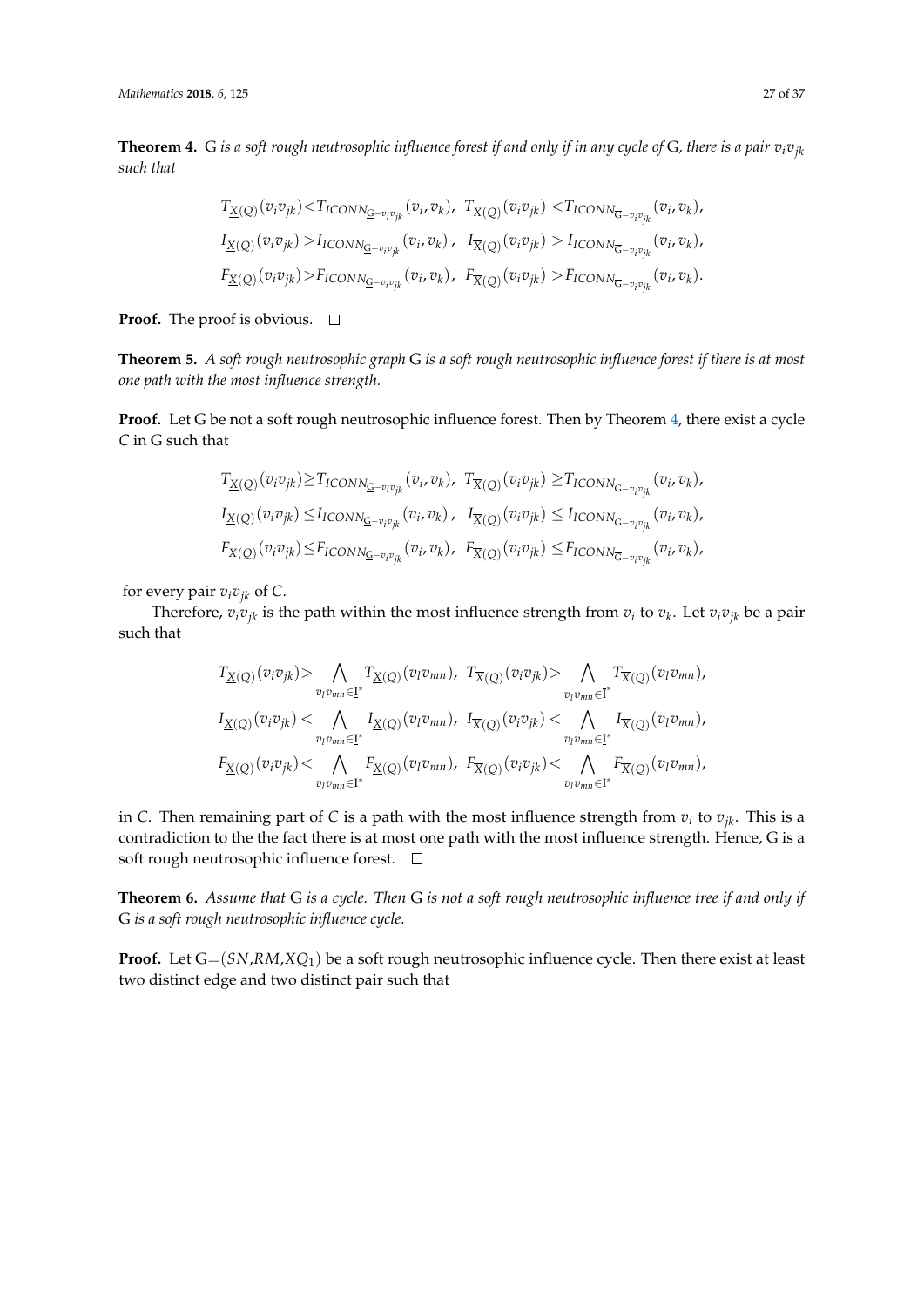$$
\underline{R}(M)(v_{ij}) = (\bigwedge_{v_{lm} \in \underline{E}^* - v_{ij}} T_{\underline{R}(M)}(v_{lm}), \bigvee_{v_{lm} \in \underline{E}^* - v_{ij}} I_{\underline{R}(M)}(v_{lm}), \bigvee_{v_{lm} \in \underline{E}^* - v_{ij}} F_{\underline{R}(M)}(v_{lm})\n\n\overline{R}(M)(v_{ij}) = (\bigwedge_{v_{lm} \in \overline{E}^* - v_{ij}} T_{\overline{R}(M)}(v_{lm}), \bigvee_{v_{lm} \in \overline{E}^* - v_{ij}} I_{\overline{R}(M)}(v_{lm}), \bigvee_{v_{lm} \in \overline{E}^* - v_{ij}} F_{\overline{R}(M)}(v_{lm})\n\n\times (Q)(v_i v_{jk}) = (\bigwedge_{v_l v_{mn} \in \underline{I}^* - v_i v_{jk}} T_{\underline{X}(Q)}(v_l v_{mn}), \bigvee_{v_l v_{mn} \in \underline{I}^* - v_i v_{jk}} I_{\underline{X}(Q)}(v_l v_{mn}), \bigvee_{v_l v_{mn} \in \underline{I}^* - v_i v_{jk}} F_{\underline{X}(Q)}(v_l v_{mn})\n\n\times (Q)(v_i v_{jk}) = (\bigwedge_{v_l v_{mn} \in \overline{I}^* - v_i v_{jk}} T_{\overline{X}(Q)}(v_l v_{mn}), \bigvee_{v_l v_{mn} \in \overline{I}^* - v_i v_{jk}} I_{\overline{X}(Q)}(v_l v_{mn}), \bigvee_{v_l v_{mn} \in \overline{I}^* - v_i v_{jk}} F_{\overline{X}(Q)}(v_l v_{mn})\n\n\times (Q)(v_i v_{jk}) = (\bigwedge_{v_l v_{mn} \in \overline{I}^* - v_i v_{jk}} T_{\overline{X}(Q)}(v_l v_{mn}), \bigvee_{v_l v_{mn} \in \overline{I}^* - v_i v_{jk}} I_{\overline{X}(Q)}(v_l v_{mn}), \bigvee_{v_l v_{mn} \in \overline{I}^* - v_i v_{jk}} I_{\overline{X}(Q)}(v_l v_{mn})\n\n\times (Q)(v_i v_{jk}) = (U_{\overline{X}(Q)}(v_l v_{mj}), \bigvee_{v_l v_{mn} \in \overline{
$$

Let H=(*SN*,*RM*,*XQ*2) be a spanning soft rough neutrosophic influence tree in G. Then there exists a path from  $v_i$  to  $v_k$  not involving  $v_iv_{jk}$  such that  $E_1^* - E_2^* = \{(v_iv_{jk})\}$ . Hence there does not exist a path in H from  $v_i$  to  $v_k$  such that

$$
T_{\underline{X}(Q_2)}(v_i v_{jk}) \leq T_{ICONN_{\underline{G}}}(v_i, v_k), \ T_{\overline{X}(Q_2)}(v_i v_{jk}) \leq T_{ICONN_{\overline{G}}}(v_i, v_k),
$$
  
\n
$$
I_{\underline{X}(Q_2)}(v_i v_{jk}) \geq I_{ICONN_{\underline{G}}}(v_i, v_k), \ I_{\overline{X}(Q_2)}(v_i v_{jk}) \geq I_{ICONN_{\overline{G}}}(v_i, v_k),
$$
  
\n
$$
F_{\underline{X}(Q_2)}(v_i v_{jk}) \geq F_{ICONN_{\underline{G}}}(v_i, v_k), \ F_{\overline{X}(Q_2)}(v_i v_{jk}) \geq F_{ICONN_{\overline{G}}}(v_i, v_k).
$$

Thus G is not a soft rough neutrosophic influence tree.

Conversely, suppose that G is not a soft rough neutrosophic influence tree. Since, G is a soft rough neutrosophic influence cycle. So for all  $v_iv_{jk}\in\!\!1^*$  and  $v_iv_{jk}\in\!\bar{I}^*$ , we have a soft rough neutrosophic spanning influence subrgraph  $H=(SN, RM, XQ_2)$  which is tree and  $\underline{X}(Q_2)(v_i v_{jk})=0$ ,  $\overline{X}(Q_2)(v_i v_{jk})=0$ such that  $\forall v_i v_{lm} \neq v_l v_{mn}$ 

$$
T_{\underline{X}(Q_2)}(v_i v_{jk}) \leq T_{ICONN_{\underline{H}}}(v_i, v_k), \ T_{\overline{X}(Q_2)}(v_i v_{jk}) \leq T_{ICONN_{\overline{G}}}(v_i, v_k),
$$
  
\n
$$
I_{\underline{X}(Q_2)}(v_i v_{jk}) \geq I_{ICONN_{\underline{G}}}(v_i, v_k), \ I_{\overline{X}(Q_2)}(v_i v_{jk}) \geq I_{ICONN_{\overline{G}}}(v_i, v_k),
$$
  
\n
$$
F_{\underline{X}(Q_2)}(v_i v_{jk}) \geq F_{ICONN_{\underline{G}}}(v_i, v_k), \ F_{\overline{X}(Q_2)}(v_i v_{jk}) \geq F_{ICONN_{\overline{G}}}(v_i, v_k),
$$

 $\forall v_l v_{mn} \in \underline{\mathrm{I}}^* - v_i v_{jk}$  and  $v_l v_{mn} \in \overline{\mathrm{I}}^* - v_i v_{jk}$ 

$$
T_{\underline{X}(Q_2)}(v_i v_{jk}) = \bigwedge_{v_l v_{mn} \in \underline{I}^*} T_{\underline{X}(Q_1)}(v_l v_{mn}), \ T_{\overline{X}(Q_2)}(v_i v_{jk}) = \bigwedge_{v_l v_{mn} \in \overline{I}^*} T_{\overline{X}(Q_1)}(v_l v_{mn}),
$$
  
\n
$$
I_{\underline{X}(Q_2)}(v_i v_{jk}) = \bigwedge_{v_l v_{mn} \in \underline{I}^*} I_{\underline{X}(Q_1)}(v_l v_{mn}), \ I_{\overline{X}(Q_2)}(v_i v_{jk}) = \bigwedge_{v_l v_{mn} \in \underline{I}^*} I_{\overline{X}(Q_1)}(v_l v_{mn}),
$$
  
\n
$$
F_{\underline{X}(Q_2)}(v_i v_{jk}) = \bigwedge_{v_l v_{mn} \in \underline{I}^*} F_{\underline{X}(Q_1)}(v_l v_{mn}), \ F_{\overline{X}(Q_2)}(v_i v_{jk}) = \bigwedge_{v_l v_{mn} \in \underline{I}^*} F_{\overline{X}(Q_1)}(v_l v_{mn}).
$$

Therefore,

$$
\underline{X}(Q)(v_i v_{jk}) = \Big(\bigwedge_{v_l v_{mn} \in \underline{\mathbf{I}}^* - v_i v_{jk}} T_{\underline{X}(Q)}(v_l v_{mn}) \Big), \bigvee_{v_l v_{mn} \in \underline{\mathbf{I}}^* - v_i v_{jk}} I_{\underline{X}(Q)}(v_l v_{mn}) \Big), \bigvee_{v_l v_{mn} \in \underline{\mathbf{I}}^* - v_i v_{jk}} \underline{F_{\underline{X}(Q)}(v_l v_{mn})} \Big),
$$
\n
$$
\overline{X}(Q)(v_i v_{jk}) = \Big(\bigwedge_{v_l v_{mn} \in \overline{\mathbf{I}}^* - v_i v_{jk}} T_{\overline{X}(Q)}(v_l v_{mn}) \Big), \bigvee_{v_l v_{mn} \in \overline{\mathbf{I}}^* - v_i v_{jk}} I_{\overline{X}(Q)}(v_l v_{mn}) \Big), \bigvee_{v_l v_{mn} \in \overline{\mathbf{I}}^* - v_i v_{jk}} F_{\overline{X}(Q)}(v_l v_{mn}) \Big).
$$

where  $v_i v_{jk} \neq v_l v_{mn}$  not uniquely. Therefore G is a soft rough neutrosophic influence cycle.  $\Box$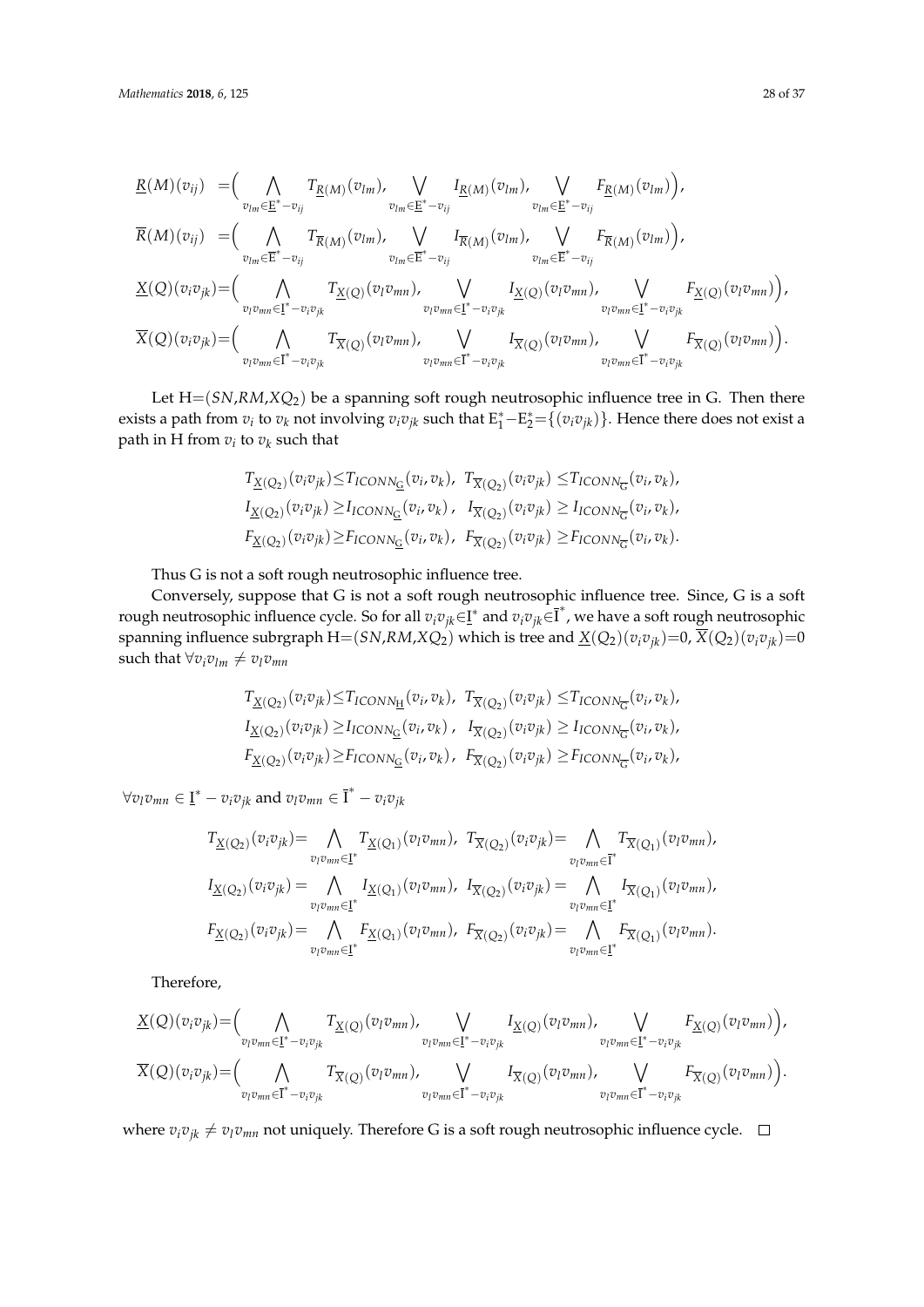## **Theorem 7.** *If*

$$
T_{\underline{X}(Q)}(v_i v_{jk}) > T_{ICONN_{\underline{G}-v_i v_{jk}}}(v_i, v_k), T_{\overline{X}(Q)}(v_i v_{jk}) > T_{ICONN_{\overline{G}-v_i v_{jk}}}(v_i, v_k),
$$
  
\n
$$
I_{\underline{X}(Q)}(v_i v_{jk}) < I_{ICONN_{\overline{G}-v_i v_{jk}}}(v_i, v_k), I_{\overline{X}(Q)}(v_i v_{jk}) < I_{ICONN_{\overline{G}-v_i v_{jk}}}(v_i, v_k),
$$
  
\n
$$
F_{\underline{X}(Q)}(v_i v_{jk}) < F_{ICONN_{\overline{G}-v_i v_{jk}}}(v_i, v_k), F_{\overline{X}(Q)}(v_i v_{jk}) < F_{ICONN_{\overline{G}-v_i v_{jk}}}(v_i, v_k),
$$

*in a soft rough neutrosophic graph. Then vivjk is a cutpair in soft rough neutrosophic influence graph* G*.*

## **Proof.** Suppose  $v_i v_{jk}$  is not a cutapir in soft rough neutrosophic influence graph, then

$$
T_{ICONN_{\overline{G}}-v_i,v_k}(v_i,v_k) = T_{ICONN_{\overline{G}}}(v_i,v_k), T_{ICONN_{\overline{G}}-v_i,v_k}(v_i,v_k) = T_{ICONN_{\overline{G}}}(v_lv_{mn}),
$$
  
\n
$$
I_{ICONN_{\overline{G}}-v_i,v_k}(v_i,v_k) = I_{ICONN_{\overline{G}}}(v_i,v_k), I_{ICONN_{\overline{G}}-v_i,v_k}(v_i,v_k) = I_{ICONN_{\overline{G}}}(v_lv_{mn}),
$$
  
\n
$$
F_{ICONN_{\overline{G}}-v_i,v_k}(v_i,v_k) = F_{ICONN_{\overline{G}}}(v_i,v_k), F_{ICONN_{\overline{G}}-v_i,v_k}(v_i,v_k) = F_{ICONN_{\overline{G}}}(v_lv_{mn}).
$$

Since,

$$
T_{\underline{X}(Q)}(v_i, v_k) \leq T_{\text{ICONN}_{\underline{G}}}(v_i, v_k), T_{\overline{X}(Q)}(v_i, v_k) \leq T_{\text{ICONN}_{\overline{G}}}(v_l v_{mn}),
$$
  
\n
$$
I_{\underline{X}(Q)}(v_i, v_k) \geq I_{\text{ICONN}_{\underline{G}}}(v_i, v_k), I_{\overline{X}(Q)}(v_i, v_k) \geq I_{\text{ICONN}_{\overline{G}}}(v_l v_{mn}),
$$
  
\n
$$
F_{\underline{X}(Q)}(v_i, v_k) \geq F_{\text{ICONN}_{\underline{G}}}(v_i, v_k), F_{\overline{X}(Q)}(v_i, v_k) \geq F_{\text{ICONN}_{\overline{G}}}(v_l v_{mn}).
$$

Therefore,

$$
T_{ICONN_{\bar{G}-v_i,v_k}}(v_i, v_k) \ge T_{\underline{X}(Q)}(v_i, v_k), T_{ICONN_{\bar{G}-v_i,v_k}}(v_i, v_k) \ge T_{\overline{X}(Q)}((v_i, v_k)),
$$
  
\n
$$
I_{ICONN_{\bar{G}-v_i,v_k}}(v_i, v_k) \le I_{\underline{X}(Q)}(v_i, v_k), I_{ICONN_{\bar{G}-v_i,v_k}}(v_i, v_k) \le I_{\overline{X}(Q)}((v_i, v_k)),
$$
  
\n
$$
F_{ICONN_{\bar{G}-v_i,v_k}}(v_i, v_k) \le F_{\underline{X}(Q)}(v_i, v_k), F_{ICONN_{\bar{G}-v_i,v_k}}(v_i, v_k) \le F_{\overline{X}(Q)}((v_i, v_k)),
$$

which is a contradiction. Hence, it is proved.  $\Box$ 

## **Theorem 8.** *If*

$$
T_{\underline{X}(Q)}(v_i v_{jk}) > T_{\underline{X}(Q)}(v_l v_{mn}), T_{\underline{X}(Q)}(v_i v_{jk}) > T_{\underline{X}(Q)}(v_l v_{mn}),
$$
  
\n
$$
I_{\underline{X}(Q)}(v_i v_{jk}) < I_{\underline{X}(Q)}(v_l v_{mn}), T_{\underline{X}(Q)}(v_i v_{jk}) < I_{\underline{X}(Q)}(v_l v_{mn}),
$$
  
\n
$$
F_{\underline{X}(Q)}(v_i v_{jk}) < F_{\underline{X}(Q)}(v_l v_{mn}), F_{\underline{X}(Q)}(v_i v_{jk}) < F_{\underline{X}(Q)}(v_l v_{mn}),
$$

*for some vivjk among all cycles in soft rough neutrosophic influence graph* G*. Then*

$$
T_{\underline{X}(Q)}(v_i v_{jk}) > T_{ICONN_{\underline{G}-v_i v_{jk}}}(v_i, v_k), T_{\overline{X}(Q)}(v_i v_{jk}) > T_{ICONN_{\overline{G}-v_i v_{jk}}}(v_i, v_k),
$$
  
\n
$$
I_{\underline{X}(Q)}(v_i v_{jk}) < I_{ICONN_{\overline{G}-v_i v_{jk}}}(v_i, v_k), T_{\overline{X}(Q)}(v_i v_{jk}) < I_{ICONN_{\overline{G}-v_i v_{jk}}}(v_i, v_k),
$$
  
\n
$$
F_{\underline{X}(Q)}(v_i v_{jk}) < F_{ICONN_{\overline{G}-v_i v_{jk}}}(v_i, v_k), F_{\overline{X}(Q)}(v_i v_{jk}) < F_{ICONN_{\overline{G}-v_i v_{jk}}}(v_i, v_k).
$$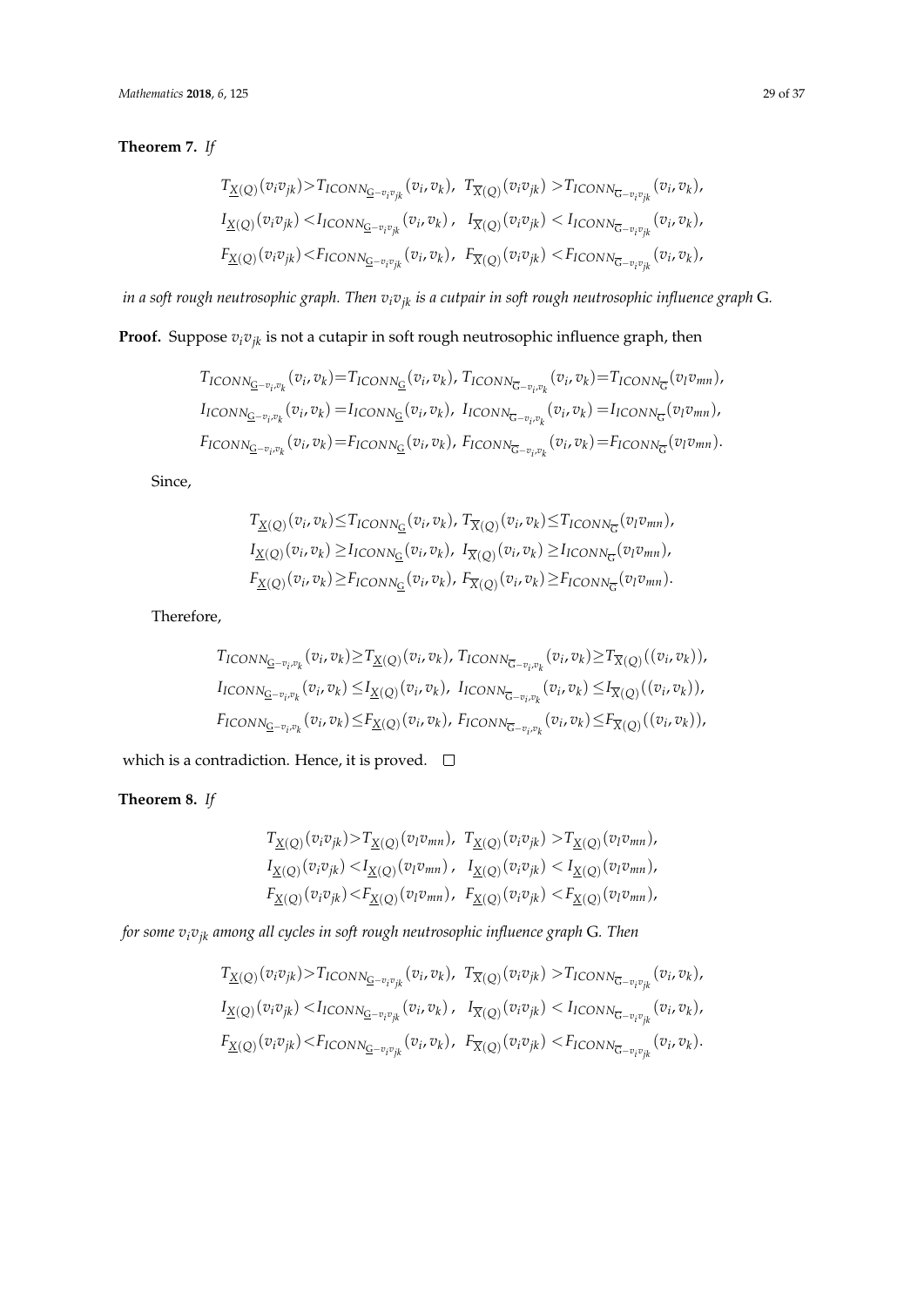**Proof.** Since

$$
T_{ICONN_{\overline{G}}-v_iv_{jk}}(v_iv_{jk}) \geq T_{ICONN_{\overline{G}}}(v_iv_{jk}), T_{ICONN_{\overline{G}}-v_iv_{jk}}(v_iv_{jk}) \geq T_{ICONN_{\overline{G}}}(v_iv_{jk})),
$$
  
\n
$$
I_{ICONN_{\overline{G}}-v_iv_{jk}}(v_iv_{jk}) \leq I_{ICONN_{\overline{G}}}(v_iv_{jk}), I_{ICONN_{\overline{G}}-v_iv_{jk}}(v_iv_{jk}) \leq I_{ICONN_{\overline{G}}}(v_iv_{jk})),
$$
  
\n
$$
F_{ICONN_{\overline{G}}-v_iv_{jk}}(v_iv_{jk}) \leq F_{ICONN_{\overline{G}}}(v_iv_{jk}), F_{ICONN_{\overline{G}}-v_iv_{jk}}(v_iv_{jk}) \leq F_{ICONN_{\overline{G}}}(v_iv_{jk})).
$$

Therefore, there exists a path from  $v_i$  to  $v_k$  not involving  $(v_i v_{jk})$  such that

$$
T_{ICONN_{\overline{G}-v_i v_{jk}}}(v_i v_{jk}) \ge T_{\underline{X}(Q)}(v_i v_{jk}), T_{ICONN_{\overline{G}-v_i v_{jk}}}(v_i v_{jk}) \ge T_{\overline{X}(Q)}((v_i v_{jk})),
$$
  
\n
$$
I_{ICONN_{\overline{G}-v_i v_{jk}}}(v_i v_{jk}) \le I_{\underline{X}(Q)}(v_i v_{jk}), I_{ICONN_{\overline{G}-v_i v_{jk}}}(v_i v_{jk}) \le I_{\overline{X}(Q)}((v_i v_{jk})),
$$
  
\n
$$
F_{ICONN_{\overline{G}-v_i v_{jk}}}(v_i v_{jk}) \le F_{\underline{X}(Q)}(v_i v_{jk}), F_{ICONN_{\overline{G}-v_i v_{jk}}}(v_i v_{jk}) \le F_{\overline{X}(Q)}((v_i v_{jk})),
$$

This along with  $v_i v_{ik}$  is a cycle and  $v_i v_{ik}$  is least value.  $\Box$ 

**Theorem 9.** *If vivjk is a soft rough neutrosophic influence cutpair in soft rough neutrosophic influence graph* G*. Then*

$$
T_{\underline{X}(Q)}(v_i v_{jk}) > T_{\underline{X}(Q)}(v_l v_{mn}), \quad T_{\underline{X}(Q)}(v_i v_{jk}) > T_{\underline{X}(Q)}(v_l v_{mn}),
$$
  
\n
$$
I_{\underline{X}(Q)}(v_i v_{jk}) < I_{\underline{X}(Q)}(v_l v_{mn}), \quad I_{\underline{X}(Q)}(v_i v_{jk}) < I_{\underline{X}(Q)}(v_l v_{mn}),
$$
  
\n
$$
F_{\underline{X}(Q)}(v_i v_{jk}) < F_{\underline{X}(Q)}(v_l v_{mn}), \quad F_{\underline{X}(Q)}(v_i v_{jk}) < F_{\underline{X}(Q)}(v_l v_{mn}),
$$

*for some*  $v_i v_{ik}$  *among all cycles of G.* 

**Proof.** Suppose on contrary in a cycle, we

$$
T_{\underline{X}(Q)}(v_i v_{jk}) > T_{\underline{X}(Q)}(v_l v_{mn}), \quad T_{\underline{X}(Q)}(v_i v_{jk}) > T_{\underline{X}(Q)}(v_l v_{mn}),
$$
  
\n
$$
I_{\underline{X}(Q)}(v_i v_{jk}) < I_{\underline{X}(Q)}(v_l v_{mn}), \quad I_{\underline{X}(Q)}(v_i v_{jk}) < I_{\underline{X}(Q)}(v_l v_{mn}),
$$
  
\n
$$
F_{\underline{X}(Q)}(v_i v_{jk}) < F_{\underline{X}(Q)}(v_l v_{mn}), \quad F_{\underline{X}(Q)}(v_i v_{jk}) < F_{\underline{X}(Q)}(v_l v_{mn}).
$$

Then any path involving it can be converted into a path not involving it with influence strength greater than and equal to the value of *XQ* for previously deleted pairs. So *vivjk* is not a cutpair. This is a contradiction to our assumption. Hence  $v_i v_{jk}$  is not a pair with the least value among all cycle.  $\Box$ 

**Theorem 10.** *If* G=(*SN*1,*RM*1,*XQ*1) *is a soft rough neutrosophic forest, then the pairs of neutrosophic spanning subgraph H*=(*SN*1,*RM*1,*XQ*2) *such that*

$$
T_{\underline{X}(Q_1)}(v_i v_{jk}) < T_{ICONN_{\underline{H}}}(v_i, v_k), \ T_{\overline{X}(Q_1)}(v_i v_{jk}) < T_{ICONN_{\overline{H}}}(v_i, v_k), \\
I_{\underline{X}(Q_1)}(v_i v_{jk}) > I_{ICONN_{\underline{H}}}(v_i, v_k), \ I_{\overline{X}(Q_1)}(v_i v_{jk}) > I_{ICONN_{\overline{H}}}(v_i, v_k), \\
F_{\underline{X}(Q_1)}(v_i v_{jk}) > F_{ICONN_{\underline{H}}}(v_i, v_k), \ F_{\overline{X}(Q_1)}(v_i v_{jk}) > F_{ICONN_{\overline{H}}}(v_i, v_k),
$$

*are exactly the cutpairs of* G*.*

**Theorem 11.** *A soft rough neutrosophic influence graph* G *is a cycle. Then an edge vjk is a soft rough neutrosophic influence bridge if and only if it is an edge common to atmost two cutpair.*

**Theorem 12.** *Let* G *be a soft rough neutrosophic influence graph. Then the following conditions are equivalent.*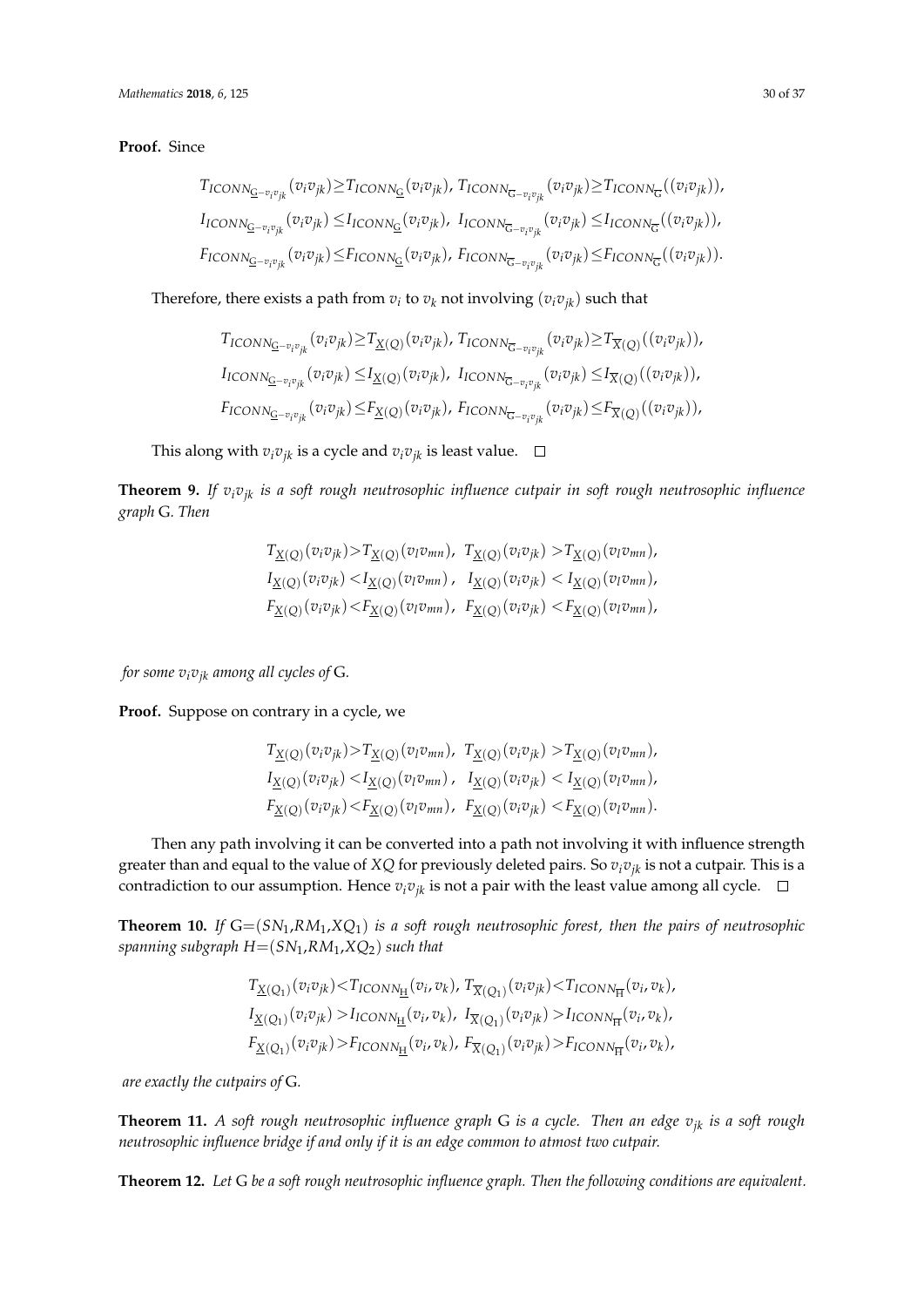1. For a pair  $v_i v_{jk} \in \underline{\mathbf{I}}^* \cap \overline{\mathbf{I}}^*$ 

$$
T_{\underline{X}(Q)}(v_i v_{jk}) > T_{ICONN_{\underline{G}-v_i v_{jk}}}(v_i, v_k), T_{\overline{X}(Q)}(v_i v_{jk}) > T_{ICONN_{\overline{G}-v_i v_{jk}}}(v_i, v_k),
$$
  
\n
$$
I_{\underline{X}(Q)}(v_i v_{jk}) < I_{ICONN_{\overline{G}-v_i v_{jk}}}(v_i, v_k), I_{\overline{X}(Q)}(v_i v_{jk}) < I_{ICONN_{\overline{G}-v_i v_{jk}}}(v_i, v_k),
$$
  
\n
$$
F_{\underline{X}(Q)}(v_i v_{jk}) < F_{ICONN_{\overline{G}-v_i v_{jk}}}(v_i, v_k), F_{\overline{X}(Q)}(v_i v_{jk}) < F_{ICONN_{\overline{G}-v_i v_{jk}}}(v_i, v_k).
$$

*2. vivjk is an influence cutpair*

#### <span id="page-30-0"></span>**4. Application to Decision-Making**

Decision making is a process that plays an important role in our daily lives. Decision making process can help us make more purposeful, thoughtful decisions by systemizing relevant information step by step. The process of decision making involves making a choice among different alternatives, it starts when we do not know what to do.

The selection of the right path for transferring goods from one state to another states illegally. Every state has different polices within or out side the state, there are several factors to take into consideration for selecting the right path. Whether the economy of a country is good, having job opportunity or a safety.

Suppose a trader wants to extend his business to the countries *C*1,*C*2,*C*3,*C*4,*C*<sup>5</sup> and *C*6. Initially, he takes *C*<sup>1</sup> and extends his business one by one. Assume *A* is set of the parameters, consisting of element  $a_1 = j$ ob,  $a_2 =$  economy above average,  $a_3 =$  safety,  $a_4 =$  other.

<span id="page-30-1"></span>Let *S* be a full soft set from *A* to parameter set *V*, as shown in Table [16.](#page-30-1)

**Table 16.** Soft Neutrosophic Set *S*.

| $S_{-}$        | $C_1$       | $C_2$ $C_3$ $C_4$ |                | $C_5$        | $C_6$ |
|----------------|-------------|-------------------|----------------|--------------|-------|
|                | $a_1$ 1 1 1 |                   | $\overline{0}$ | $\mathbf{1}$ |       |
| a <sub>2</sub> | $\cup$      |                   | 1              |              |       |
| $a_3$          |             |                   | $^{(1)}$       |              |       |
| $a_3$          |             |                   | 1.             |              |       |

Suppose *N*={(*C*1,0.8,0.6, 0.7),(*C*2,0.9,0.5,0.65),(*C*3,0.75,0.6,0.65),(*C*4,1.0,0.55,0.85),(*C*5,0.95,0.63,0.8),  $(C_6, 0.85, 0.65, 0.95)$  is most favorable object describes membership of suitable countries foreign polices corresponding to the boolean set *V*, which is a neutrosophic set on the set *V* under consideration.  $SN = (\underline{S}(N), \overline{S}(N))$  is a full soft rough set in full soft approximation space  $(V, S)$  where

*S*(*N*)={(*C*1, 0.90, 0.50, 0.65),(*C*2, 0.90, 0.50, 0.65),(*C*3, 0.90, 0.55, 0.65),(*C*4, 1.00, 0.55, 0.65), (*C*5, 0.95, 0.55, 0.65),(*C*6, 0.9, 0.55, 0.65)}, *S*(*N*)={(*C*1, 0.75, 0.65, 0.95),(*C*2, 0.75, 0.65, 0.95),(*C*3, 0.75, 0.65, 0.95),(*C*4, 0.75, 0.65, 0.95),  $(C_5, 0.75, 0.65, 0.95), (C_6, 0.75, 0.65, 0.95)\}.$ 

<span id="page-30-2"></span>Let  $E = \{C_{12}, C_{14}, C_{15}, C_{23}, C_{26}, C_{34}, C_{35}, C_{45}, C_{46}, C_{56}\} \subseteq \tilde{V} = V \times V$  and  $L = \{a_{14}, a_{21}, a_{34}, a_{42}\} \subseteq \tilde{A} = A \times A$ . A full soft relation *R* on *E* (from *L* to *E*) can be defined as shown in Table [17.](#page-30-2)

|          | R $C_{12}$ $C_{14}$ $C_{15}$ $C_{23}$ $C_{26}$ $C_{34}$ $C_{35}$ $C_{45}$ $C_{46}$ $C_{56}$ |  |  |                   |          |  |
|----------|---------------------------------------------------------------------------------------------|--|--|-------------------|----------|--|
|          | $a_{14}$ 1 1 1 1 1 1 1 0 0 1                                                                |  |  |                   |          |  |
| $a_{21}$ |                                                                                             |  |  | 0 0 0 0 1 1 1     |          |  |
| $a_{34}$ |                                                                                             |  |  | 1 1 1 1 1 1 0     | $\Omega$ |  |
| $a_{42}$ |                                                                                             |  |  | 1 1 1 1 1 1 1 1 1 |          |  |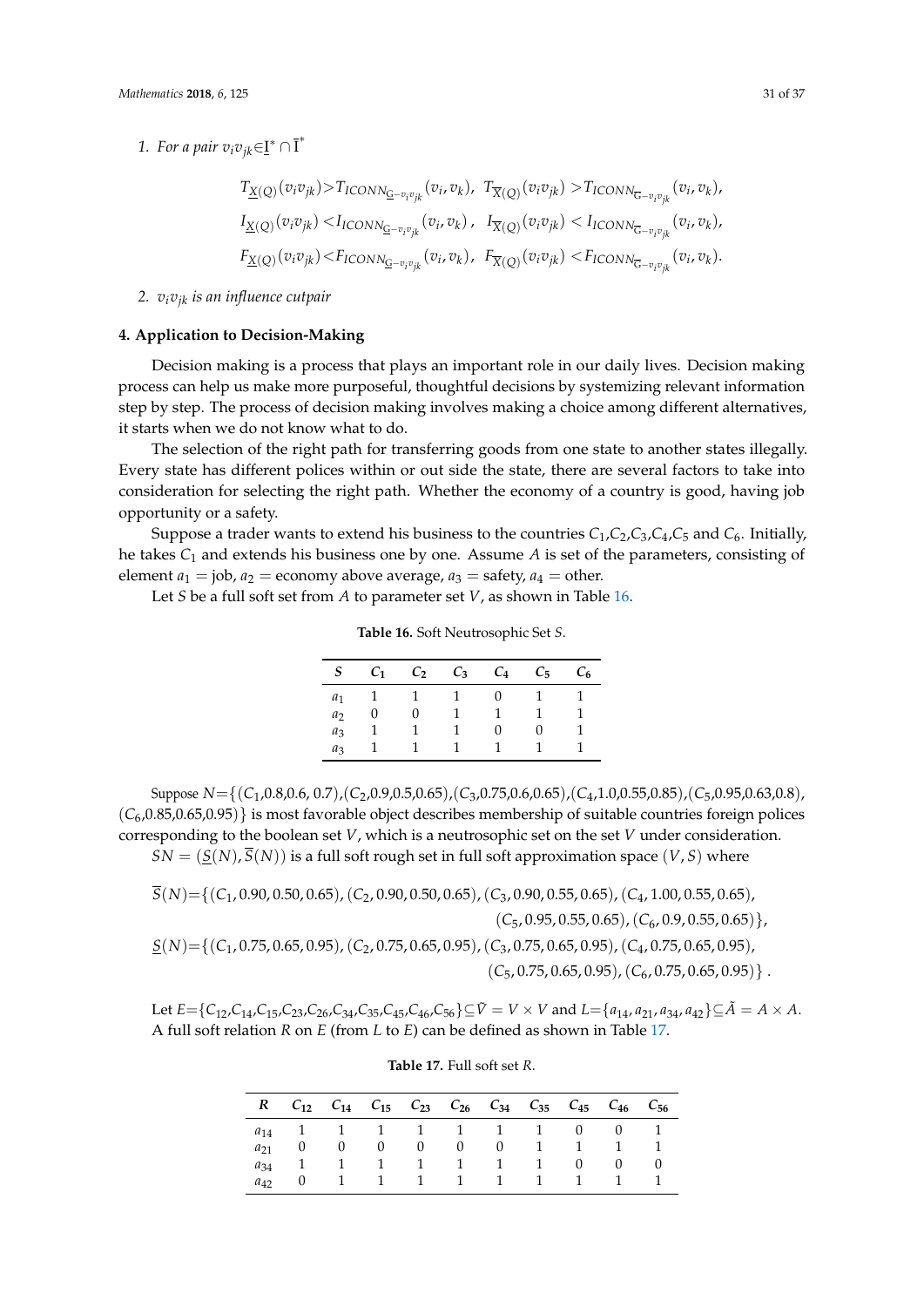Let *M*={(*C*12,0.74,0.5,0.62),(*C*14,0.75,0.45,0.63),(*C*15,0.74,0.54,0.61),(*C*23,0.72,0.48,0.65),(*C*26,0.71, 0.49,0.64),(*C*34,0.72,0.53,0.64),(*C*35,0.73,0.52,0.63),(*C*45,0.7,0.51,0.61),(*C*46,0.74,0.55,0.6),(*C*56,0.73,0.47, 0.64)} be most favorable object describes membership of countries foreign polices toward others countries corresponding to the boolean set *E*, which is a neutrosophic set on the set *V* under consideration.

 $RM = (RM, \overline{R}M)$  is a soft neutrosophic rough relation, where

$$
RM = \{ (C_{12}, 0.75, 0.45, 0.61), (C_{14}, 0.75, 0.45, 0.61), (C_{15}, 0.75, 0.45, 0.61), (C_{23}, 0.75, 0.45, 0.61), (C_{26}, 0.75, 0.45, 0.61), (C_{34}, 0.75, 0.45, 0.61), (C_{35}, 0.74, 0.47, 0.61), (C_{45}, 0.74, 0.47, 0.6), (C_{46}, 0.74, 0.47, 0.6), (C_{56}, 0.74, 0.47, 0.61) \},
$$
  
\n
$$
RM = \{ (C_{12}, 0.71, 0.54, 0.65), (C_{14}, 0.71, 0.54, 0.65), (C_{15}, 0.71, 0.54, 0.65), (C_{23}, 0.71, 0.54, 0.65), (C_{26}, 0.71, 0.54, 0.65), (C_{34}, 0.71, 0.54, 0.65), (C_{35}, 0.71, 0.54, 0.64), (C_{45}, 0.70, 0.55, 0.64), (C_{56}, 0.71, 0.54, 0.64) \}.
$$
  
\n
$$
(C_{46}, 0.70, 0.55, 0.64), (C_{56}, 0.71, 0.54, 0.64) \}.
$$

Let  $I = \{C_1C_{15}, C_1C_{23}, C_1C_{35}, C_2C_{34}, C_3C_{14}, C_3C_{26}, C_3C_{45}, C_4C_{23}, C_4C_{45}, C_4C_{46}, C_5C_{23}, C_5C_{34}, C_5C_{46}, C_5C_{46}, C_5C_{46}, C_5C_{46}, C_5C_{46}, C_5C_{46}, C_5C_{46}, C_5C_{46}, C_5C_{46}, C_5C_{46}, C_5C_{46}, C_5C_{46}, C_5C_{46}, C_5C_{46}, C_5C$  $C_6C_{12}$ , $C_6C_{15}$ }⊆ $\hat{V} = V \times E$  and  $F = \{a_1a_{42}$ , $a_2a_{14}$ , $a_3a_{34}$ , $a_4a_{21}$ , $a_4a_{42}$ }⊆ $\hat{A} = A \times L$ .

<span id="page-31-0"></span>A full soft relation *X* on *I* (from *F* to *I*) can be defined in Table [18](#page-31-0) as follows:

| $\boldsymbol{X}$ | $C_4C_{45}$ |   | $C_4C_{46}$ $C_5C_{23}$ |   | $C_5C_{34}$ $C_5C_{46}$ $C_6C_{12}$ |   | $C_1C_{15}$ $C_1C_{23}$ $C_1C_{35}$ $C_2C_{34}$ $C_3C_{14}$ $C_3C_{26}$ $C_3C_{45}$<br>$C_6C_{15}$ | $C_{4}C_{23}$ |
|------------------|-------------|---|-------------------------|---|-------------------------------------|---|----------------------------------------------------------------------------------------------------|---------------|
|                  |             |   |                         |   |                                     |   |                                                                                                    | $\Omega$      |
| $e_1e_{42}$      | $\Omega$    |   |                         |   |                                     |   |                                                                                                    |               |
|                  | $\Omega$    | O | O                       | በ |                                     |   | O                                                                                                  | 0             |
| $e_2e_{14}$      | $\Omega$    |   |                         |   |                                     |   |                                                                                                    |               |
|                  | $\Omega$    | 0 | 0                       | 0 | 0                                   | 0 |                                                                                                    |               |
| $e_2e_{34}$      | $\Omega$    |   |                         |   |                                     |   |                                                                                                    |               |
|                  |             |   |                         |   |                                     |   | 0                                                                                                  |               |
| $e_3e_{34}$      | $\Omega$    |   | O                       | U |                                     |   |                                                                                                    |               |
|                  | $\Omega$    |   |                         | O | 0                                   |   |                                                                                                    |               |
| $e_4e_{21}$      |             |   |                         |   |                                     |   |                                                                                                    |               |
|                  |             |   |                         |   |                                     |   |                                                                                                    | 0             |
| $e_4e_{42}$      |             |   |                         |   |                                     |   |                                                                                                    |               |

**Table 18.** Full soft set *X*.

Let *Q* = {(*C*1*C*15, 0.7, 0.43, 0.58),(*C*1*C*23, 0.65, 0.39, 0.54),(*C*1*C*35, 0.66, 0.37, 0.56),(*C*2*C*34, 0.68, 0.38, 0.59),(*C*3*C*14, 0.6, 0.4, 0.6),(*C*3*C*26, 0.62, 0.42, 0.58),(*C*3*C*45, 0.64, 0.45, 0.54),(*C*4*C*23, 0.7, 0.45, 0.60),(*C*4*C*45, 0.7, 0.36, 0.48),(*C*4*C*46, 0.68, 0.35, 0.5),(*C*5*C*23, 0.69, 0.45, 0.54),(*C*5*C*34, 0.65, 0.42, 0.58),(*C*5*C*46, 0.64, 0.41, 0.59),  $(C_6C_{12}$ , 0.63, 0.4, 0.6),  $(C_6C_{15}$ , 0.62, 0.39, 0.5)} be most favorable object describes membership of countries impact toward others countries regarding trade corresponding to the boolean set *I*, which is a neutrosophic set on the set *I* under consideration.

 $XQ = (XQ, \overline{X}Q)$  is a soft neutrosophic rough influence, where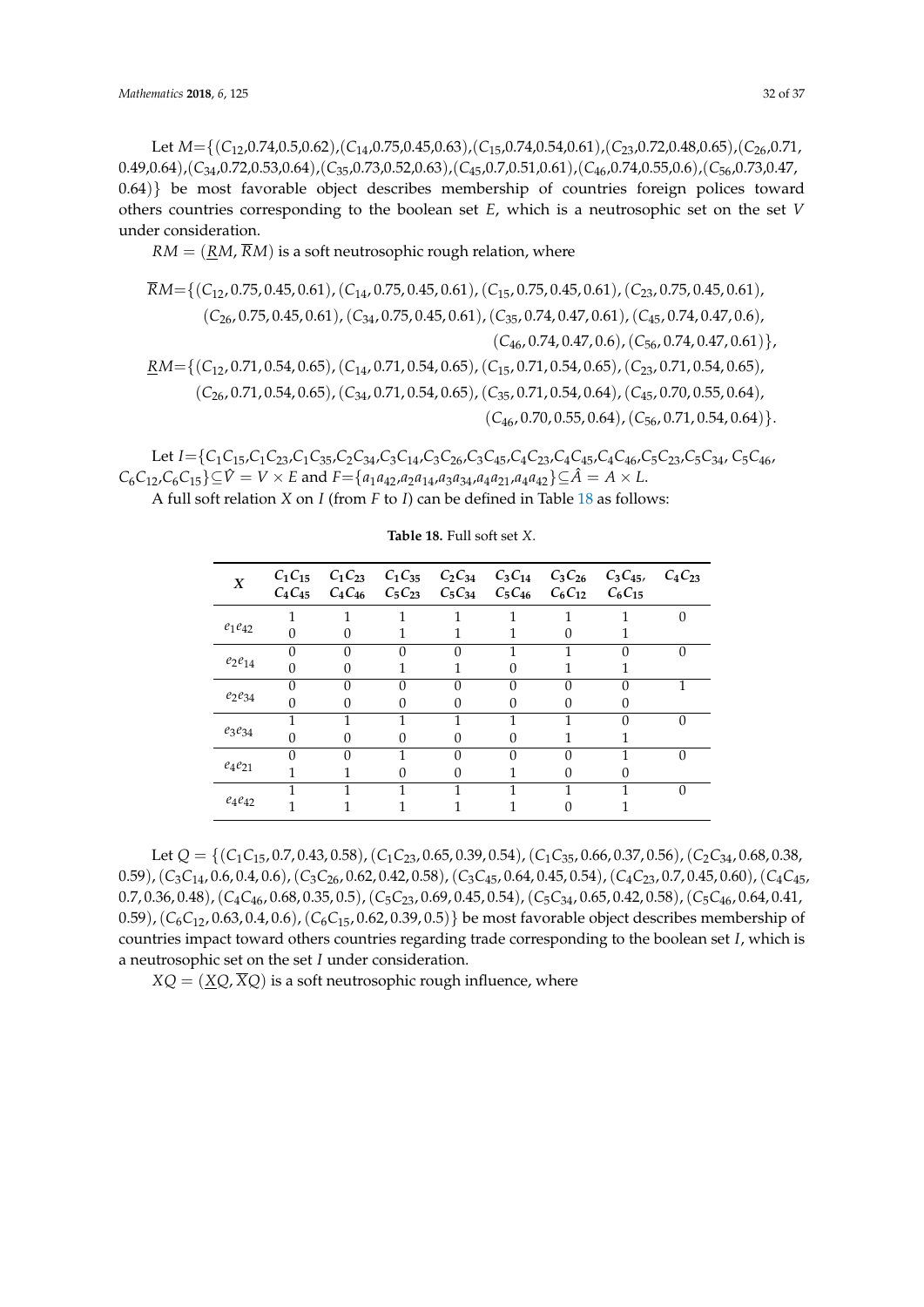$$
\overline{X}Q = \{ (C_1C_{15}, 0.70, 0.37, 0.50), (C_1C_{23}, 0.70, 0.37, 0.50), (C_1C_{35}, 0.70, 0.37, 0.50), (C_2C_{34}, 0.70, 0.37, 0.50), (C_3C_{14}, 0.69, 0.39, 0.50), (C_3C_{26}, 0.69, 0.39, 0.50), (C_3C_{45}, 0.70, 0.37, 0.50), (C_4C_{23}, 0.7, 0.45, 0.60), (C_4C_{45}, 0.70, 0.35, 0.48), (C_4C_{46}, 0.70, 0.35, 0.48), (C_5C_{23}, 0.69, 0.39, 0.50), (C_5C_{34}, 0.69, 0.39, 0.50), (C_5C_{46}, 0.70, 0.37, 0.50), (C_6C_{12}, 0.69, 0.39, 0.50), (C_6C_{15}, 0.69, 0.39, 0.50) \},
$$
  
\n
$$
\underline{X}Q = \{ (C_1C_{15}, 0.60, 0.43, 0.60), (C_1C_{23}, 0.60, 0.43, 0.60), (C_1C_{35}, 0.64, 0.43, 0.59), (C_2C_{34}, 0.60, 0.43, 0.60), (C_3C_{26}, 0.60, 0.43, 0.60), (C_3C_{45}, 0.64, 0.45, 0.59), (C_4C_{23}, 0.7, 0.45, 0.60), (C_4C_{45}, 0.64, 0.45, 0.59), (C_4C_{45}, 0.64, 0.45, 0.59), (C_5C_{34}, 0.60, 0.45, 0.60), (C_5C_{46}, 0.64, 0.45, 0.59), (C_6C_{12}, 0.60, 0.43, 0.60), (
$$

Thus,  $G = (\underline{G}, \overline{G})$  is a soft neutrosophic rough influence graph as shown in Figure [9.](#page-32-0) He finds the strength of each path from  $C_1$  to  $C_6$ . The paths are

> *P*<sup>1</sup> : *C*1, *C*5, *C*2, *C*3, *C*6, *P*<sup>2</sup> : *C*1, *C*4, *C*5, *C*6, *P*<sup>3</sup> : *C*1, *C*3, *C*5, *C*2, *C*<sup>6</sup>

<span id="page-32-0"></span>with their influence strength as (0.6,0.45,0.5), respectively.



**Figure 9.** Soft rough neutrosophic influence graph  $G = (\underline{G}, \overline{G})$ .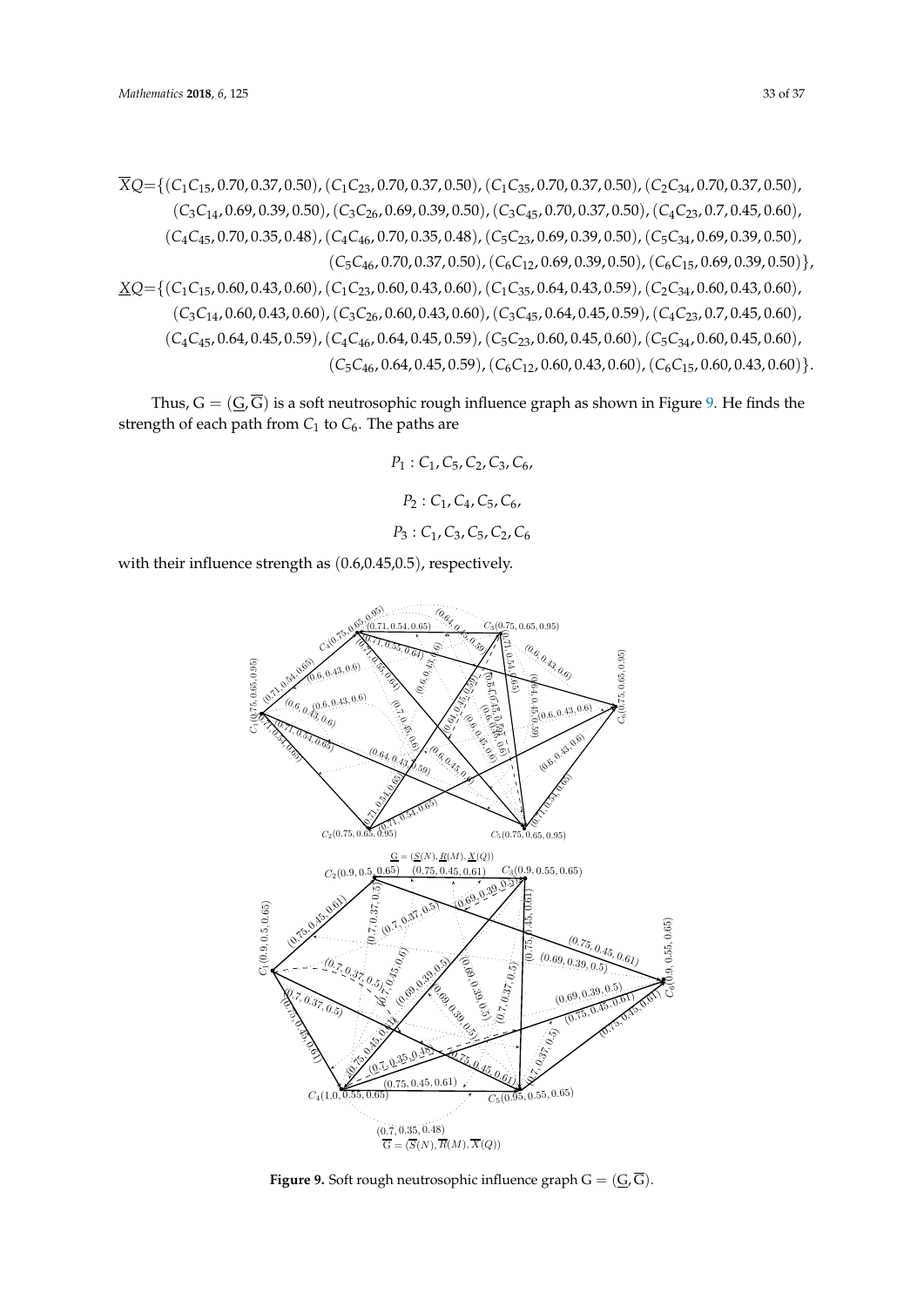Since, there is more than one path, therefore, the trader calculates the score function which is formulated in Equation [\(4\)](#page-33-1):

Score Function(C<sub>i</sub>) = 
$$
\left(T_{\underline{S}(N)}(C_i) + T_{\overline{S}(N)}(C_i) + T_{\underline{R}(M)}(C_{ij}) + T_{\overline{R}(M)}(C_{ij}) + T_{\underline{X}(Q)}(C_iC_{jk}) + T_{\overline{X}(Q)}(C_iC_{jk}) \cdot I_{\underline{S}(N)}(C_i) I_{\overline{S}(N)}(C_i) + I_{\underline{R}(M)}(C_{ij}) I_{\overline{R}(M)}(C_{ij}) + \frac{I_{\underline{X}(Q)}(C_iC_{jk}) I_{\overline{X}(Q)}(C_iC_{jk}) I_{\overline{X}(Q)}(C_iC_{jk}) \cdot F_{\underline{S}(N)}(C_i) F_{\overline{S}(N)}(C_i) + \frac{F_{\underline{R}(M)}(C_{ij}) F_{\overline{R}(M)}(C_{ij}) + F_{\underline{X}(Q)}(C_iC_{jk}) F_{\overline{X}(Q)}(C_iC_{jk}) \right).
$$
\n(4)

<span id="page-33-2"></span>For each  $C_i$ , the score values of  $C_i$  is calculated directly and as shown in Table [19.](#page-33-2)

<span id="page-33-1"></span>

|  | Table 19. Score Function. |
|--|---------------------------|
|  |                           |

| V              | <b>Score Values</b>    |  |  |
|----------------|------------------------|--|--|
| C <sub>1</sub> | (9.97, 1.054, 2.702)   |  |  |
| $C_{2}$        | (5.87, 1.2979, 1.7105) |  |  |
| $C_3$          | (8.48, 1.3562, 2.2994) |  |  |
| C4             | (6.73, 1.392, 2.3119)  |  |  |
| C5             | (7.07, 1.3673, 1.9029) |  |  |
| $C_{6}$        | (4.23, 0.6929, 1.2175) |  |  |

So, he chooses the path *P*3:*C*1,*C*3,*C*5,*C*2,*C*6. The Algorithm [1](#page-33-3) of the application is also be given in Algorithm 1. The flow chart is given in Figure [10.](#page-34-0)

| <b>Algorithm 1:</b> Influence strength of each path in rough neutrosophic influence graph |  |
|-------------------------------------------------------------------------------------------|--|
|                                                                                           |  |

- <span id="page-33-3"></span>1. Input the universal sets *C* and *P*.
- 2. Input the full soft set *S* and neutrosophic set *N* on *V*.
- 3. Calculate the Soft rough neutrosophic sets on *V*.
- 4. Input the universal sets *E* and *L*.
- 5. Input the full soft set *R* and neutrosophic set *M* on *E*.
- 6. Calculate the Soft rough neutrosophic sets on *E*.
- 7. Input the universal sets *I* and *F*.
- 8. Input the full soft set *X* and neutrosophic set *Q* on *I*.
- 9. Calculate the Soft rough neutrosophic sets on *I*.
- 10. Find the number of path and calculate their influence strength of each path from *C*<sup>1</sup> to *Cn*.
- 11. Choose that path which has maximum membership, minimum indeterminacy and falsity value. If  $i > 1$ , than calculate the score values of each *C<sup>i</sup>* , choose that *C<sup>i</sup>* which has maximum membership and come immediately after  $C_1$  in one of the paths.

### <span id="page-33-0"></span>**5. Conclusions**

Graph theory has been applied widely in various areas of engineering, computer science, database theory, expert systems, neural networks, artificial intelligence, signal processing, pattern recognition, robotics, computer networks, and medical diagnosis. Present research has shown that two or more theories can be combined into a more flexible and expressive framework for modeling and processing incomplete information in information systems. Various mathematical models that combine rough sets, soft sets and neutrosophic sets have been introduced. A soft rough neutrosophic set is a hybrid tool for handling indeterminate, inconsistent and uncertain information that exist in real life. We have applied this concept to graph theory. We have presented certain concepts, including soft rough neutrosophic graphs, soft rough neutrosophic influence graphs, soft rough neutrosophic influence cycles, soft rough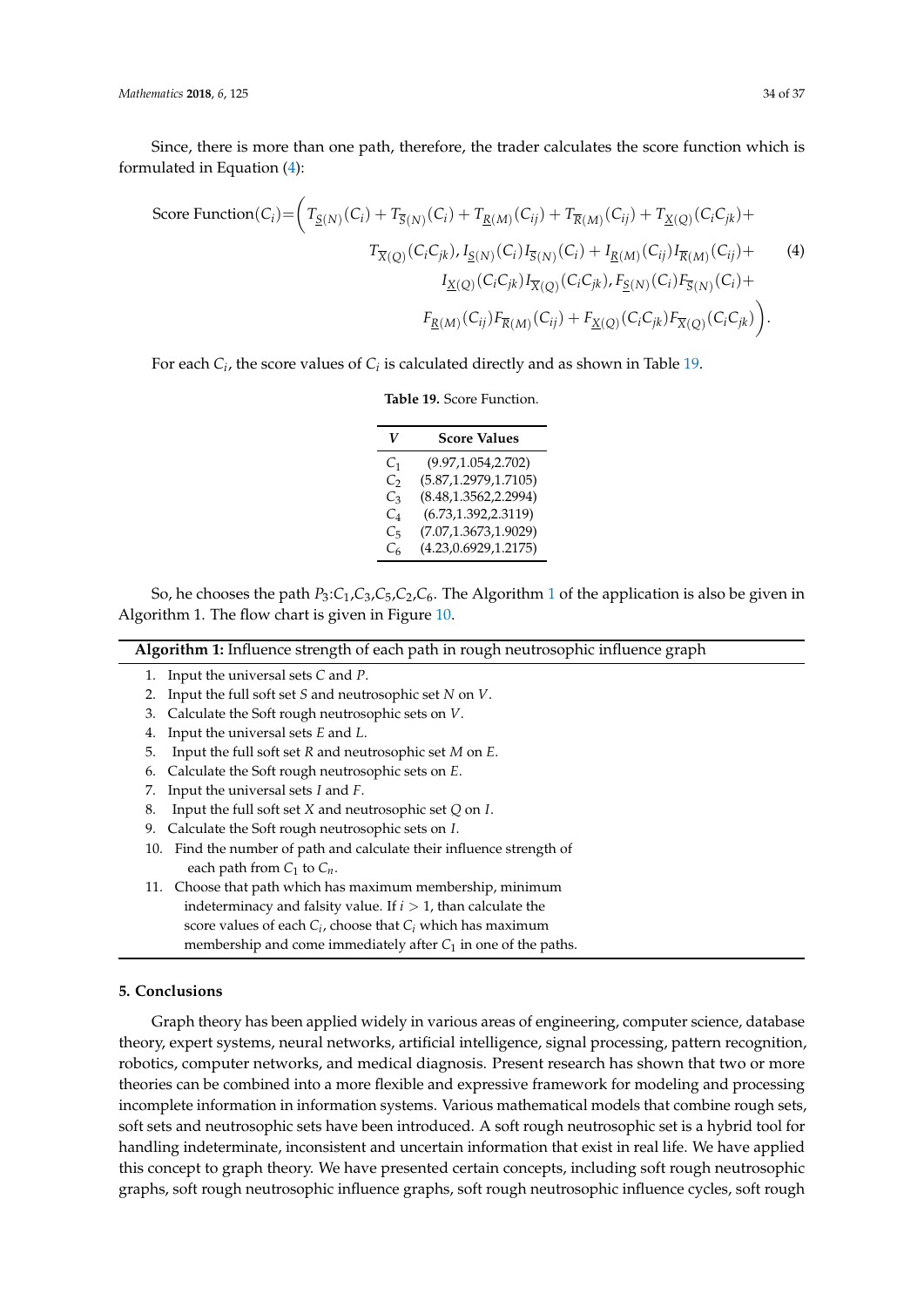neutrosophic influence trees. We also have considered an application of soft rough neutrosophic influence graph in decision-making to illustrate the best path in the business. In the future, we will study, (1) Neutrosophic rough hypergraphs, (2) Bipolar neutrosophic rough hypergraphs, (3) Neutrosophic soft rough hypergraphs, (4) Decision support systems based on soft rough neutrosophic information.

<span id="page-34-0"></span>

Figure 10: The flow chart of the application **Figure 10.** The flow chart of the application.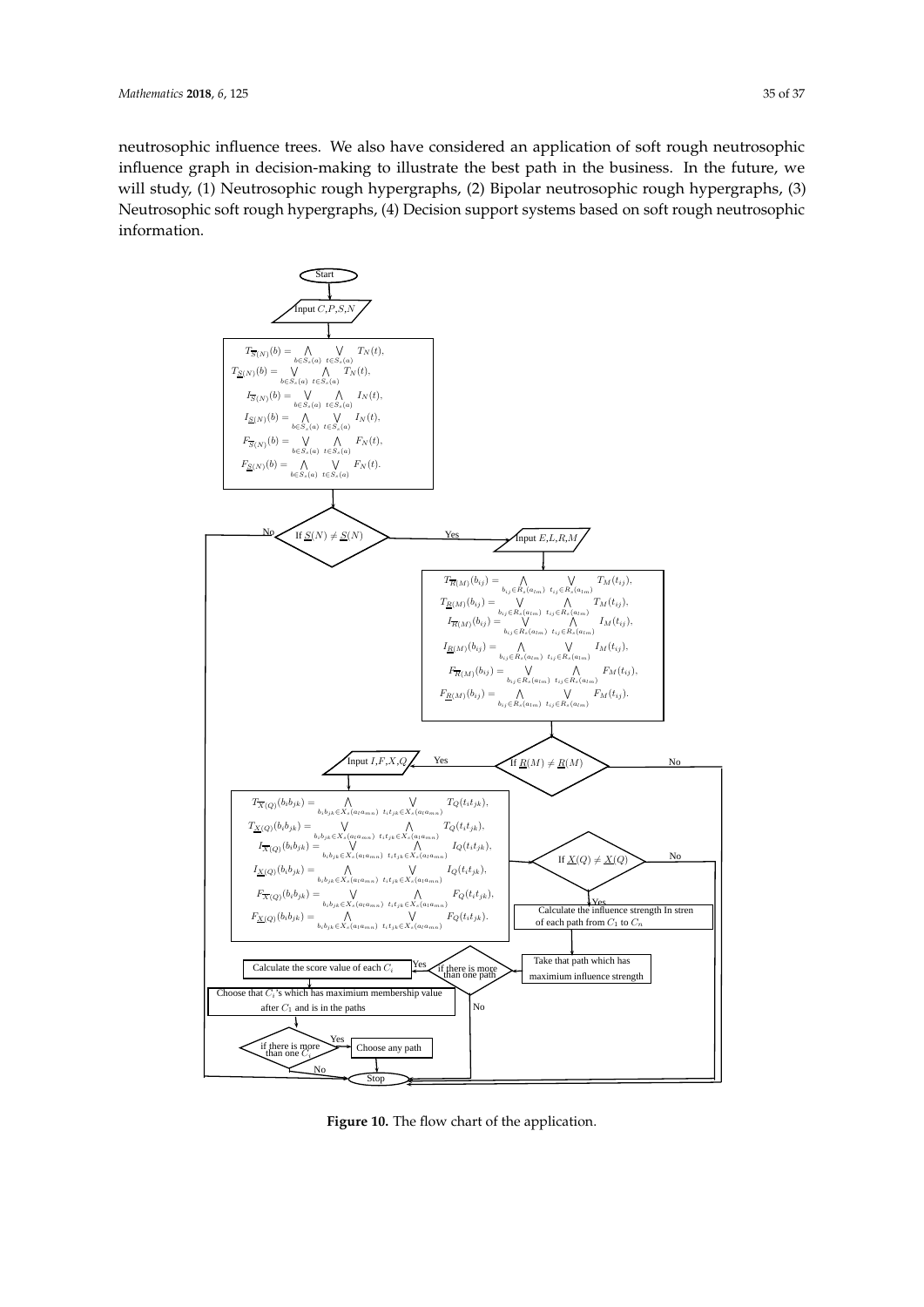**Author Contributions:** H.M.M., M.A. and F.S. conceived and designed the experiments; M.A. and F.S. analyzed the data; H.M.M. wrote the paper.

**Conflicts of Interest:** The authors declare no conflict of interest.

#### **References**

- <span id="page-35-0"></span>1. Smarandache, F. *Neutrosophy Neutrosophic Probability, Set, and Logic*; Amer Res Press: Rehoboth, MA, USA, 1998.
- <span id="page-35-1"></span>2. Wang, H.; Smarandache, F.; Zhang, Y.; Sunderraman, R. Single-valued neutrosophic sets. *Multispace Multistruct.* **2010**, *4*, 410–413.
- <span id="page-35-2"></span>3. Ye, J. Multicriteria decision-making method using the correlation coefficient under single-valued neutrosophic environment. *Int. J. Gen. Syst.* **2013**, *42*, 386–394.
- <span id="page-35-3"></span>4. Ye, J. Improved correlation coefficients of single valued NSs and interval NSs for multiple attribute decision making. *J. Intell. Fuzzy Syst.* **2014**, *27*, 2453–2462.
- <span id="page-35-4"></span>5. Qeng, J.J.; Wang, J.Q.; Zhang, H.Y.; Chen, X.H. An outranking approach for multi-criteria decision-making problems with simplified neutrosophic sets. *Appl. Soft Comput.* **2014**, *25*, 336–346.
- <span id="page-35-5"></span>6. Molodtsov, D.A. Soft set theory-first results. *Comput. Math. Appl.* **1999**, *37*, 19–31.
- <span id="page-35-6"></span>7. Babitha, K.V.; Sunil, J.J. Soft set relations and functions. *Comput. Math. Appl.* **2010**, *60*, 1840–1849.
- <span id="page-35-7"></span>8. Pawlak, Z. Rough sets. *Int. J. Comput. Inf. Sci.* **1982**, *11*, 341–356.
- <span id="page-35-8"></span>9. Pawlak, Z. *Rough Sets-Theoretical Aspects to Reasoning about Data*; Kluwer Academic Publisher: Boston, MA, USA, 1991.
- 10. Pawlak, Z.; Skowron, A. Rudiments of rough sets. *Inf. Sci.* **2007**, *177*, 3–27.
- 11. Pawlak, Z.; Skowron, A. Rough sets: Some extensions. *Inf. Sci.* **2007**, *177*, 28–40.
- <span id="page-35-9"></span>12. Pawlak, Z.; Skowron, A. Rough sets and Boolean reasoning. *Inf. Sci.* **2007**, *177*, 41–73.
- <span id="page-35-10"></span>13. Biswas, R.; Nanda, S. Rough groups and rough subgroups. *Bull. Polish Acad. Sci.* **2000**, *42*, 247–251.
- 14. Davvaz, B. Roughness in rings. *Inf. Sci.* **2004**, *164*, 147–163.
- 15. Kuroki, N. Rough ideal in semigroup. *Inf. Sci.* **1997**, *100*, 139–163.
- <span id="page-35-11"></span>16. Shahzamanian, M.H.; Shirmohammadi, M.; Davvaz, B. Roughness in Cayley graphs. *Inf. Sci.* **2010**, *180*, 3362–3372.
- <span id="page-35-12"></span>17. Dubios, D.; Prade, H. Rough fuzzy, fuzzy rough sets. *Int. J. Gen. Syst.* **1990**, *17*, 191–209.
- <span id="page-35-13"></span>18. Feng, F.; Li, C.; Davvaz, B.; Ali, M.I. Soft sets combined with fuzzy sets and rough sets: A tentative approach. *Soft Comput.* **2010**, *14*, 899–911.
- <span id="page-35-14"></span>19. Meng, D.; Zhang, X.; Qin, K. Soft rough fuzzy sets and soft fuzzy rough sets. *Comput. Math. Appl.* **2011**, *62*, 4635–4645.
- <span id="page-35-15"></span>20. Broumi, S.; Smarandache, F.; Dhar, M. Rough neutrosophic sets. *Neutrosophic Sets Syst.* **2014**, *3*, 62–67.
- <span id="page-35-16"></span>21. Yang, H.L.; Zhang, C.L.; Guo, Z.L.; Liu, Y.L.; Liao, X. A hybrid model of single valued neutrosophic sets and rough sets: Single valued neutrosophic rough set model. *Soft Comput.* **2016**, *21*, 6253–6267, doi:10.1007/s00500-016-2356-y.
- <span id="page-35-17"></span>22. Kauffmann, A. *Introduction a la Theorie Des Sous-Emsembles Flous*; Masson et Cie: Paris, France, 1973; Volume 1.
- <span id="page-35-18"></span>23. Rosenfeld, A. Fuzzy graphs. In *Fuzzy Sets and Their Applications*; Zadeh, L.A., Fu, K.S., Shimura, M., Eds.; Elsevier: New York, NY, USA, 1975; pp. 77–95.
- <span id="page-35-19"></span>24. Mordeson, J.N.; Peng, C.S. Operations on fuzzy graphs. *Inf. Sci.* **1994**, *79*, 159–170.
- <span id="page-35-20"></span>25. Mathew, S.; Sunitha, M. Types of arcs in a fuzzy graph. *Inf. Sci.* **2009**, *179*, 1760–1768.
- <span id="page-35-21"></span>26. Mathew, S.; Sunitha, M. Strongest strong cycles, fuzzy graphs. *IEEE Trans. Fuzzy Syst.* **2013**, *21*, 1096–1104.
- <span id="page-35-22"></span>27. Gani, A.N.; Latha, S.R. On irregular fuzzy graphs. *Appl. Math. Sci.* **2012**, *6*, 517–523.
- 28. Gani, A.N.; Radha, K. On regular fuzzy graphs. *J. Phys. Sci.* **2008**, *12*, 33–40.
- 29. Gani, A.N.; Radha, K. The degree of a vertex in some fuzzy graphs. *Int. J. Algorithms Comput. Math.* **2009**, *2*, 107–116.
- <span id="page-35-23"></span>30. Gani, A.N.; Begum, S.S. Degree, order, size in intuitionistic fuzzy graphs. *Int. J. Algorithms Comput. Math.* **2010**, *3*, 11–16.
- <span id="page-35-24"></span>31. Parvathi, R.; Karunambigai, M.G.; Atanassov, K.T. Operations on intuitionistic fuzzy graphs. In Proceedings of the FUZZ-IEEE 2009 IEEE International Conference on Fuzzy Systems, Jeju Island, Korea, 20–24 August 2009.